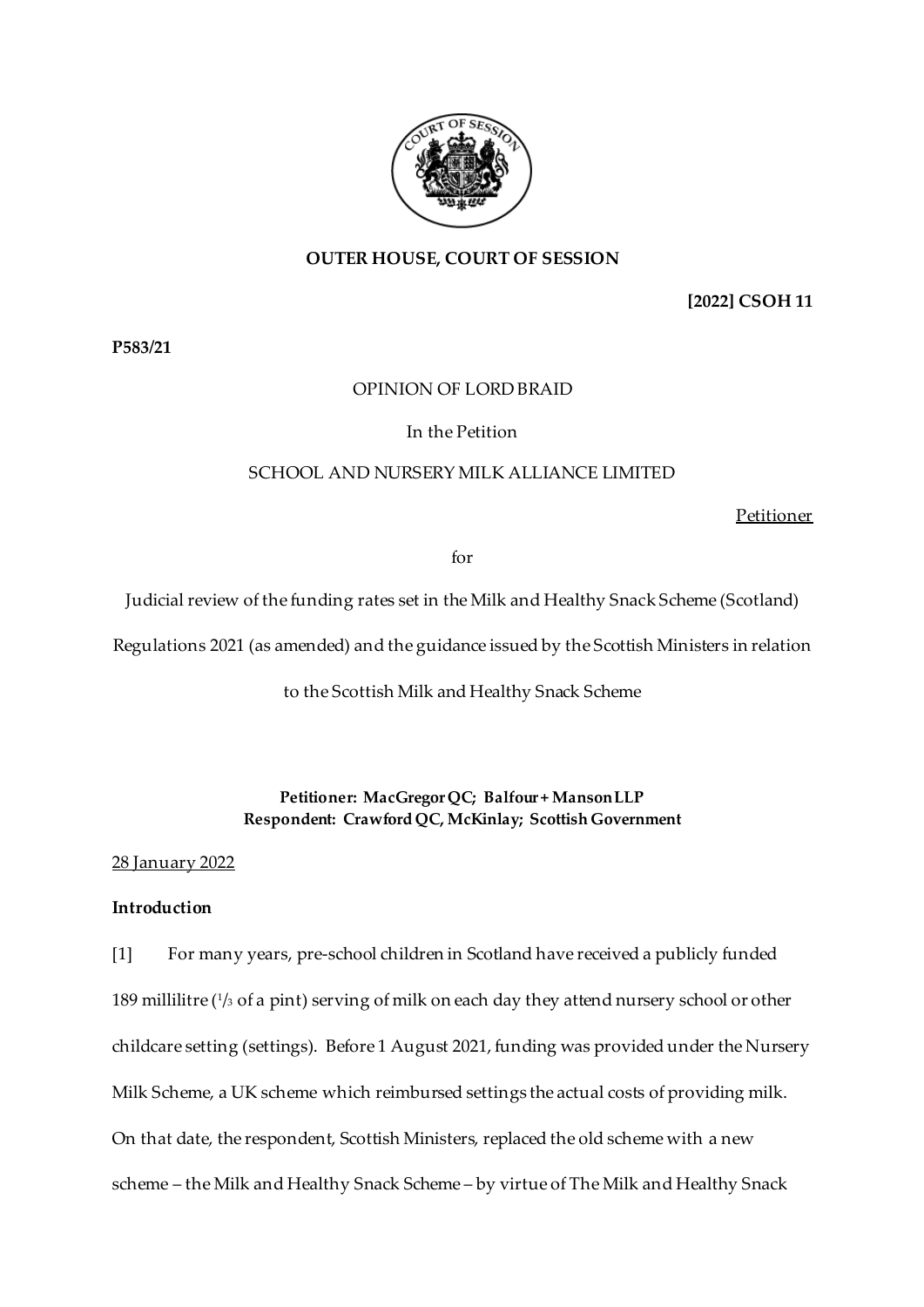Scheme (Scotland) Regulations 2021 (as amended, in particular, by The Milk and Healthy Snack Scheme (Scotland) Amendment (No 2) Regulations 2021 (the Amendment Regulations)). The new scheme is wider than the old, in that it allows for the provision of (i) a non-dairy alternative to children who cannot take milk for health, religious or ethical reasons; and (ii) a healthy snack. However, settings' costs are no longer reimbursed. Instead, funding is provided by periodical payments made in advance by local authorities, based upon a local serving rate (LSR) set by the respondent for each local authority area. It is the LSR which has proved to be controversial and which is the subject of this petition for judicial review.

[2] The petitioner is a membership organisation representing the dairy, health and education sectors in relation to the provision of milk and non-dairy alternatives. Its members specialise in providing such products to young children. It objects to the funding aspect of the new scheme. It asserts that the scheme has resulted in funding cuts for many settings, which has in turn had a detrimental impact on the petitioner's members, by reducing their ability to compete in the market, so reducing competition. The petitioner challenges the rates at which the LSRs have been fixed, and the guidance about them. It seeks various orders, including reduction of the decision to fix the LSRs, and of the relevant parts of the Regulations. It has four grounds of challenge: (1) failures in relation to the consultation exercise which the respondent undertook; (2) failure to make proper inquiry and/or to take relevant considerations into account; (3) failure to consult and/or to take relevant considerations into account before amending the Regulations; and (4) irrationality in the methodology and information used by the respondent in calculating the LSRs.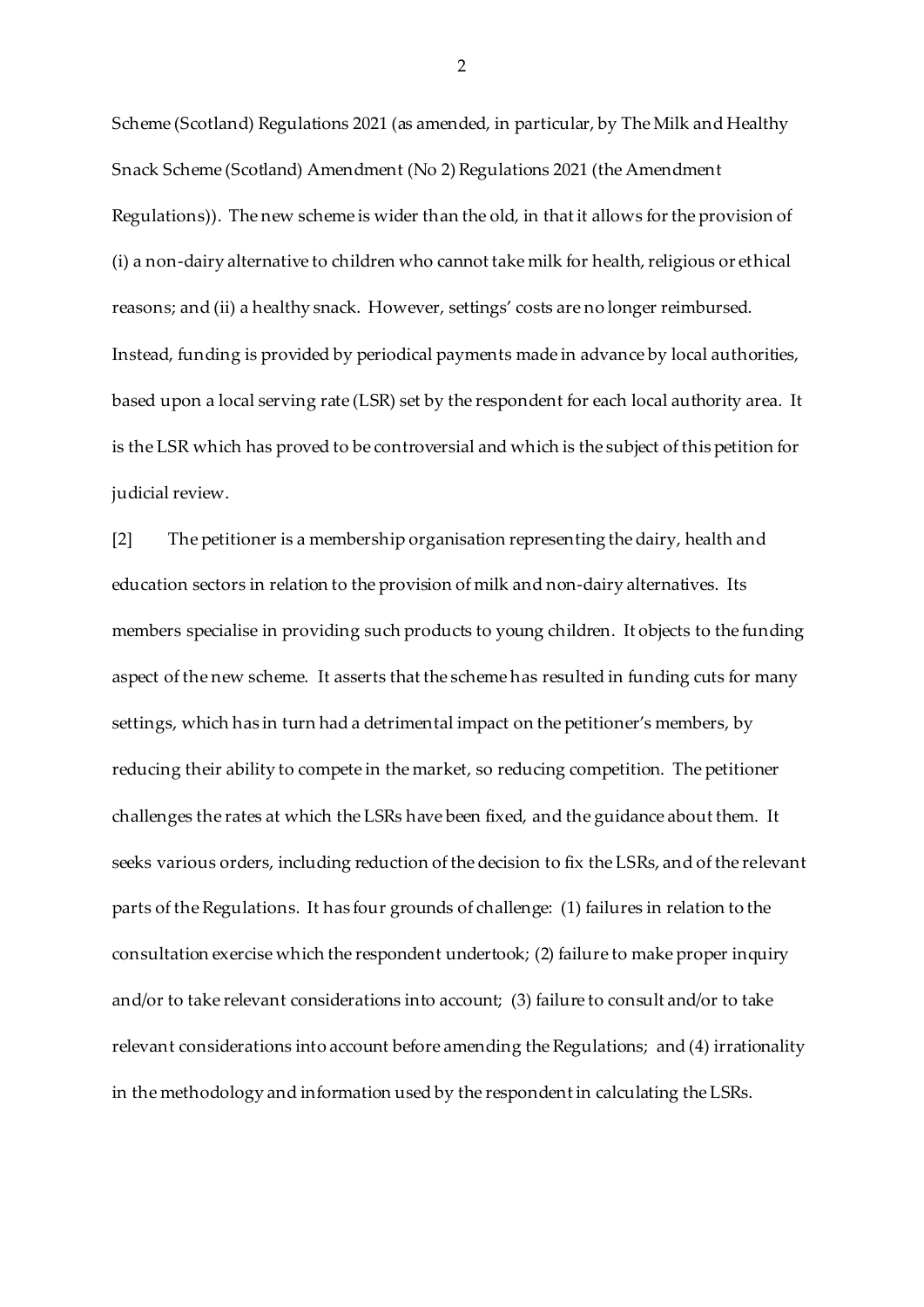### **The hearing**

### *General*

[3] The substantive hearing called before me. In addition to detailed submissions by senior counsel for both parties, I was referred to various items of correspondence and other documents lodged in process, including affidavits: two sworn by the petitioner's chairman Jonathan Thornes,; and one each by Christopher Hogg, managing director of Cool Milk, a milk supplier or agent; Calum McQueen of McQueen's Dairies; and Donald Laird, of Fairfield Dairies. The respondent did not dispute the factual accuracy of the affidavits, which largely spoke to the effect of the new scheme and the impact it has had on milk suppliers and some settings. The productions also included a number of emails written on behalf of settings. The respondent, although not formally admitting that the contents were accurate, did not challenge the provenance of these.

### *Mr Adlard's report*

[4] The petitioner also relied upon expert evidence, in the form of a report by Jon Adlard, an economist, commenting on the methodology used in calculating the LSRs and the effect on competition. Mr Adlard's expertise was not in dispute, although the respondent did take issue with the use which could be made of his report.

[5] The extent to which expert evidence might be used in a judicial review in English proceedings was considered in *R (Law Society)* v *Lord Chancellor* [2019] 1 WLR 1649, from paragraph 36. Senior counsel for the respondent submitted that Mr Adlard's report did not satisfy "the test" in that case. I do not agree that the case laid down a test of universal application to Scottish judicial review proceedings. There are essentially two questions: is evidence relevant at all; and, if so, may the court have regard to expert evidence? While the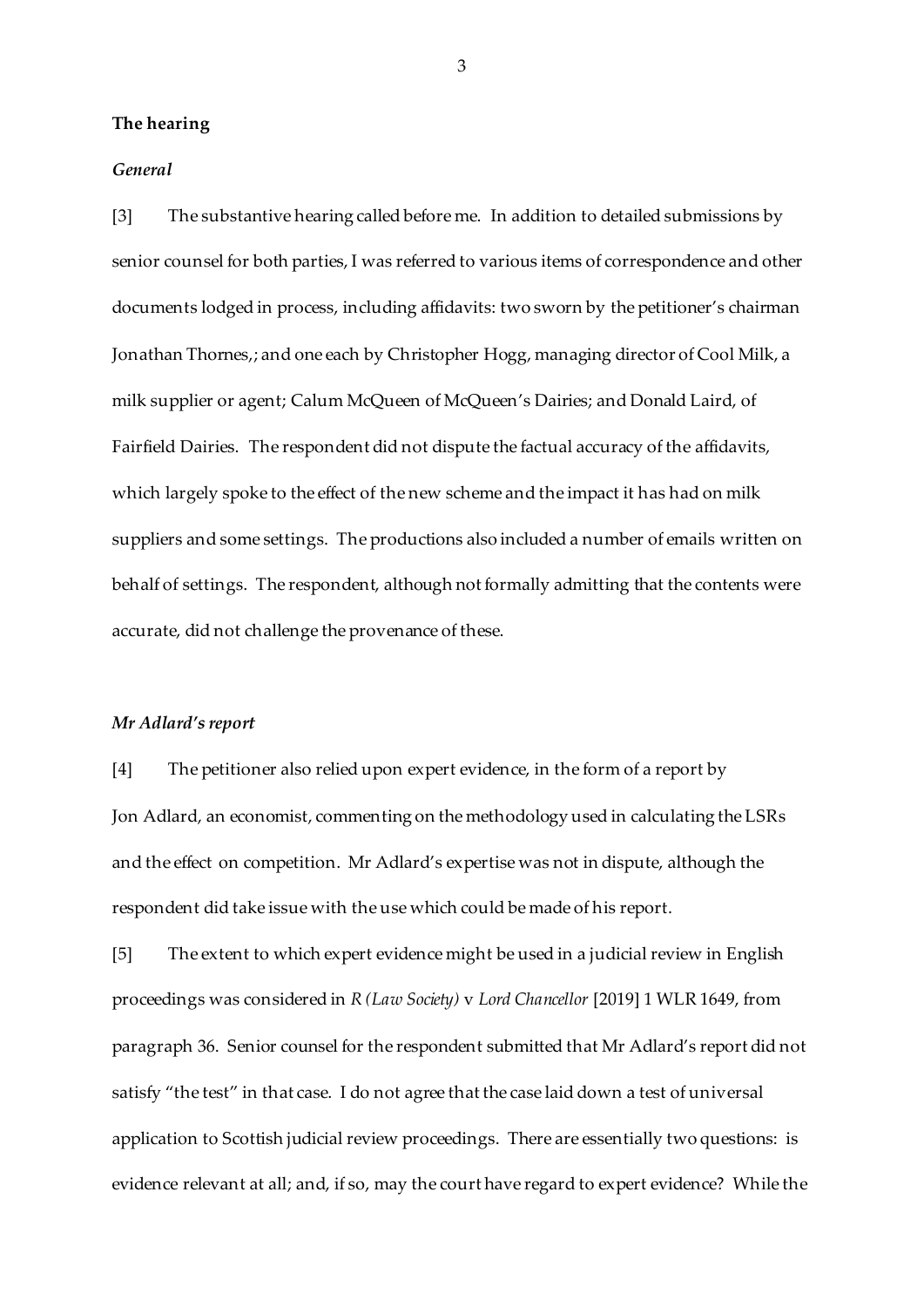nature of judicial review is such that evidence directed to showing whether the decision under challenge is right or wrong is not relevant, evidence about the factual background may often be considered by the court, for example, to inform the context in which a decision was taken or to explain its consequences. In the present case, it is permissible to look at the affidavits for those purposes, and it was not suggested otherwise. That being so, I see no reason why the court should not also have regard to expert evidence if it is admissible under the test set out in *Kennedy* v *Cordia (Services) LLP* 2016 (UKSC) 59. In his report, Mr Adlard gives helpful evidence, founded upon his expertise as an economist, by explaining the process by which the LSRs were calculated. He also gives evidence of the impact a change such as that introduced by the respondent is likely to have on competition. I find all of that evidence helpful to my understanding of the issues. I do not place any more reliance on Mr Adlard's report than that. Insofar as he expresses disagreement with the respondent's approach, I have not had regard to that (although the mere fact that he does put forward a contrary view is relevant when considering the fairness of the consultation, as we will see).

#### **Background**

#### *The previous scheme*

[6] As already noted, the old scheme was reimbursement-based. Settings could source and pay for milk themselves, and claim back the costs. In practice, many settings in the private sector chose to buy milk from an "agent", that is a company specialising in supplying milk to nurseries and schools. One such agent was Cool Milk, whose managing director, Mr Hogg, described in his affidavit how the system operated. Cool Milk, and other agents, would collate orders from settings, arrange delivery from a wide range of subcontracted dairies and other suppliers of milk, and submit claims to the Nursery Milk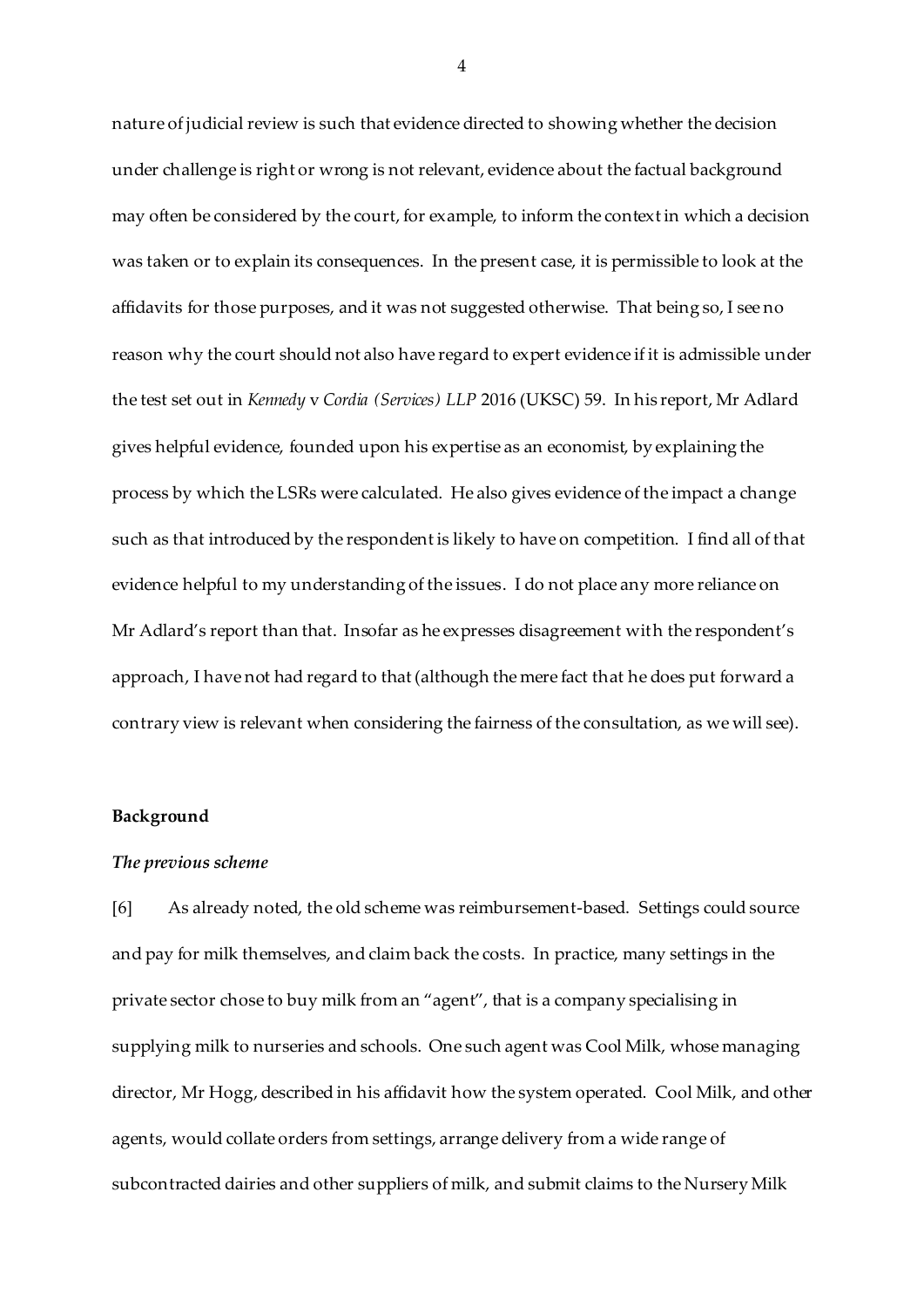Reimbursement Unit (NMRU) on behalf of the settings. Not only did settings receive milk which met their (and the children's) needs when and where they needed it, they were relieved of the administrative burden of collating receipts and submitting claims. Agents could also, and did, supply settings with facilities for storing and serving milk (such as free fridges on loan, beakers and cups). Settings thus had flexibility to source milk in a way that best met their needs and maximised the benefits to the children. The reimbursement model meant that relatively small settings located in rural areas, which tend to face higher costs for delivered milk, were not left out of pocket.

[7] The old scheme incidentally benefitted milk agents and dairies who supplied milk to settings. Cool Milk, for example, supplied milk to over 700 settings, including nurseries and childminders. Because orders were collated by the milk agents, suppliers would receive a consolidated order from each agent. Their administrative costs were reduced meaning that they could supply milk to locations which might otherwise not be viable.

## *The New Scheme*

[8] The policy behind the new scheme is to promote healthy eating habits in children from an early age, by increasing the consumption of milk and a healthy snack (fruit and vegetables) by pre-school children. One of the respondent's aims in promoting the new scheme was to increase access to the scheme by reaching more children than the previous scheme. An incidental policy aim was to reduce the administrative burden on settings. From the outset, the respondent made clear that under the new scheme, funding would be provided by local authorities**.** However, it was not an aim of the scheme to reduce the cost of providing milk to children. Fairly read as a whole, the emphasis in the consultation document was that the provision of benefits under the scheme would be wholly funded by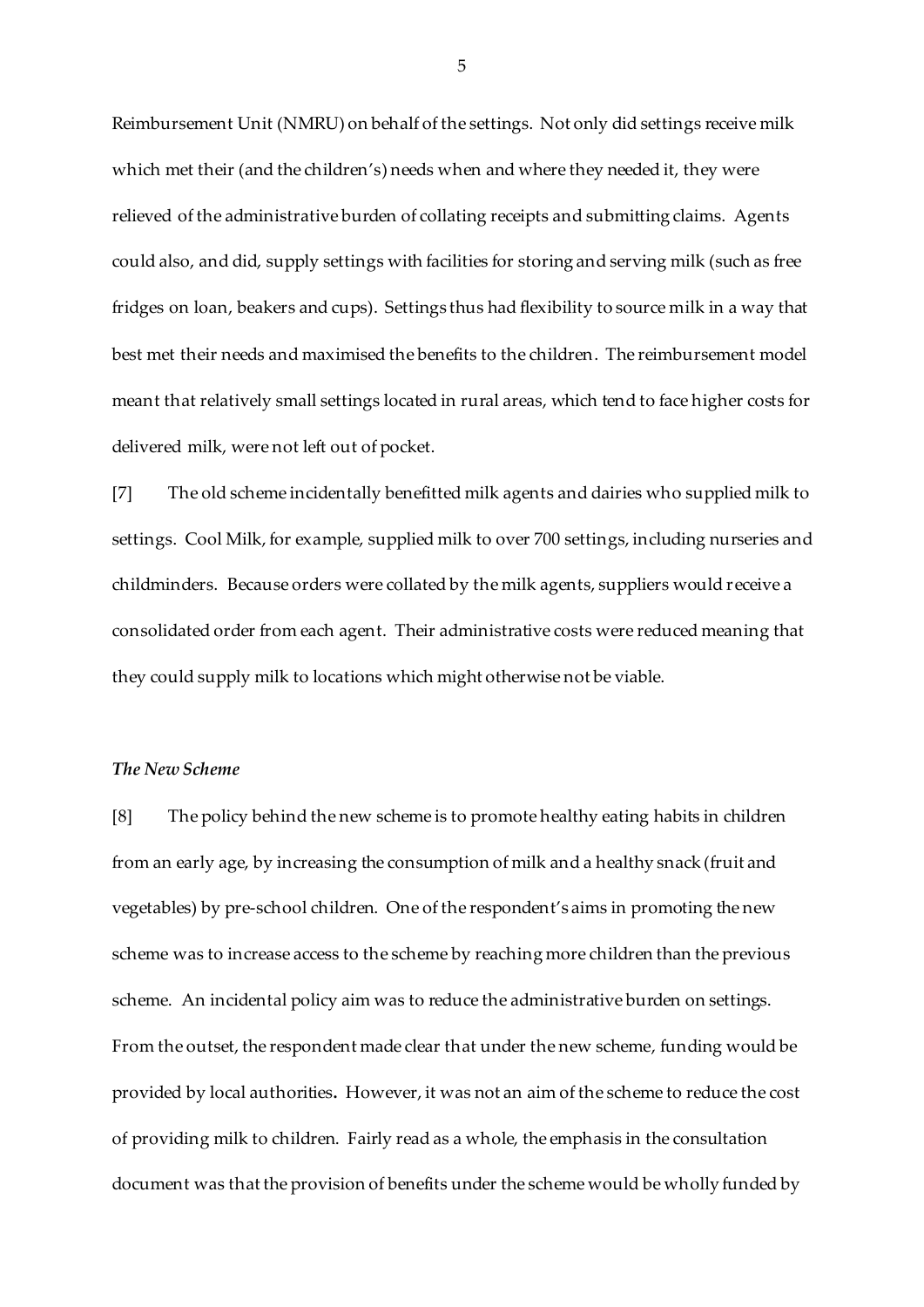the Scottish government; that the change was about how payment was to be made, rather than how much was to be paid. Crucially, as developed below, the consultation document was silent as to how payments to settings would be calculated.

### *The LSRs*

[9] Since an understanding of the concept of the LSR and its importance to the scheme is crucial to an understanding of the issues raised by the petition, I will give a brief overview of what it is; how the rates were calculated; and the use made of them. A more detailed description is at paragraphs [56] to [58] below. Having considered and rejected other options, the respondent used Scotland Excel data on milk supply contracts to derive an average Scottish milk serving rate per child. Scotland Excel is Scotland's procurement body for local authorities. The resultant average figure was then weighted for each local authority area, having regard to the number of eligible children in that area, and to the degree of rurality, to arrive at a local serving rate for each area. (Mr Adlard, in his report, gave a detailed explanation as to how this exercise was carried out, but it is sufficient for present purposes simply to note that a rurality adjustment was made.) Local authorities must use the LSR for its area as the basis for calculating the payments due to each setting in its area, regardless of the location within the area of that setting, and regardless of the type of setting and whether that setting is, as a matter of fact, able to procure milk at the LSR rate. The amount each setting receives in respect of each payment period is the LSR multiplied by the anticipated number of servings of milk to eligible children in that period. (Each LSR is the sum of two amounts: (i) a milk LSR, intended to represent the cost to a setting in that local authority area of providing a child with a serving of milk or a non-dairy alternative; and (ii) a healthy snack LSR. No issue arises in this petition regarding the calculation of the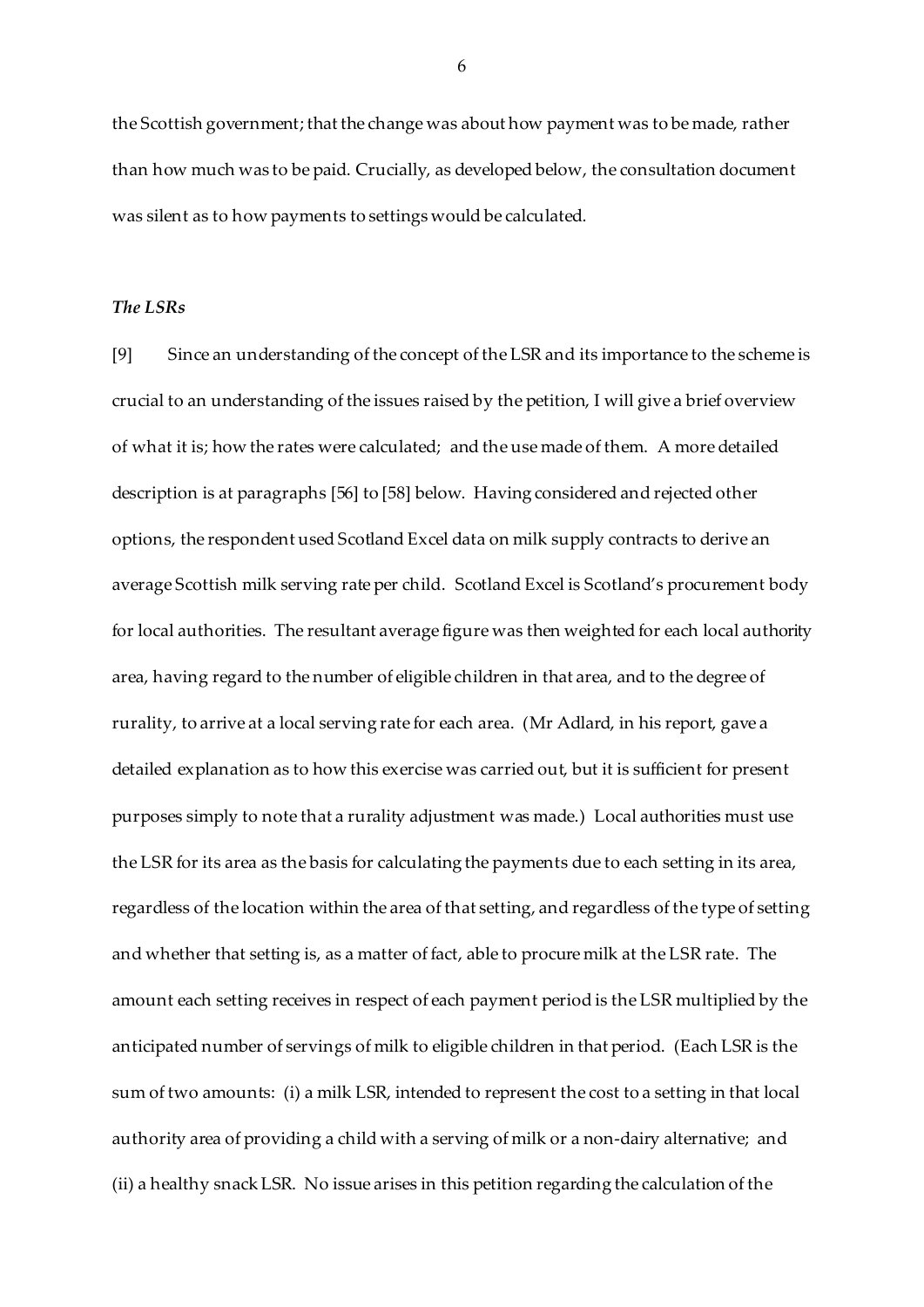healthy snack LSR. It is the milk LSR, and the calculation of the rates, to which the petitioner takes exception, and in the remainder of this opinion, references to the LSR are to the milk LSR.)

#### *The impact of the new scheme*

[10] The petitioner asserts that the new scheme, in particular the use of LSRs, and the rates at which they have been set, has had a detrimental impact on the market for the supply of milk, as spoken to in emails from settings lodged in process, and in the affidavits. Having regard to the manner in which the LSRs have been calculated – namely, an average figure across each local authority area, applied to all settings within the area – it was perhaps inevitable that within each area there would be some settings whose costs would not be covered in full by the LSR; that is in the nature of an average. Indeed, it was perhaps inevitable that some local authorities would fare better than others. So it has proved. A number of settings have complained to the petitioner that the cost of acquiring milk from agents is no longer covered, and that they are faced with a choice between covering the shortfall themselves, or purchasing milk from other suppliers (such as supermarkets), diverting staff resources to carrying out that task. There has been a corresponding sharp decline in the number of orders placed with milk agents. Mr Hogg, for example, states that the number of settings continuing to buy from Cool Milk is now just 30. Mr McQueen states that McQueens Dairies has lost several hundred settings. The petitioner asserts that the scheme has had the opposite effect from that intended, in that it reduces the incentive to buy from local suppliers. Mr McQueen believes that some settings, in particular child minders, have simply chosen to cease supplying milk altogether, such is the burden of the new scheme; again, the opposite of what was intended.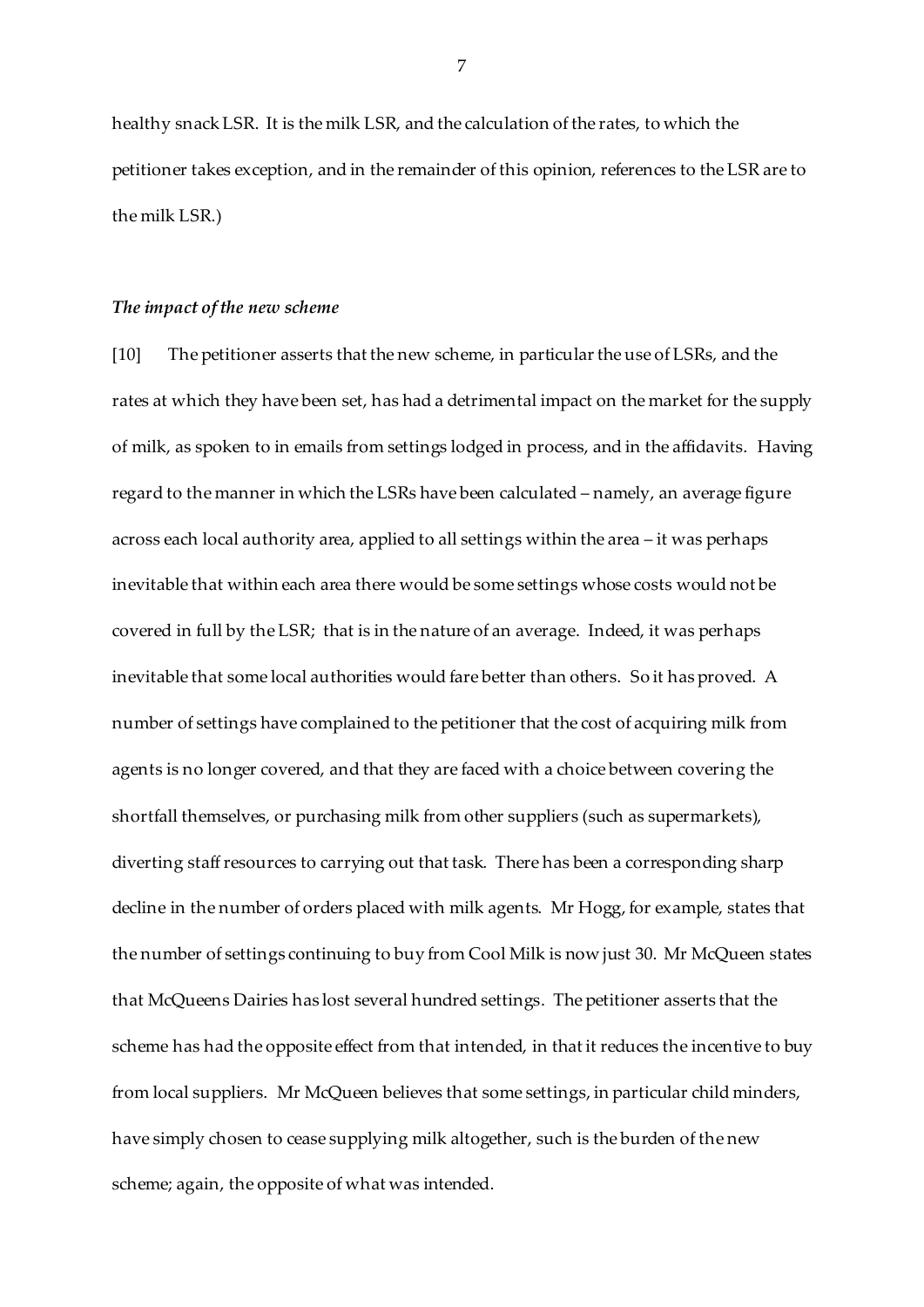[11] Although the emails appear to have been orchestrated by Cool Milk – for example, notwithstanding some variation in wording, each of the emails comprising 6/69 to 6/75 of process begins "Under the UK Nursery Milk Scheme …"; ends "Are we misunderstanding the new scheme? Can you help us?"; and all refer to Cool Milk – there was no suggestion that the emails did not honestly reflect the position faced by the settings in question, namely, that the amount of funding under the new scheme does not cover Cool Milk's prices.

[12] Mr Adlard explains in his report why this might be. The Scotland Excel data which was used is not representative of the costs incurred by all settings since only a subset of child care providers – local authorities – are able to access the Scotland Excel framework for the procurement of milk. Further, the data reflects only the cost of milk, not of non-dairy alternatives (although that does not seem to have been a concern of the nurseries whose emails have been lodged in process). Mr Adlard also concluded that the LSRs, being based on a statistical analysis, are a relatively poor predictor of the actual costs incurred by settings, even those which can procure milk through the Scotland Excel framework. This is illustrated by taking two examples. Dundee City's LSR is £0.182 whereas data from Scotland Excel suggests that the price of milk under the framework is £0.28. Argyll and Bute's LSR is £0.227, but the price of milk there under the framework is £0.36.

[13] As regards impact on competition, Mr Adlard's evidence, which I accept, is that where the LSR is below the cost that a setting actually incurs when providing milk, the setting may respond in a number of different ways. One of those is, in theory, to pass on the costs to parents, but as senior counsel for the respondent pointed out, the terms of the scheme prohibit that. That leaves settings with essentially two options (as the emails from nurseries suggest): either absorbing the additional costs themselves, or changing supplier, so as to acquire milk more cheaply. The latter solution, where adopted, will have a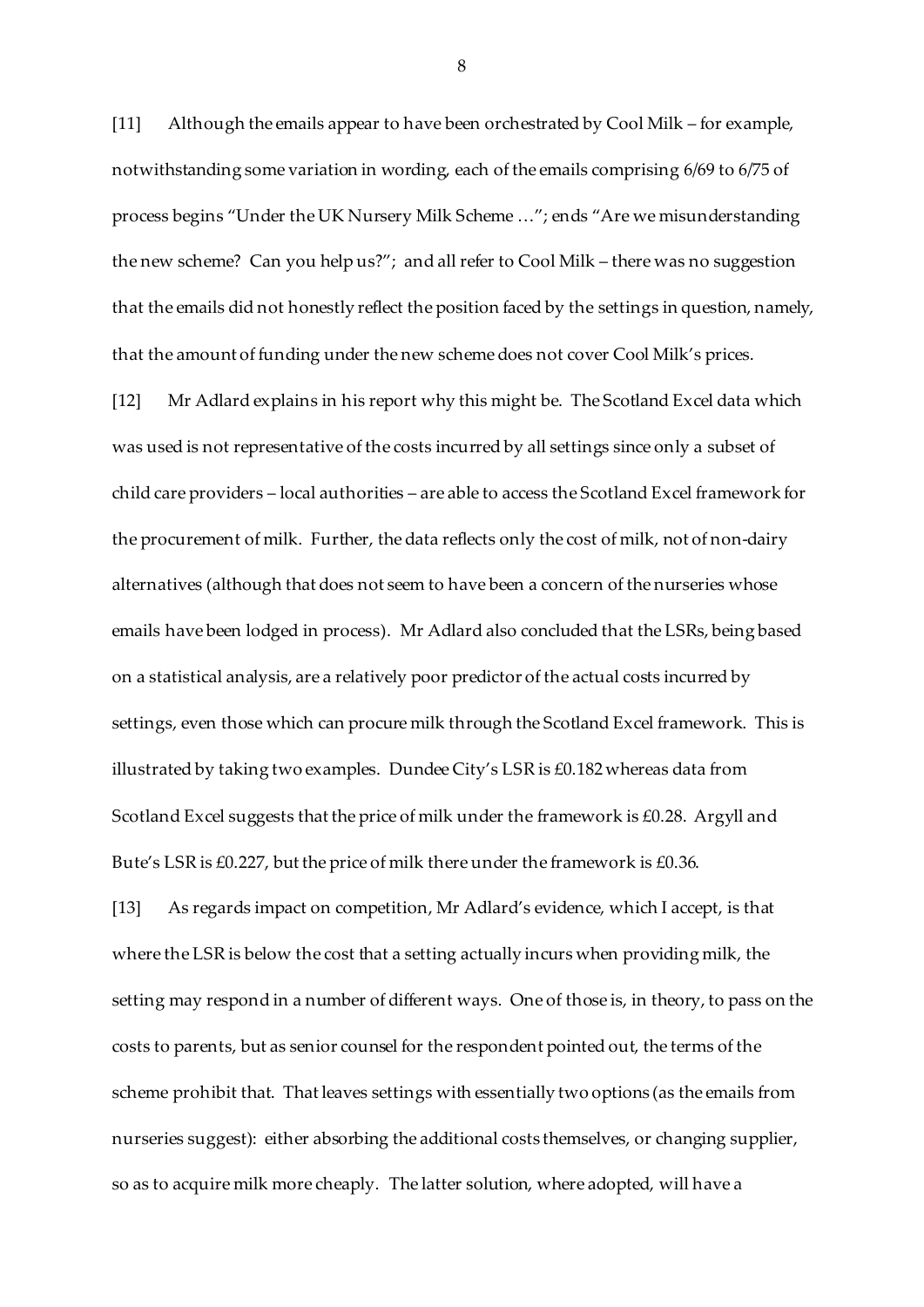corresponding effect on the pattern of demand for milk by settings, by decreasing the demand for milk from certain suppliers and increasing demand for milk from other suppliers. This may affect the ability of some suppliers to compete in the relevant market, and could potentially prompt suppliers to exit the market.Mr Adlard's opinion evidence is consistent with the factual evidence in the affidavits. It is not hard to accept that if settings are unable to recover the cost of supplying milk to children, that is likely to affect the way in which they buy milk, which in turn is likely to impact upon the market.

### *The Regulations*

[14] The primary legislation under which the 2021 Regulations were made is the Social Security Act 1988, section 13 (1)(c) of which provides for the establishment of a scheme or schemes to provide benefits for prescribed descriptions of children. Section 13(4)(a)(ii) provides that a scheme may include provision for a benefit to consist of food of a prescribed description being provided by a person providing a service such as day care. Subsection (4)(d) provides for the payment by the Secretary of State of sums to registered day care providers, in respect of things provided or done by them in accordance with the scheme.

[15] There being no dispute that the power to do so is a devolved power, the Scottish Ministers made the 2021 Regulations, which came into force on 21 March 2021. Regulation 2 defines "benefit" as the food benefit prescribed in regulation 5, which provides for the entitlement of an eligible child to milk or a non-dairy alternative and a healthy snack on each day the child receives child care for two hours or more. An eligible child is defined by regulation 3 as one who is pre-school, and who receives a service from a childcare provider. By regulation 4, a childcare provider is the provider of day care or child minding.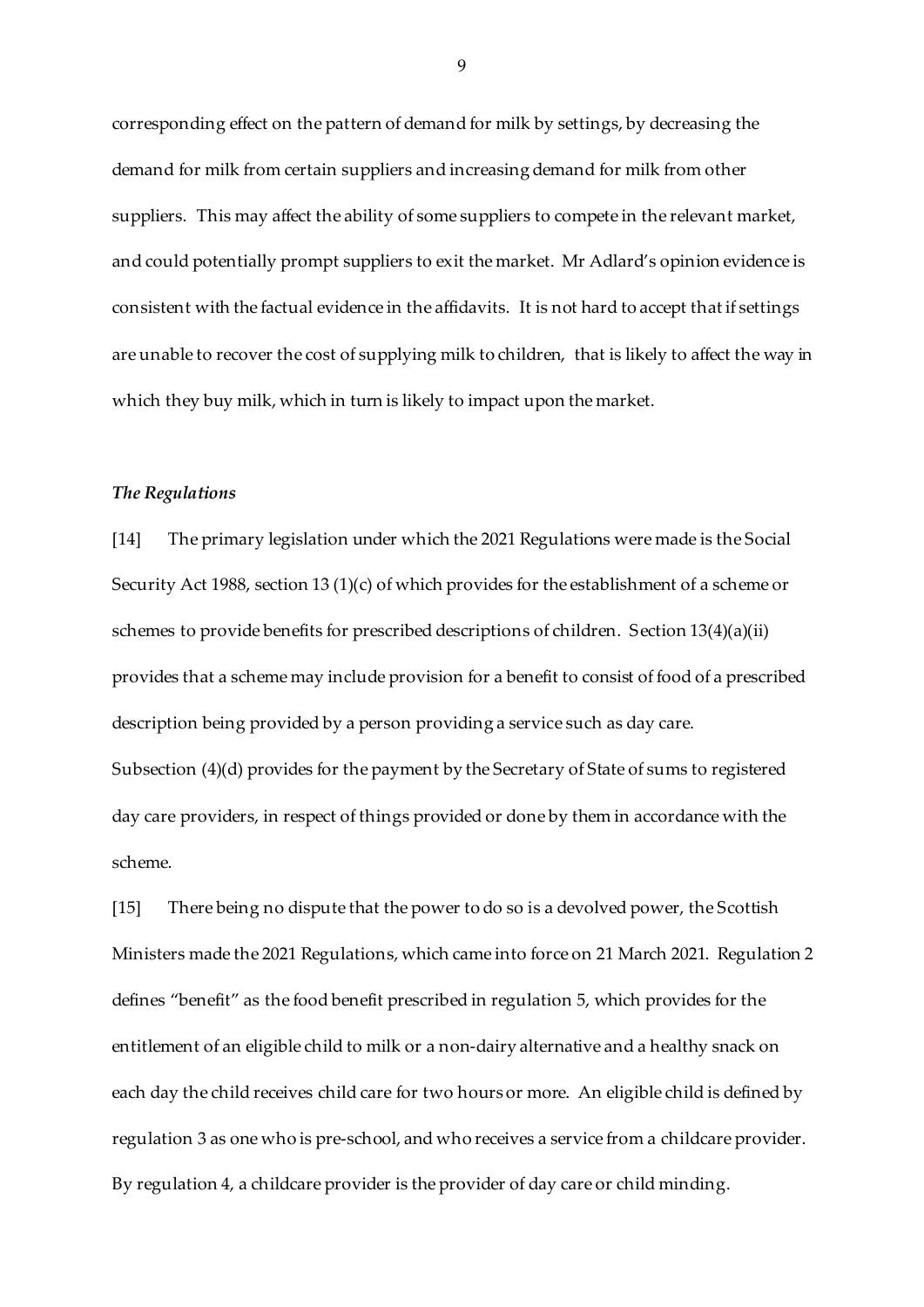Regulation 6 is the counterpart to regulation 5, and imposes an obligation on childcare providers to provide the benefit to which the child is entitled. Regulation 7 provides for the payment to childcare providers by Scottish Ministers, under the scheme. That power, among others, is delegated to local authorities by virtue of regulation 15.

[16] The critical provisions for present purposes are regulations 9, 10 and 11. Since the petitioner's challenge is to the 2021 Regulations as originally enacted, and as they were amended by the Amendment Regulations, I will set out regulations 9 and 10 showing the original deleted text in strike through format, with the new text introduced by the Amendment (No 2) Regulations in bold, as follows:

## "**9.—Determining the amount payable**

The payment made by the Scottish Ministers to a childcare provider in accordance with regulation 7, in respect of a payment period, is to be determined by reference to—

(a) the number of eligible children enrolled with that childcare provider;

(b) the benefits provided (or reasonably expected to be provided) by that childcare provider under regulation 6,

(c) the market price of the benefit provided (or reasonably expected to be provided) by that childcare provider under regulation 6, **the local serving rate specified in the row of column 2 of schedule 3 which corresponds to the local authority area in which the registered childcare provider provides the benefit**, and

(d) any adjustment made under regulation 10.

## (2) In determining the payment under paragraph (1), the Scottish Ministers may also take into account any other relevant matter."

As indicated in that regulation, a table of LSRs appears in schedule 3. Several comments may be made at this stage. First, the function of making payment is one which is delegated to local authorities under regulation 15. Second, local authorities have no discretion as to the amount to be paid: it "is" to be determined by reference to the number of eligible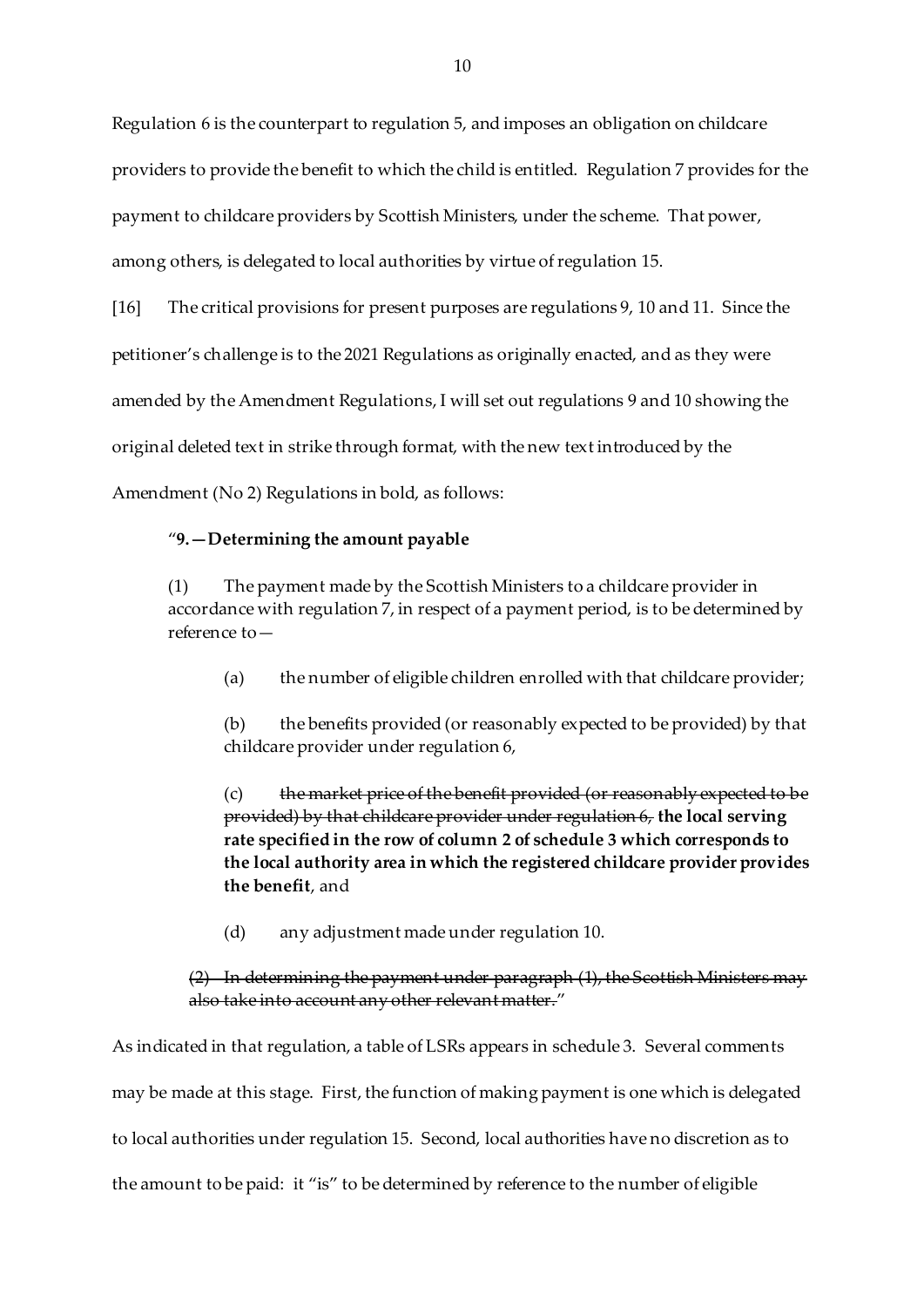children, the benefits provided and to the LSR. Third, the regulation as originally enacted provided for the amount paid to be determined by reference to the "market price" of the benefit provided, although no definition was given of that term. The amendment to LSR, rather than market price, was made shortly before the scheme was due to come into effect, apparently to bring the Regulations in line with the guidance referred to below. Although the petitioner complains that no inquiry was made into the market price of milk, it would have no quibble with a funding regime based on market price.

[17] Regulation 10 then provides:

## "**10.—Adjustment to the amount payable**

(1) The Scottish Ministers may make an adjustment to the amount payable under regulation 9 in respect of a payment period as a result of a significant change, in that period, to  $-$ 

(a) the number of eligible children enrolled with that childcare provider,

(b the benefits provided by that childcare provider under regulation 6, and

(c) the market price **cost** of the benefit provided by that childcare provider under regulation 6.

(2) The Scottish Ministers must make any adjustment to the amount payable in respect of a payment period by the end of the immediately following payment period."

Again, several comments may be made. It is the local authority, to whom the power has been delegated, which may make an adjustment. Before it may do so, there must have been a significant change in, among other things, the cost of the benefit. The change must have occurred in the period in respect of which the adjustment is made, but it is unclear against what the change is to be measured. It is also unclear how any change in the cost of the benefit is to be measured, when the benefit is not itself quantified by reference to cost. It is also unclear whether "and" is to be read conjunctively or disjunctively, although since a change in the number of children will also result in a change to the cost of the benefit, it may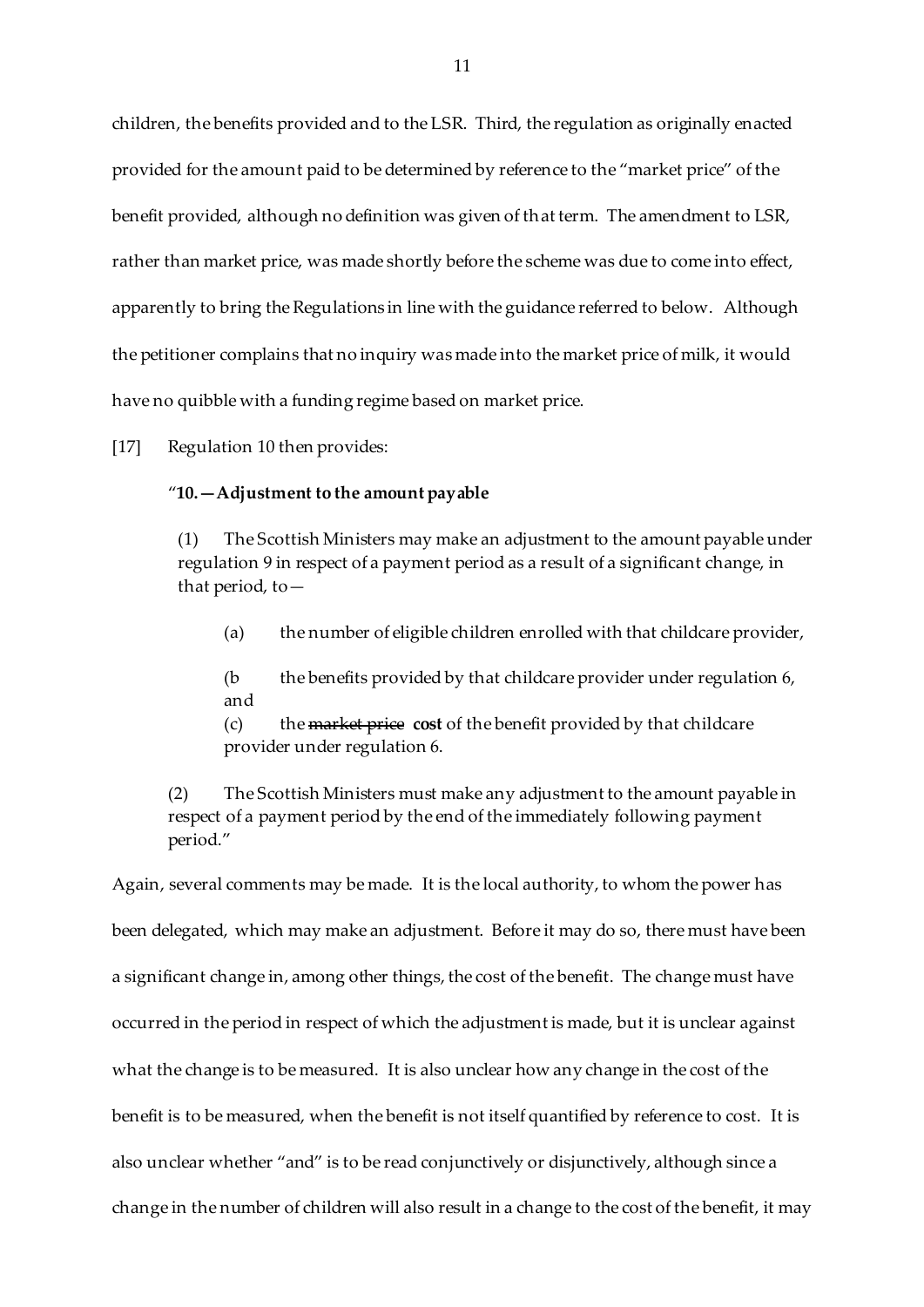not matter which. Finally, although the guidance has passing references in paragraph 10.5 and 10.8 to reconciliation, it is not obvious from the Regulations themselves that there will be a reconciliation, at least of the amounts paid to settings, in every case. Regulation 10 does not provide for that, partly because of the requirement for there to have been a "significant" change, and partly because the power to adjust the amount paid is discretionary.

[18] I need not set out regulation 11 in full, but in brief, it provides that a childcare provider must inform the local authority of any "significant change" to the number of eligible children enrolled with the provider and to the milk and snacks provided by that provider. The term "significant change" ties in to the same wording in regulation 10, although it may be noted that settings have no obligation to inform the Scottish Ministers of any change to the cost of providing the benefit (even if the cost is significantly less).

## **The statutory guidance**

[19] Regulation 17 provides that a local authority must have regard to any guidance issued by the respondent when exercising any function under the scheme. Statutory guidance was issued on 4 June 2021. It confirms the policy behind the scheme, stating that it will support the respondent's intention to improve children's health and wellbeing by establishing healthy eating habits, and that its aim is to ensure that as many pre-school children in day care as possible will receive a daily helping of milk and a healthy snack to support the development of healthy eating habits for later life. The policy overview, at annexe A, states that settings:

"will use the funding provided by the local authority to purchase the necessary volume of milk and healthy snacks … Settings are encouraged to source milk … locally as part of our ambition to improve access to, and understanding of, the benefits of healthy local foods."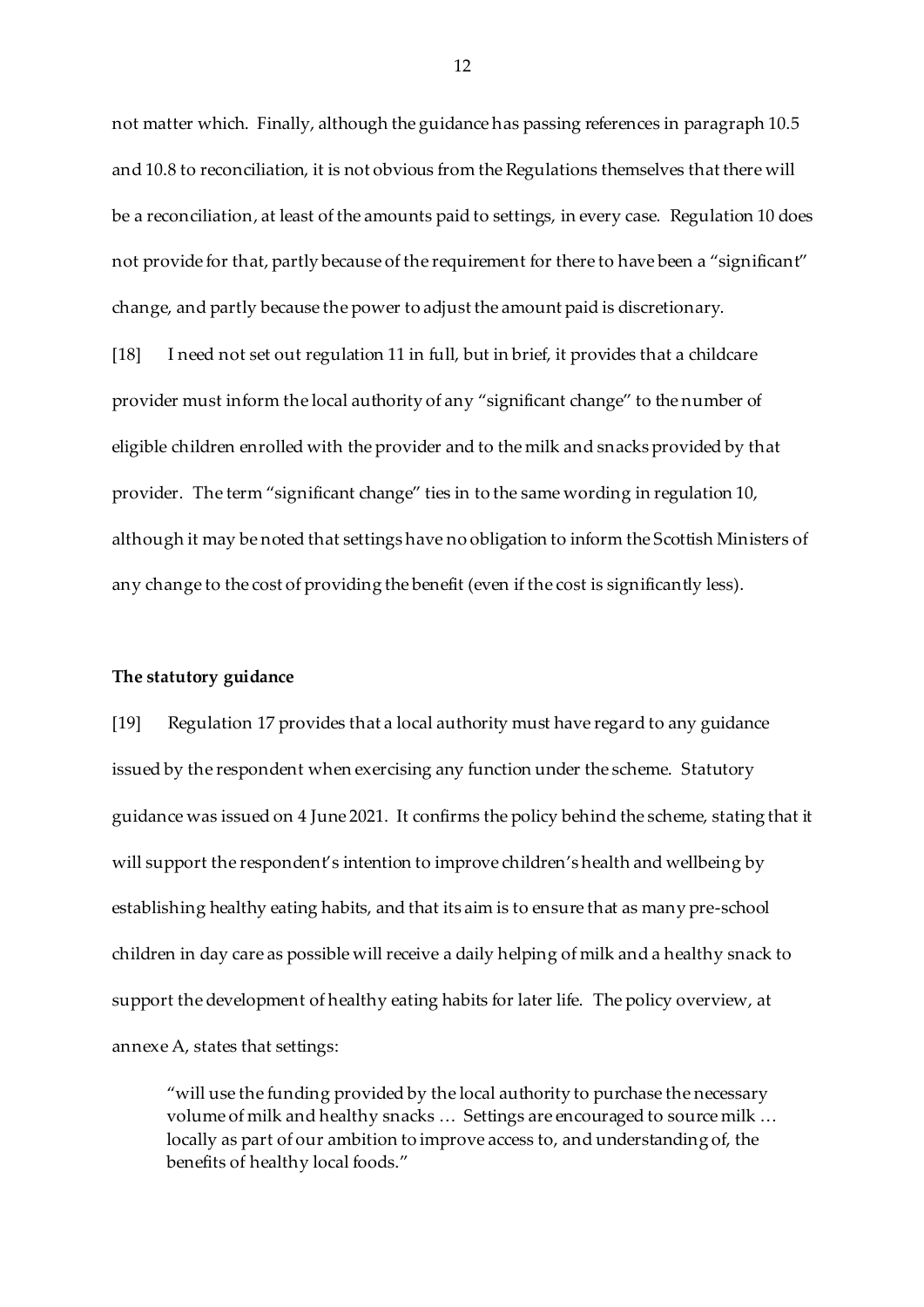Paragraph 2.5 prohibits settings from charging parents for the provision funded under the scheme. Paragraph 4.1 provides that the respondent will provide funding for the scheme in line with the agreement "to be reached" with COSLA. 4.2 requires local authorities to make upfront payments from 1 August 2021 to settings that have registered for the scheme, those payments to be determined by the local authority.

[20] The key provisions regarding LSRs appear from paragraph 10.1. Insofar as

material, they are set out as follows (retaining the guidance's uncertainty as to whether to

use title case or not when referring to a local authority):

"10.1 Local authorities are responsible for determining and making payments to settings, having regard to guidance provided by Scottish Ministers. These payments will be based upon the anticipated benefit (the number of servings of milk and healthy snack) that settings expect to provide …

…

10.3 Local authorities will receive their allocations from Scottish Ministers calculated in line with the agreement with COSLA, and will determine payments to settings in line with the provisions of the [Regulations].

10.4 It is anticipated that Local Authorities will set a rate of payment per serving of milk and healthy snack (one serving = one 189 or 200ml portion of cow's milk or specified alternative or 189ml first infant formula for children under 12 months and one healthy snack where children are age 6 months or over).

10.5 Scottish Ministers **recommend** that the rate of payment per serving should be set at the **Local Serving Rate** confirmed to the Local Authority by Scottish Ministers. This is the rate at which Scottish Ministers will calculate end-year reconciliation payments.

10.6 Where a local authority wishes to set a rate in excess of the Local Serving Rate, they may do so in line with the provisions of the regulations, but the excess cost will only be met by Scottish Ministers where this has been agreed by exception on the basis of evidence and in advance of introduction of this rate …

10.7 Local authorities have agreed to use the Local Serving Rate for Scheme year 1, without prejudice to future decisions.

10.8 The determination of … payments to registered day care settings should be calculated by multiplying Provision (the anticipated (and at reconciliation, actual)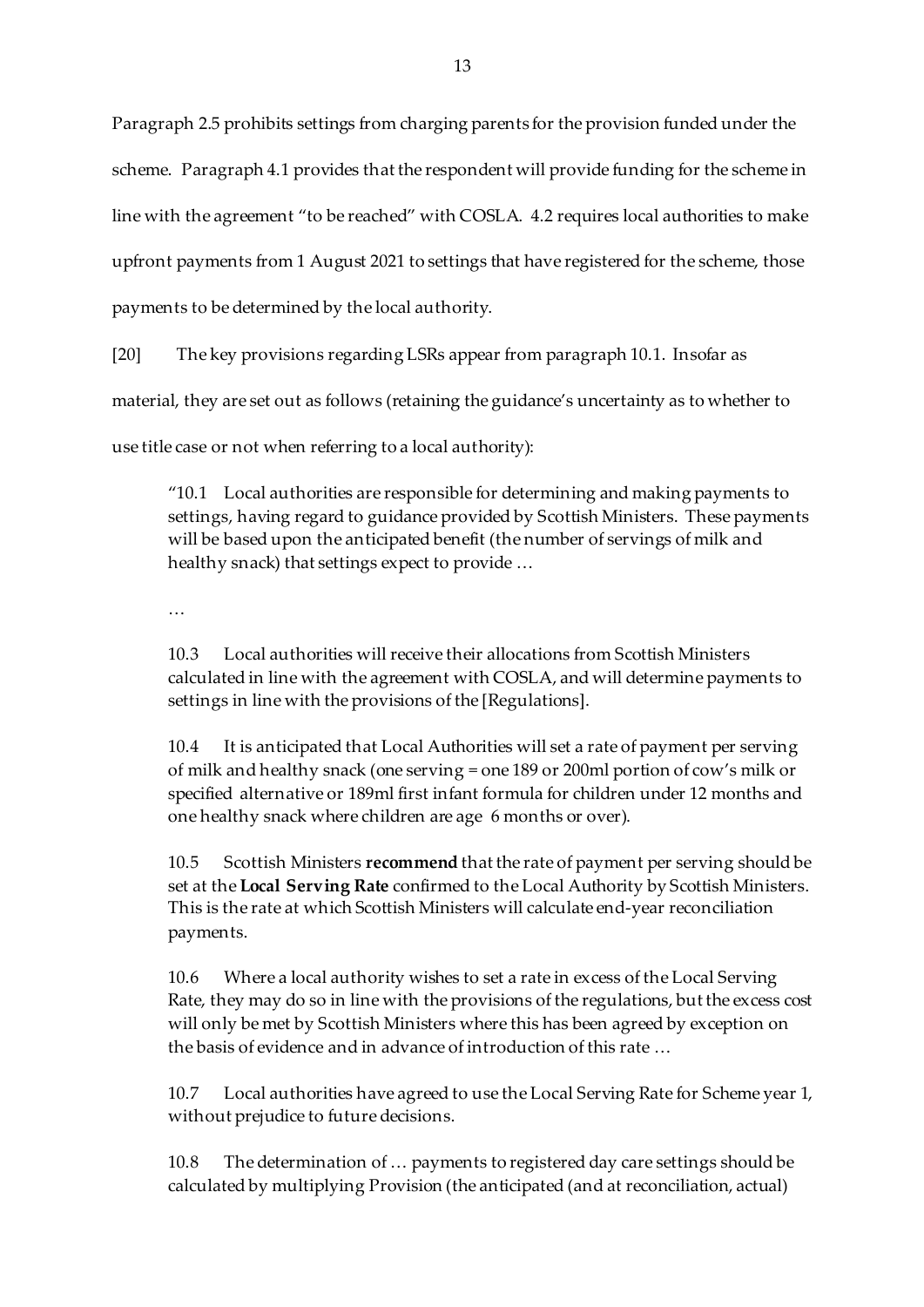number of servings) for the payment period x by (*sic*) Rate of payment per serving (Local Serving Rate except where local authorities determine otherwise)."

It will be seen that there is a clear tension between paragraphs 10.5, 10.6 and 10.7 as to the extent to which local authorities have a discretion not to use the LSRs, but 10.7 makes clear that in year 1, local authorities have no autonomy to set a different rate. Paragraphs 10.5 and 10.8 imply that a reconciliation based upon actual servings will occur, and those paragraphs also give the impression that local authorities do have discretion to set a rate other than the LSR. Even if the reconciliation referred to is as between the Scottish government and local authorities, rather than a reconciliation with settings, it is unclear how that part of the guidance is consistent with the regulations themselves, which do not impose on settings any obligation to inform the respondent of the actual number of settings served – merely to inform the respondent of any significant change. Finally, the meaning and effect of clause 10.6 is opaque to say the least, insofar as it refers to agreement by exception on the basis of evidence "and in advance of introduction of this rate". The words "by exception" are otiose and add nothing; and the requirement to have reached agreement in advance of introduction of the LSR would appear to deprive the provision of any practical content which it might otherwise have had in future years.

#### *The COSLA Agreement*

[21] The statutory guidance refers to an agreement between the respondent and COSLA. On 19 May 2021, the Settlement Distribution Group (SDG), a joint group attended by the respondent, COSLA and local authority officials approved recommendations in relation to the funding of the new scheme. On 28 May 2021 COSLA leaders approved the recommendations. That appears to be the agreement in question.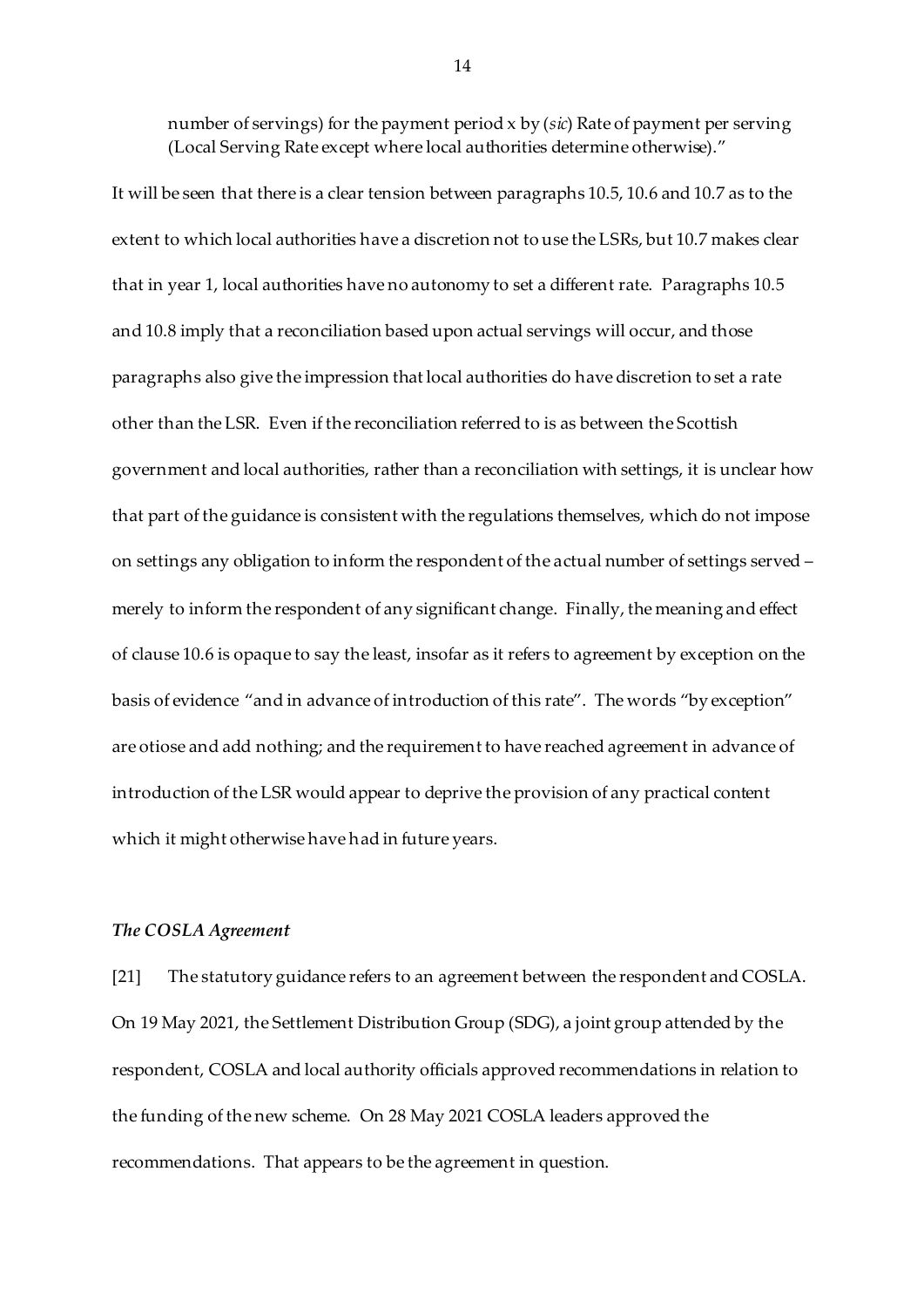#### **The petitioner's grounds of challenge to the scheme**

[22] I have summarised above the petitioner's complaints, and the four grounds of challenge. In more detail, the petitioner seeks reduction of: (i) the statutory guidance and/or the rates table; (ii) the respondent's decision to determine that the funding formula of the new scheme should be represented by the LSRs; (iii) regulation 2 of the Amendment Regulations (which amended regulations 9 and 10 in the manner shown above); and (iv) the agreement between the respondent and COSLA.

[23] Although there are four grounds of challenge, in reality both parties accepted that the challenge to the Amendment Regulations will stand or fall with the challenge to the Regulations and the guidance. Further, for the reasons set out below, the challenges founded upon, respectively, a lack of proper inquiry by the respondent, and irrationality overlap to such a substantial degree that I propose to deal with them together. Accordingly, in the following sections I will consider, first, the petitioner's case that the decisions, guidance and regulations are all flawed because of failures in the consultation exercise; and, second, the irrationality ground of challenge. I then comment briefly on the third ground.

### **The failure to consult case**

# *The consultation exercise*

[24] The consultation document was headed "Welfare Foods – a consultation on meeting the needs of children and families in Scotland". After asking consultees in question 8: "What do you think about the proposal to offer milk as part of the free meal offer for all children in ELC …?", the document stated:

"To deliver this we propose removing the administrative burden of the UK NMS by providing milk to children as part of their funded ELC offer, removing the need for a reimbursement scheme … The provision of milk would be available to children accessing funded ELC provision, whether this is offered in a local authority, private,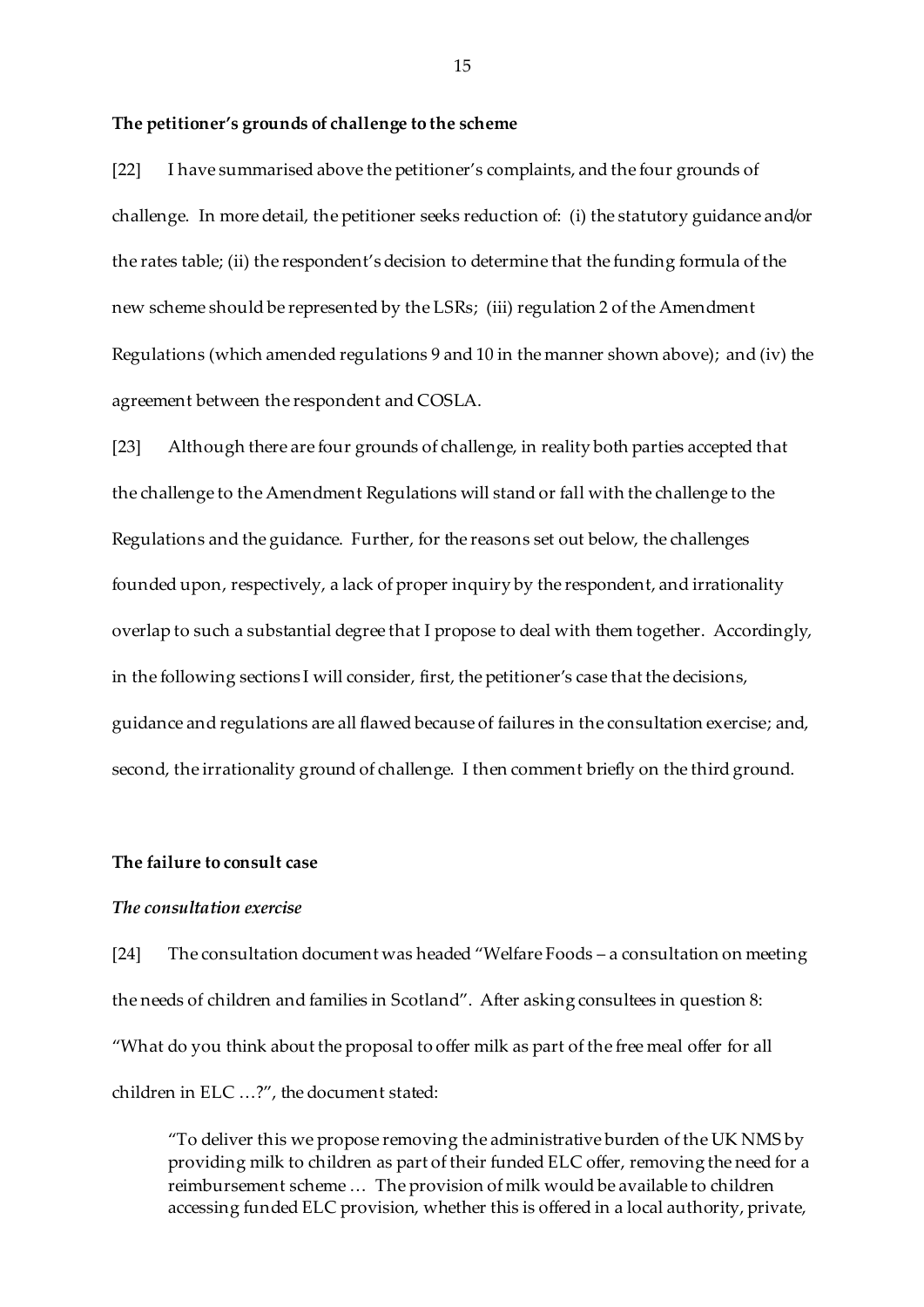third sector or childminder setting. We would discuss and agree funding with local authorities."

[25] The document then referred to the possibility of offering a healthy snack (question 9) and of delivering milk and a snack to children outwith early funded learning. Questions 10 and 11 sought views about how the government could best support children outwith ELC entitlement. Question 11 sought views on the provision of a healthy snack. The thrust of the document was about removing administrative barriers and widening access so that children who needed milk and healthy snacks could access them.

[26] The petitioner lodged a response to the consultation. Among other comments, it expressed a concern about the proposed change to the funding structure, "as it may present a further regulatory burden upon the agricultural sector."

[27] On 28 February 2020, Philip Canavan, who introduced himself as having recently been appointed to lead on the delivery of the Scottish Nursery Milk and Healthy Snack Scheme, sent an email to Jordan Newfield acting for the petitioner, in which he stated:

"I want to reassure you that I intend to engage with all interested parties and provide an opportunity for you to share your views on the delivery process."

[28] The Scottish Government hosted a meeting on 5 March 2020, attended by a representative of Cool Milk, a member of the petitioner, who expressed concerns over the lack of information and consultation. The note of the meeting records that:

"The new Scottish scheme will remove any need for claiming as each individual local authority will be responsible for allocating a lump sum of funds to each Early Years setting.

Each local authority will have autonomy over how they will implement distribution of the funds".

(As already seen, that last statement turned out to be incorrect, at least for year 1). Paragraph 4 of the minute records that at that time there was to be no funding for non-dairy alternatives to milk, but as the minute also goes on to state: "Nothing is as yet set in stone."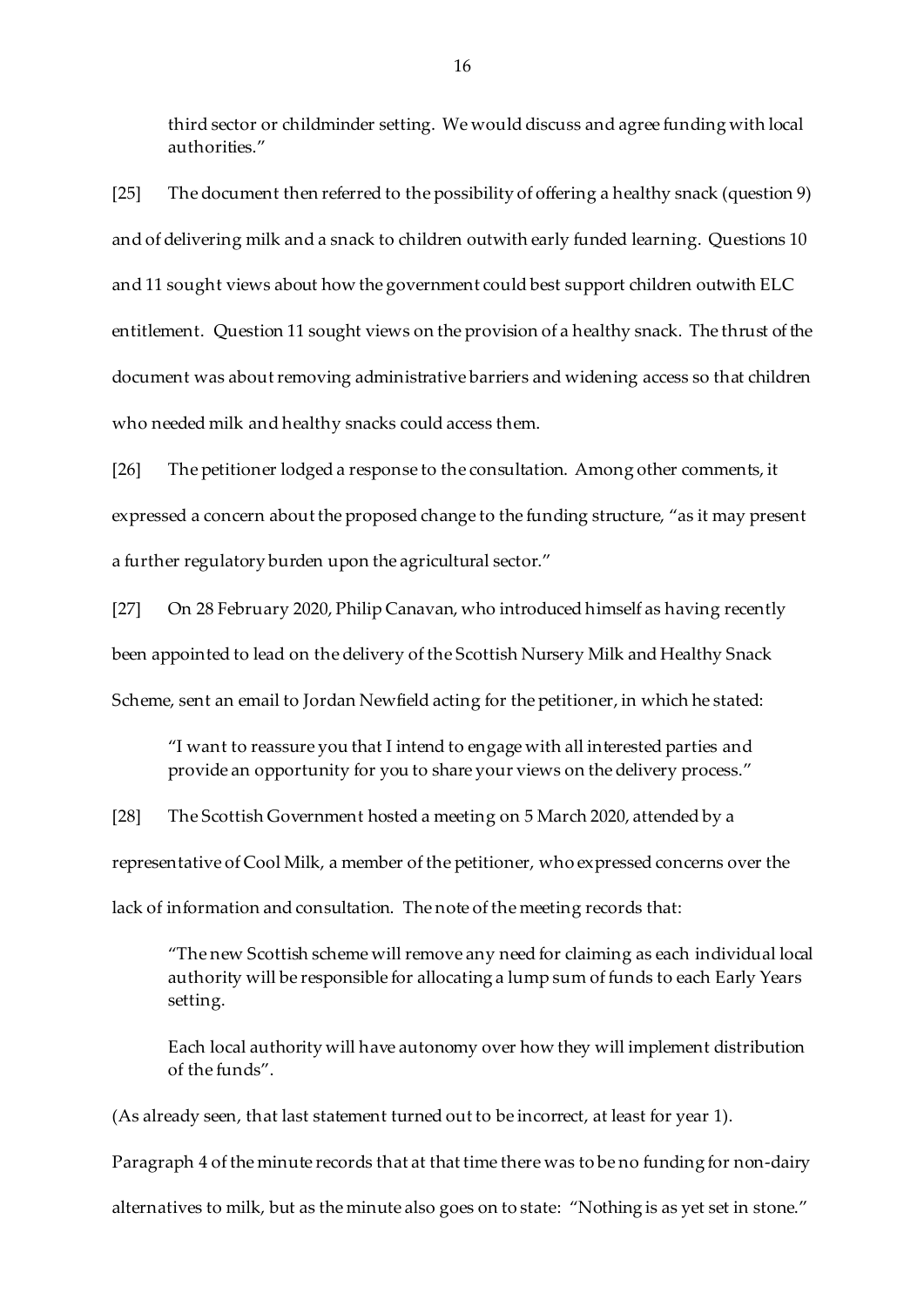[29] On 3 April 2020 Joe Fitzpatrick, Minister for Public Health, Sport and Wellbeing and Maree Todd, Minister for Children and Young People, sent a letter to the chairman of the petitioner, stating in paragraph 2:

"We appreciate you taking the time to raise your concerns with us about the introduction of the new scheme. However, hopefully we can provide some reassurance that the scheme should in no way result in a disruption to the milk supply to childcare settings … Our proposal, as you know, is to move away from a reimbursement scheme to one where funding is provided in advance to local authorities, for onward distribution to childcare settings … Scottish Government have … been engaged in discussions with CoSLA and local authority representatives to ensure we take into account all the practical issues for implementation … To be clear, the new scheme is not proposing to disrupt the current relationship between milk suppliers, agents, and care settings. Contractual relationship for the delivery and provision of milk can still stand*. The key difference is that settings will pay suppliers directly for this service, rather than being reimbursed for it via the NMRU*" [emphasis added].

[30] On 26 May 2020, Marie Todd wrote again to the chairman of the petitioner, making

clear that discussion would take place:

"Please let me make clear that continued discussion with the sector as the design of the scheme develops has always our intention, (*sic*) and that no final decisions on the scheme have yet been taken. This will only be done when we have taken into consideration all the feedback we receive from all stakeholders as part of our ongoing engagement plans…

… To reiterate, however, no final design has been agreed with CoSLA at this time. Our intention remains that once we have finalised a proposal, we will engage with stakeholders, including the SNMA, as previously envisaged. This engagement will also include consideration of a number of impact assessments, including a Business and Regulatory Impact Assessment … *However let me be clear that we do not anticipate that this will prove to be a cheaper alternative for Government to fund*, [emphasis added] and cost is not a driver behind the proposed changes ... Moreover, engagement with the sector to date has suggested that changing the way that funding is provided could drive an increase in the consumption of milk, especially in smaller settings where people may not currently submit claims.

… it is our expectation that the new scheme should not disrupt the current relationship between milk suppliers, agents, and care settings. The key difference is that settings will pay suppliers directly for this service, rather than being reimbursed for it via the Nursery Milk Reimbursement Unit. I note your concerns that settings will switch from contracts with dairies to supermarket purchasing, and my officials will be happy to discuss these further with you … we will ensure that the SNMA has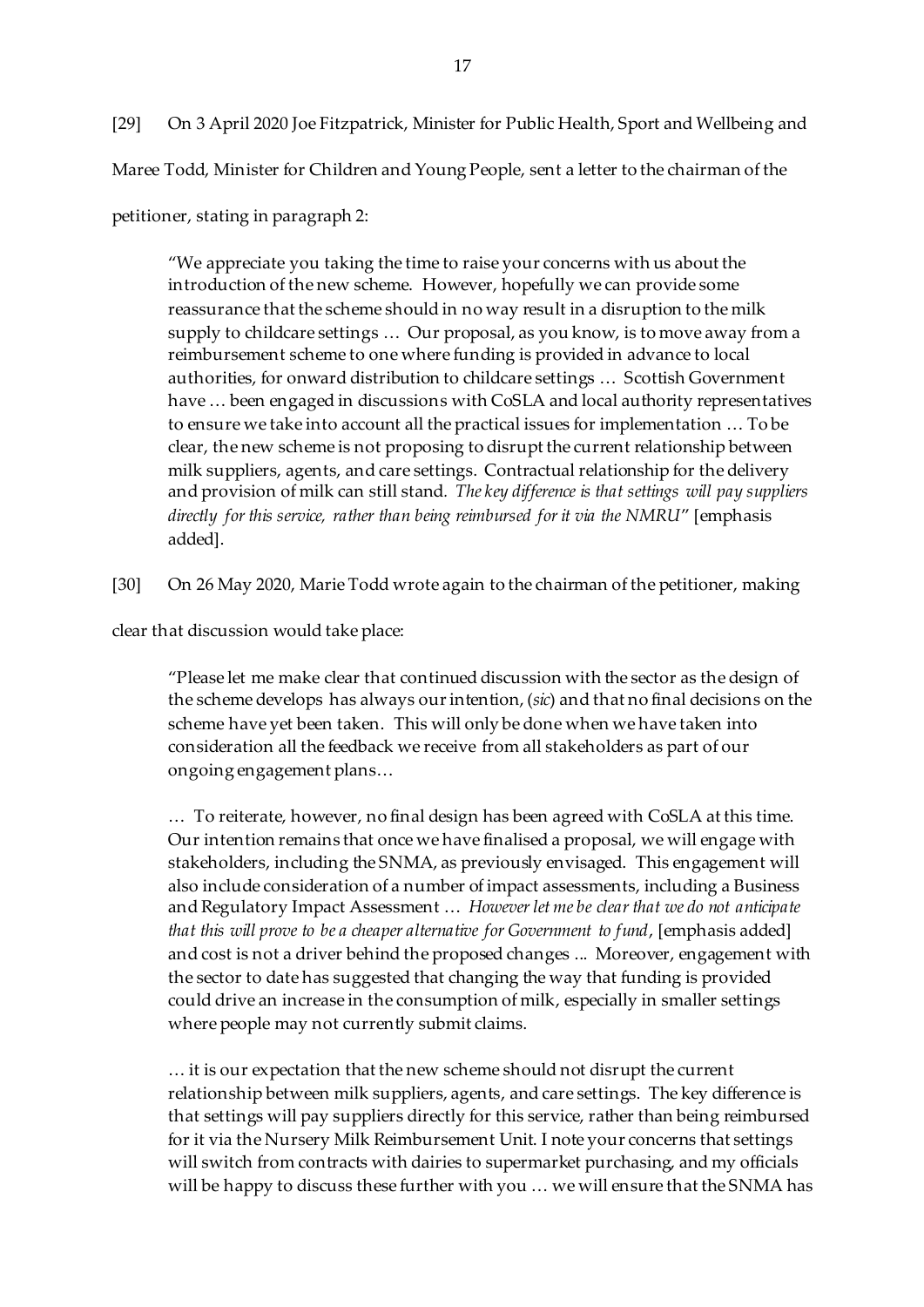the opportunity to participate in the next stages of engagement and to raise any further concerns."

[31] On 19 November 2020, Marie Todd again wrote to the petitioner:

"As previously stated, we share your view that consultation on the new scheme is important and indeed we consulted on the broad principles for a new scheme within the [2018 consultation]. The proposed scheme … remains based upon the key features set out in that consultation. As we have indicated previously, we will consult further on the outstanding elements of the scheme and notably the impact on business …

… Once we have an agreed proposal for discussion, we plan to undergo an intensive engagement process with all our key stakeholders including the SNMA … [the] window for engagement is short, however, I am confident that it will provide you with the necessary opportunity to engage to help us put in place a robust mechanism for delivering milk to the early years sector, and to contribute to the development of the impact assessments …

The Scottish Government's position remains that it will be for individual settings to determine their supply arrangements as is the case at the present time. Where the service provided via existing contracts is good and represents value for money, there should be no driver for settings to move from these arrangements."

## *The Business and Regulatory Impact Assessment*

- [32] A Business and Regulatory Impact Assessment (BRIA) was issued on 17 February
- 2021. It stated at page 2 that:

"Since funding will be delivered via local authorities, Scottish Government have been working collaboratively with COSLA and the relevant governance groups to develop proposals on the design and delivery of the Scheme".

[33] A section headed "Contractors and Milk Agents" included the following:

"The key focus of the Scheme is to route the funding for [the purchase of milk and snack] directly to the childcare setting, as opposed to requiring them to claim back costs … indicative costings have used NMRU claims data, which include the administrative costs charged by milk agents or others contracted by settings to provide the milk."

[34] The BRIA then recorded that NMRU data suggested that 1,391 childcare settings

used milk agents, representing 16% of the total of 8,754 settings, or 38% of non-childminder

settings. It went on to state that the new scheme need not preclude a continuing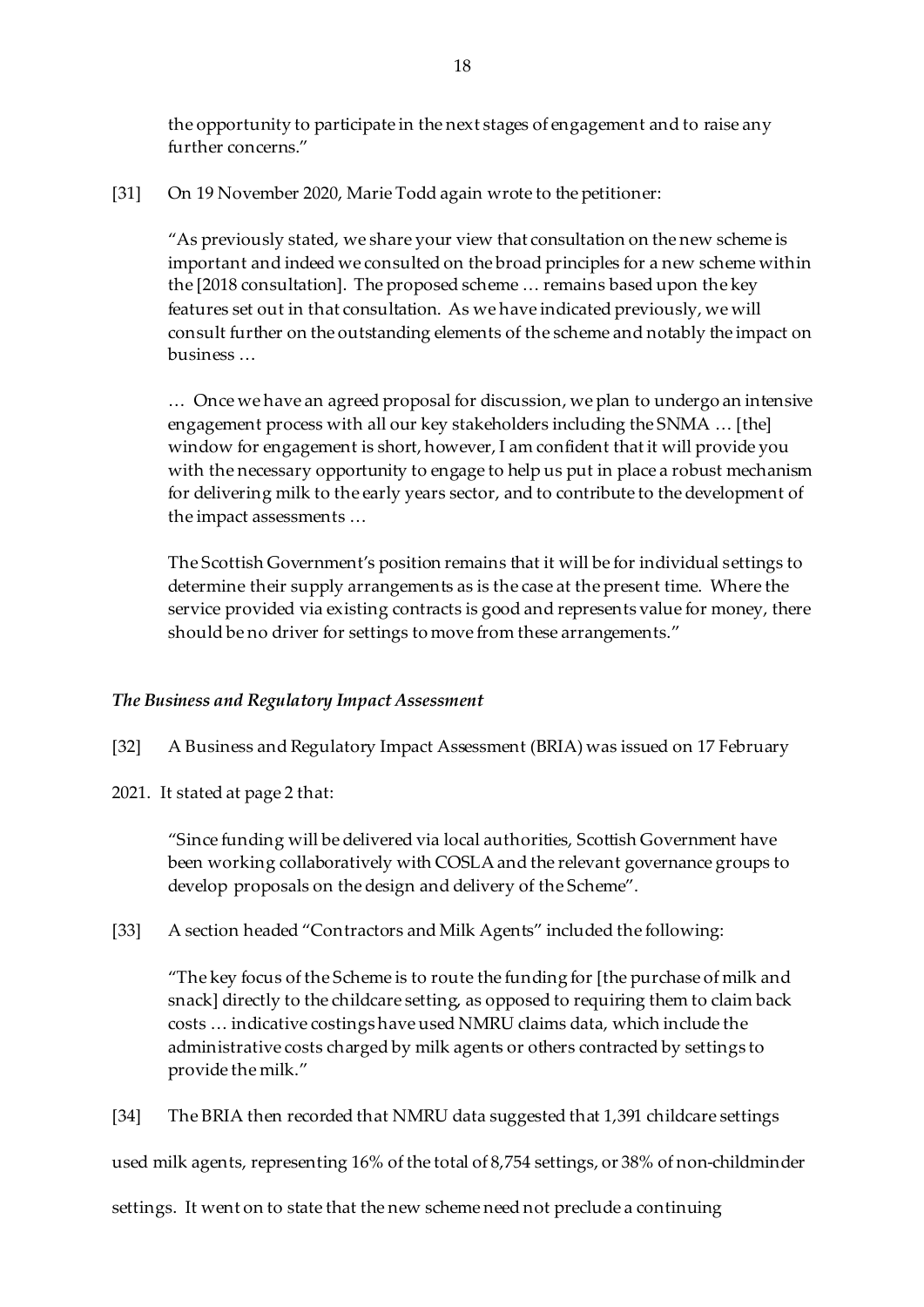procurement relationship between local authorities/settings and contractors and milk agents, nor would it prevent new relationships being established, but it would change the way payment was made. Contractors and agents would no longer make claims on behalf of settings and settings would need to make arrangements to pay contractors.

[35] At page 11, the following statement was made:

"The overall quantum will be based on costing assumptions to be agreed with COSLA. These are derived from the averages of current claims and characteristics of Scottish settings to the UK NMS and cost projections based on the Scotland Excel framework. The cost estimates incorporate adjustments to account for the addition of a healthy snack".

[36] At page 12, the BRIA referred to the costs reclaimed from Scottish settings both in respect of milk supplied by milk agents (where the cost ranged from £0.15 to £0.29 per 189mls) and local authority agent claims, where the average cost ranged from £0.15 to £0.17. It also referred to an additional uplift to account for a range of variables, including an increase in the number of children attending and a fluctuation in market prices. At page 13 the BRIA stated that the Scottish Government had estimated the maximum cost of the new scheme based on (among other things) a milk unit cost per child, per annum derived from claims data informed by the NMRU and cost projections based on the Scotland Excel costings, to which an uplift had been applied to take account of uncertainties such as the impact of the expansion to 1140 hours of funded provision and inclusion of appropriate alternatives to dairy where required. (As will be seen from paragraph [56] and [57] below, these statements were not strictly accurate. No uplift had been applied to the Scotland Excel costings, nor was it obvious that any uplift applied to the NMRU costings was to account for the inclusion of non-dairy alternatives.) The BRIA then stated that the variables may be adjusted further following discussion with key stakeholders such as COSLA – though feedback suggest that in-principle assumptions above were reasonable.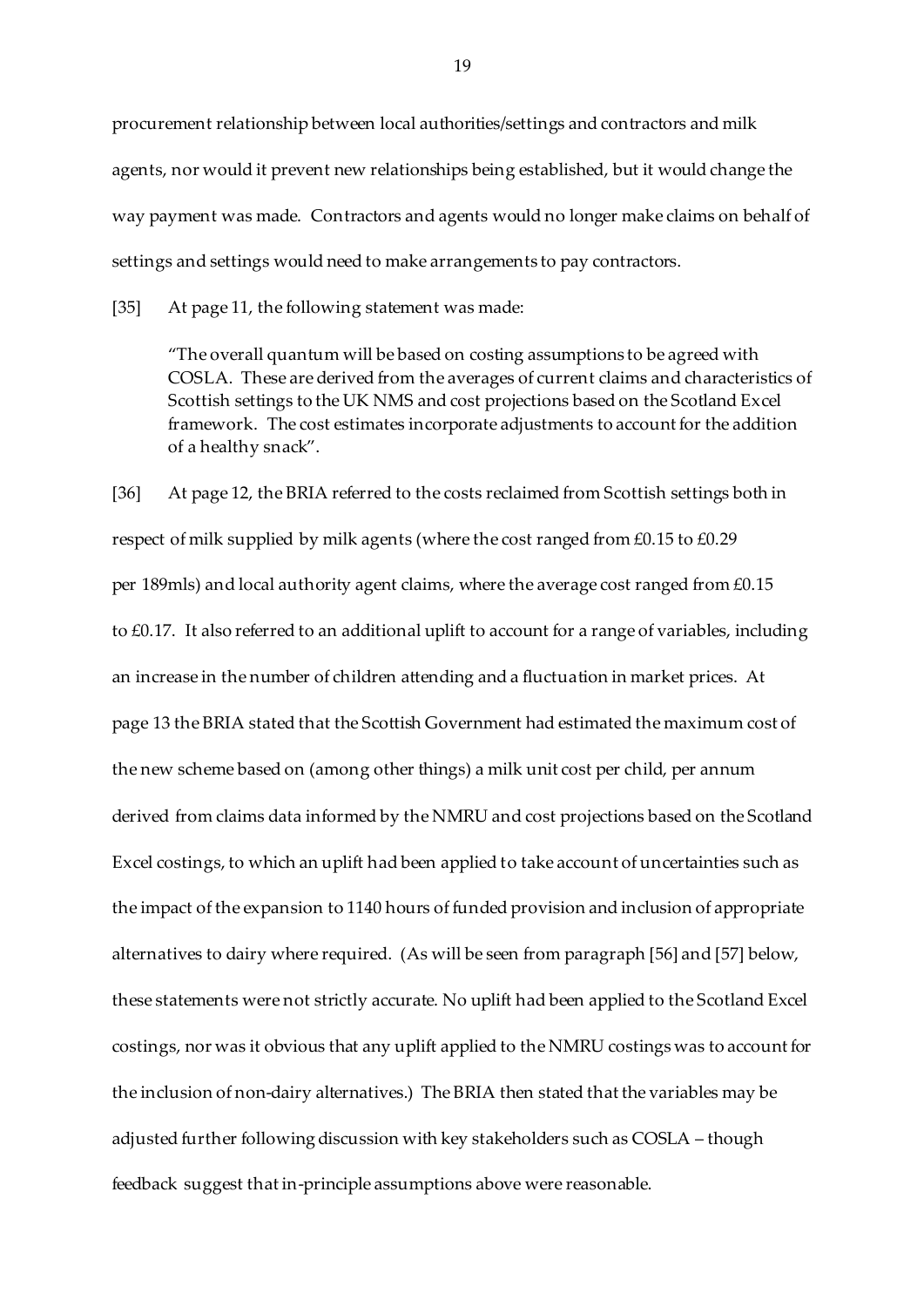## [37] At page 16 the BRIA stated that:

"The Scottish Government will be developing guidance to support delivery of the Scheme, and will involve stakeholders in this process, and ensure the points raised through the engagement process to date are considered as this is developed."

[38] In the immediately following section under the heading Competition Assessment,

## the BRIA stated:

"The Scheme will have no competitive impacts; therefore the Scottish Government does not expect the proposals to have an impact on competition as they will not:

- Limit the number or range of suppliers
- Limit the ability of supplier (*sic*) to compete
- Limit supplier's (*sic*) incentives to compete vigorously
- Limit the choice and information available to consumers".

# *Events after the BRIA*

[39] Notwithstanding the assurances previously given, and the content of the BRIA,

Mr Canavan wrote to the petitioner on 25 February 2021, disclosing a change of position:

"With respect to your continued concern about our purported obligation to publicly consult on the Scheme and regulations establishing it, our position remains unchanged – the regulations establishing the Scheme and the terms of the Scheme itself are not the subject of a public consultation obligation".

[40] Draft guidance was sent to the petitioner on 7 May 2021. Paragraph 4 of the draft stated that the Scottish Government "will provide funding for the Scheme in line with the agreement to be reached with COSLA". Paragraph 4.2 stated that local authorities would make upfront payments from 1 August 2021 to settings that had registered for the scheme, these payments to be determined by the local authority. A so-called placeholder then appeared, signifying a section yet to be inserted. Paragraph 10.1 stated that payments would be based on the anticipated number of servings of milk and snack. 10.3 had a further placeholder to the effect that further guidance would be added following conclusion of the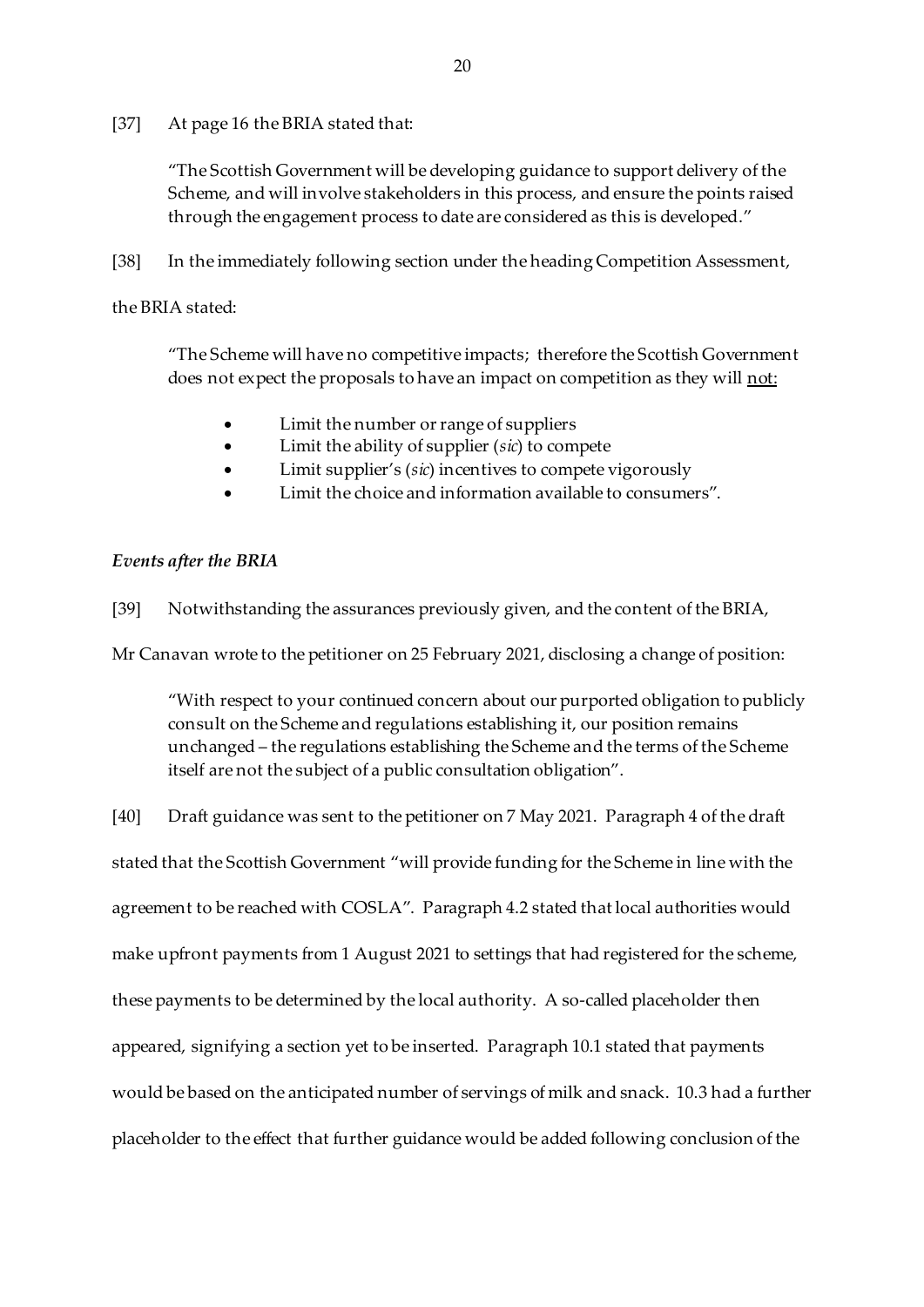agreement with COSLA. The draft therefore provided no meaningful information about how the funding would be calculated.

[41] The final guidance was issued on 4 June 2021 – some 8 weeks before the scheme went live. The key provisions appear in section 10.3 onwards and are set out above. This was the first time that any consultee other than COSLA received information about how the scheme would work and how it would be funded. Insofar as the Regulations as originally drafted were inconsistent with the guidance, since they referred to market price, that inconsistency was later removed by the Amendment (No 2) Regulations.

## *The duty to consult*

[42] The law regarding the duty to consult is not in dispute. The following cases were referred to in submissions: *Regina* v *North and East Devon Health Authority, ex parte Coughlan* [2001] QB 213; *R (Law Society)* v *Lord Chancellor,* above; *R (Eisai)* v *National Institute for Health and Clinical Excellence* [2008] EWCA Civ 438; *R (London Criminal Courts Solicitors' Association)* v *Lord Chancellor* [2014] EWHC 3020; *R (Milton Keynes Council)* v *Secretary of State* 2011 EWCA Civ 1575; *R (Medway Council)* v *Secretary of State for Transport* [2002] EWHC 2516; *R (Help Refugees Ltd)* v *Secretary of State for the Home Department* [2018] 4 WLR 168.

[43] From these, I derive the following propositions.

1. Even if no duty to consult exists, where consultation is carried out, it must be carried out properly and fairly: *Coughlan*, paragraph 108 ; *Eisai*, paragraph 24.

2. For a consultation to be carried out properly and fairly, the following principles, all derived from *Coughlan*, must be observed: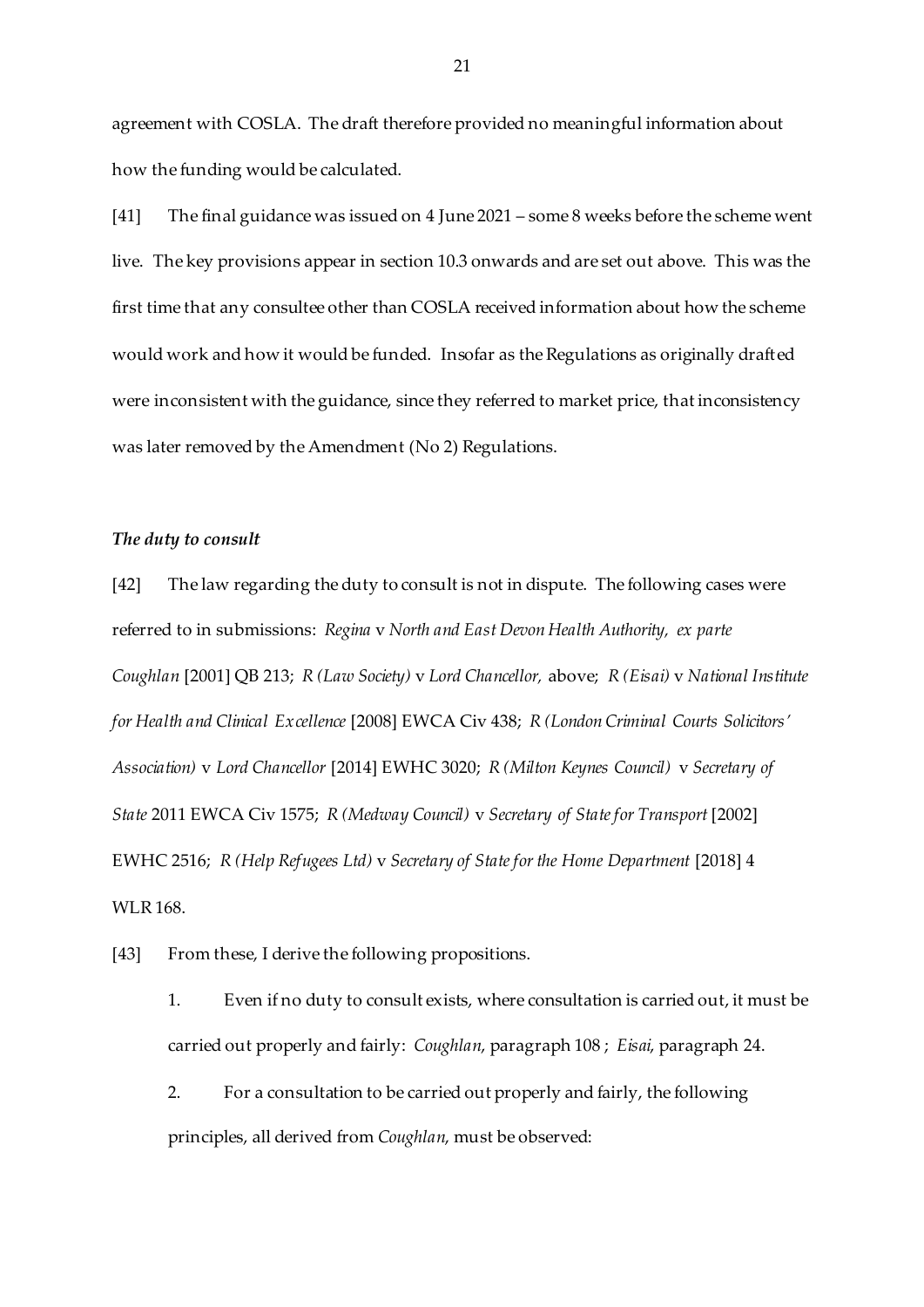i. consultation requires to be undertaken at a time when proposals are at a formative stage;

ii. sufficient reasons for a proposal must be given, in sufficiently clear terms to allow consultees to give intelligent consideration to it, and to make an intelligent response (see also *R (Help Refugees Ltd)*, paragraph 90);

iii. adequate time must be given for a response;

iv. the product of the consultation must be conscientiously taken into account;

These are all aspects of the same fundamental question: has there been procedural fairness.

3. For a consultation to be fair, there may be a need to disclose facts or information: *R (Law Society)* v *Lord Chancellor.* In that case, in deciding whether nondisclosure of information was fair, four factors were said to be relevant (paragraph 73):

i. the nature and potential impact of the proposal put out for consultation;

ii. the importance of the information to the justification for the proposal;

iii. whether there was a good reason for not disclosing it;

iv. whether consultees were prejudiced by non-disclosure.

4. The decision maker cannot pick and choose in deciding whom to consult. A fair consultation requires fairness in deciding whom to consult as well as fairness in deciding the subject matter and timing of the consultation: *R (Milton Keynes Council*), paragraph 32*.*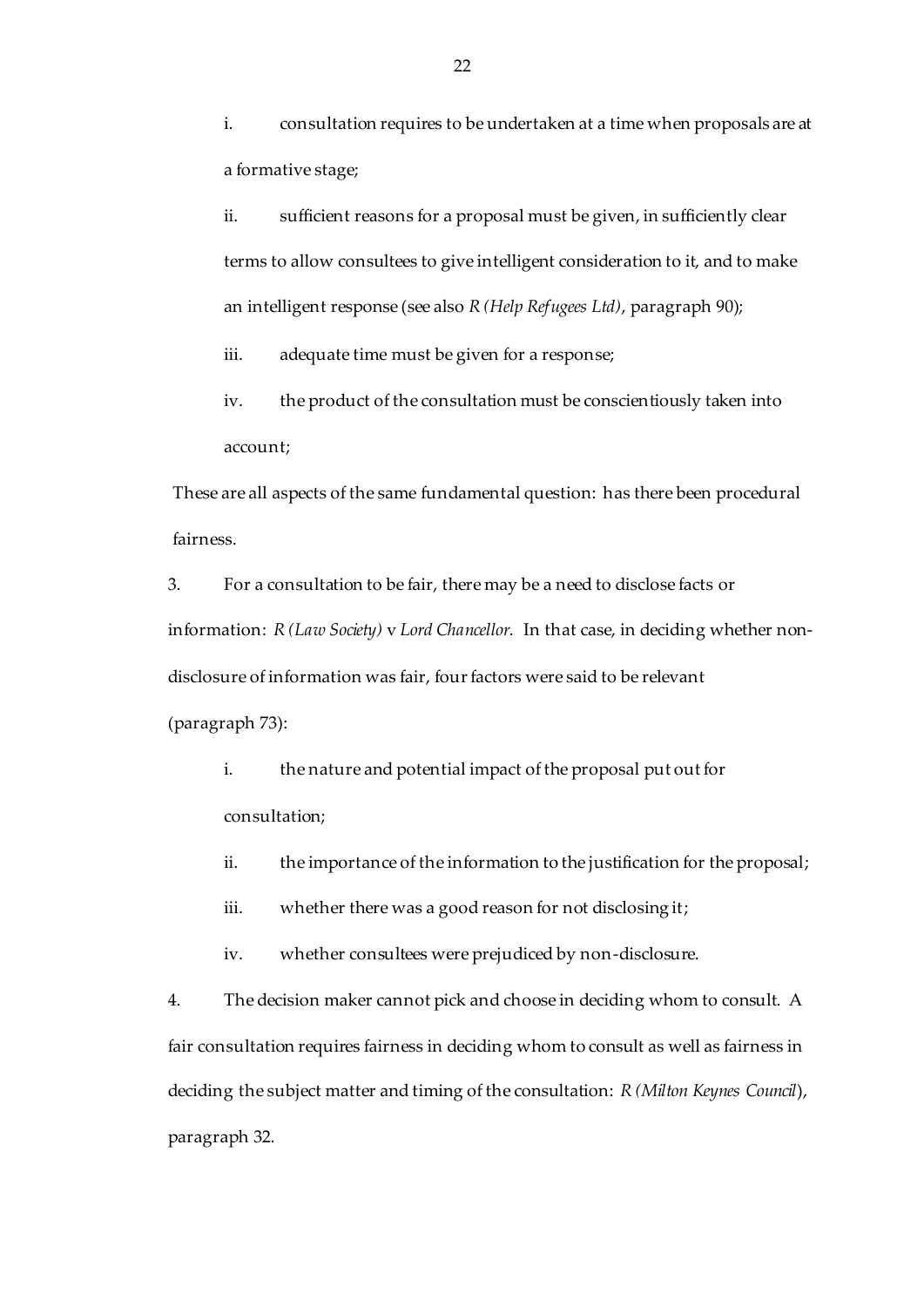5. The impact of a decision is a material factor in deciding what fairness demands in any particular case: *R (London Criminal Courts Solicitors Association)*  paragraph 5.

6. Each case is fact specific. This is stated in many of the cases but see, eg, *Eisai*, paragraph 27.

## *Legitimate expectation*

[44] Again, the law is not in dispute. An authority may not depart from a clear and unambiguous undertaking previously given, unless it is fair for it to do so, the court being the arbiter of fairness: *Re Finucane's Application for Judicial Review* [2019] UKSC 7, paragraph 62 (that was said in the context of a substantive legitimate expectation but, as senior counsel for the petitioner submitted without contradiction, is equally applicable to a procedural one). A legitimate expectation of consultation can also arise *"*from an interest which is held to be sufficient to found such an expectation": *R (on the application of Moseley)*  v *Haringey London Borough Council* [2014] UKSC 56; 2014 1 WLR 3947, per Lord Reed JSC at [35].

## *The petitioner's case*

[45] The essence of the petitioner's case of inadequate consultation is that it was not told of the proposal to base payments on LSRs, or the rates themselves, until it was too late for it to make any meaningful representations. The petitioner was therefore deprived of the opportunity to give intelligent consideration, and to make an intelligent response, to the proposal. Fairness required it to be consulted when that proposal was at its formative stage. The four factors set out in *R (Law Society)* v *Lord Chancellor*, when applied to the present case,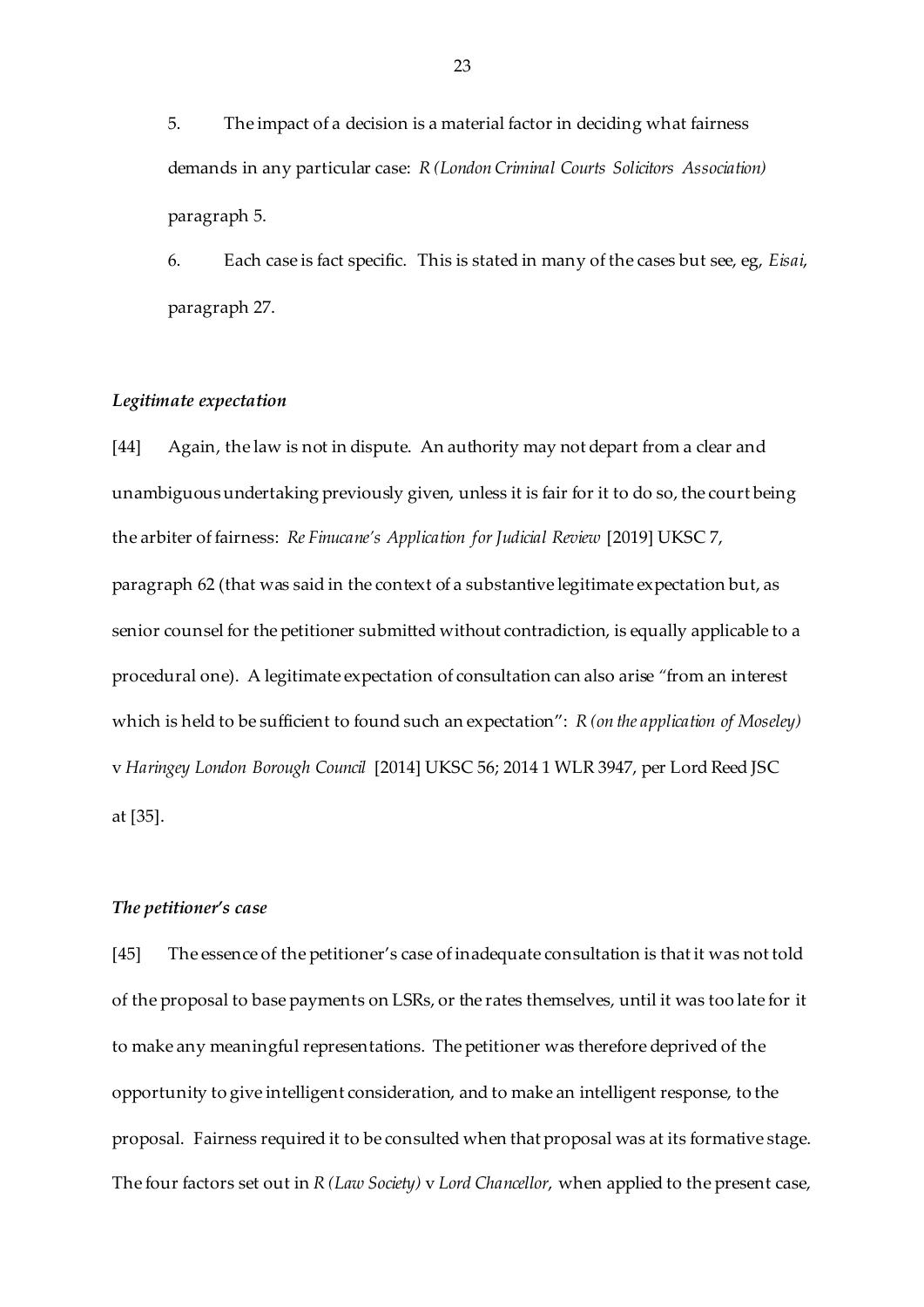all pointed to the non-disclosure of the proposed LSRs being unfair: milk agents and suppliers would require to exit the market; funding was key to the operation of the scheme, hence the information about LSRs was clearly important; there was no good reason as to why it could not have been disclosed; and prejudice to suppliers (and to some settings) was well borne out. The livelihood of suppliers was at stake: they ought to have been consulted on a matter so fundamentally important, particularly after they had been led to believe by the respondent that there would be no change in the amounts paid under the scheme. The petitioner also had a legitimate expectation, based upon the consultation document and the correspondence referred to above, that it would be consulted on the workings of the scheme.

### *The respondent's response*

[46] The respondent's response was that there had been a full consultation exercise on the principles of the scheme, including that funding was to be taken over by local authorities. Consultees, including the petitioner, had been asked to, and did, comment on that. As an analysis of the responses showed, some had been taken into account, and others disregarded. The respondent did not require to consult the petitioner further. None of the four factors in *Law Society* v *Lord Chancellor* favoured the petitioner. There was no evidence that the use of LSRs would impact upon or cause prejudice to those whom the scheme was designed to benefit: children. The information about LSRs had little importance to the proposal to adopt up-front funding – information which the petitioner or others might have been able to provide was not material to the proposal. The respondent had a good reason for not disclosing the information. The 2018 consultation was not about funding of the proposal: funding was a matter as between the respondent and local authorities. The latter had an interest in knowing that there was sufficient funding for children in their areas. That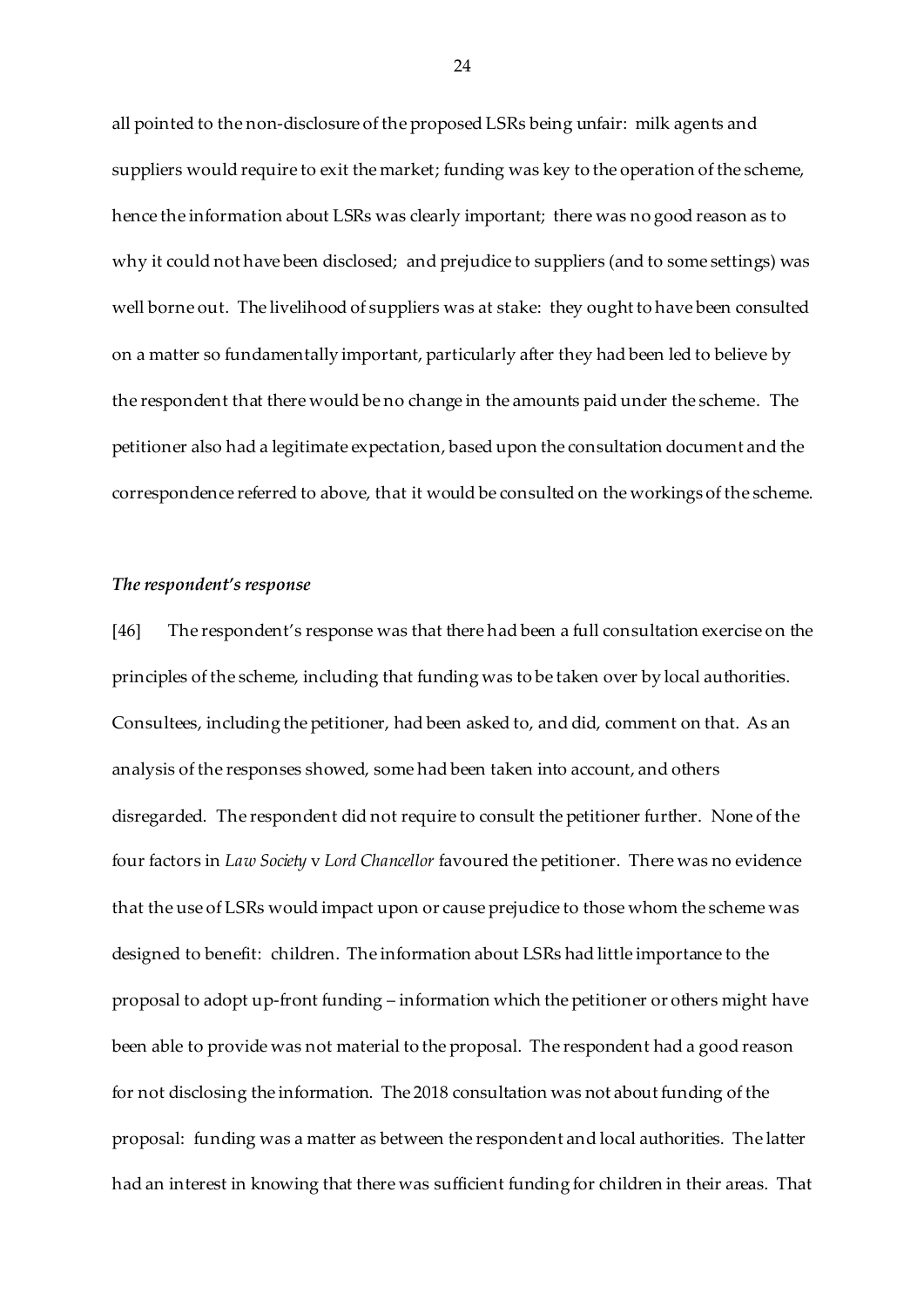was why COSLA was consulted and not others, such as the petitioner or settings. Finally, no prejudice had been caused to the petitioner or others. The LSRs were not the basis for the scheme, simply the method to arrive at how much was paid. As for legitimate expectation, the scheme was not intended to benefit suppliers, but children. Suppliers could therefore have no legitimate expectation that they would be consulted about how funding would be calculated.

#### *Decision on adequacy of the consultation exercise*

[47] The question as to whether there has been proper and fair consultation is one of fairness, and is fact-sensitive. While senior counsel for the respondent sought to distinguish a number of the cases on their facts, the question is simply whether what happened was procedurally fair in the particular circumstances of this case. In considering that, it is important to have in mind the assertion by senior counsel for the respondent, which she emphasised throughout the hearing, that it was never the respondent's intention that the LSRs should represent the actual cost to settings of providing milk and non-dairy alternatives. When the fairness of the consultation is considered through that prism, it is easily seen that the process was unfair, since at no stage prior to finalisation of the proposal and publication of the LSRs was that intention made clear, or even hinted at, whether in the consultation document or in subsequent correspondence; with the result that the petitioner did not have a fair opportunity to comment on the funding of the scheme.

[48] Dealing with the specific arguments which were advanced, the first point to dispose of is the respondent's submission that the respondent owed no duty to consult with the petitioner because it was not a beneficiary under the scheme. That submission is not supported by the case law, which makes clear that the impact of a decision is a material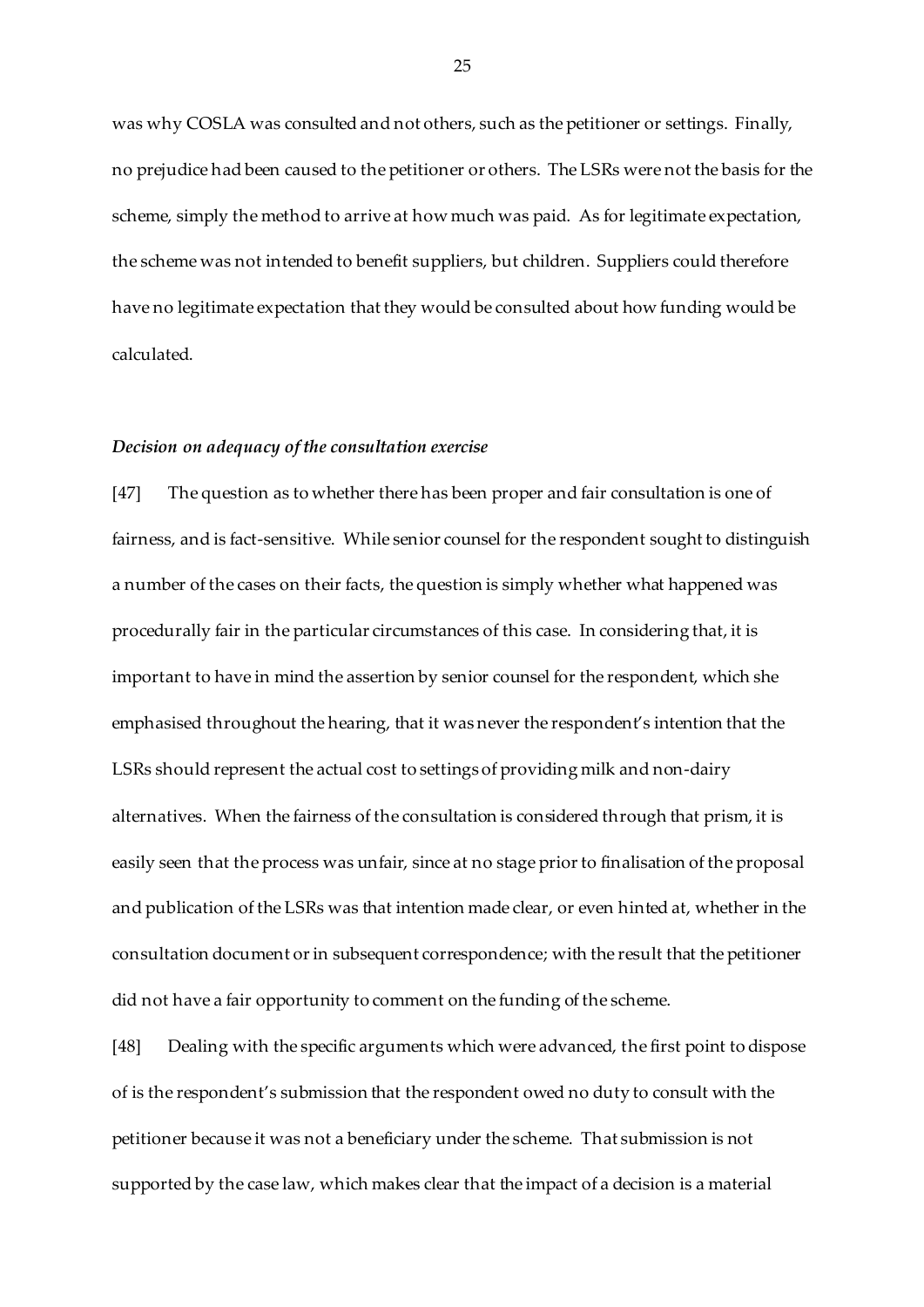factor in deciding what fairness requires – see paragraph [43] above. A decision may clearly and foreseeably impact on a person who is not a direct beneficiary of a scheme. As senior counsel for the petitioner submitted, *Law Society* v *Lord Chancellor* is the paradigm example of fairness requiring consultation with a body (in that case, the Law Society) which was not directly benefitted by the scheme in question (in that case, the legal aid scheme, the beneficiaries of which were accused persons).

[49] Developing that point, the change from a scheme which reimbursed costs to one which does not even attempt to pay settings the actual cost of supplying milk, is one which will inevitably impact upon the business of suppliers and milk agents. That this is so as a matter of fact is spoken to in the affidavits, and by Mr Adlard. As regards the four factors in the *Law Society* case, the respondent's arguments are unconvincing. Those arguments are underpinned by senior counsel's assertion that the LSRs were "not the basis for the scheme, simply the method to arrive at how much was paid". Such an encapsulation of the role of the LSR significantly underplays its importance. The LSR is the very cornerstone of how the scheme will operate in practice. It is the LSR which determines how much funding a setting will receive. Since the amount which a setting will receive will in turn impact on its ability to purchase milk, or indeed its willingness to register in the scheme at all, it is supremely important to the operation of the scheme as a whole.

[50] Further, it seems to me that the switch to local authority funding has, whether consciously or unwittingly, served to conflate three related but distinct issues. The first is the overall cost of the scheme to the respondent – the total cost of providing milk to all preschool children in Scotland. The second is how that overall cost is divided up among local authorities. The third is how each local authority then distributes its own allocation to settings. While COSLA has a clear and perhaps of all stakeholders, unique interest in the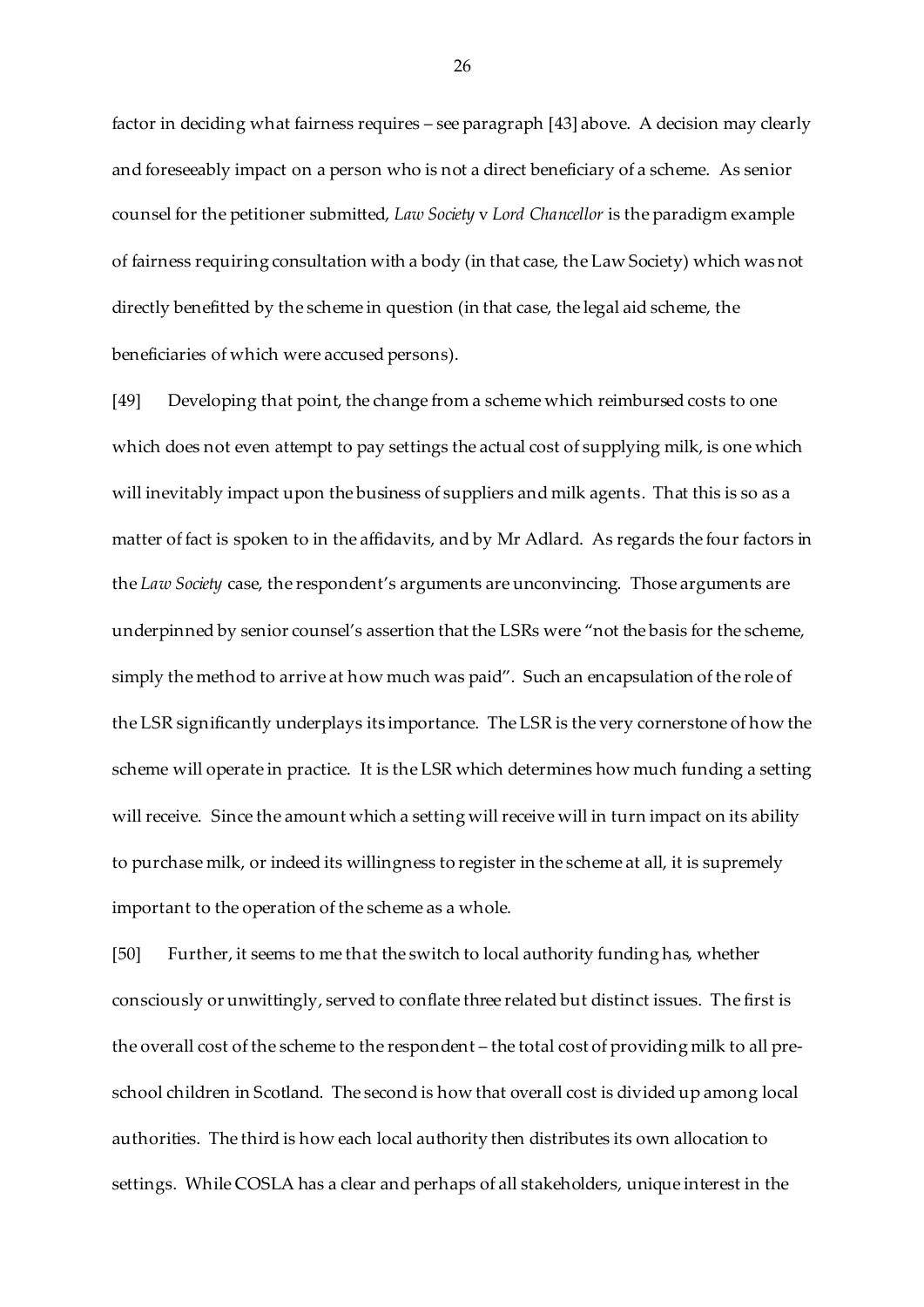first and second of these, the same cannot be said of the third, where settings and suppliers have at least an equal interest as COSLA. It is therefore no answer to the question, was there a good reason not to disclose information about the proposed LSRs to the petitioner, to say, as the respondent does, that COSLA had an interest in knowing that there was sufficient funding for children in their area. That has no bearing on the distinct question of how local authority allocations should be allocated amongst settings. It was unfair for the respondent only to consult with COSLA on that crucial question. To do so was to pick and choose in an unfair way.

[51] The key issue lies in the revelation that the respondent had never sought to calculate the actual cost to each setting of providing milk. If that was truly its position from the outset (senior counsel for the petitioner doubted that, describing the assertion as "rewriting history"), that was not made clear in the consultation document; nor in the correspondence from Ministers. The ministers' statement in the letter of 3 April 2020 that the "key difference is that settings will pay suppliers directly … rather than be reimbursed for it …" was either misleading, or was departed from. That was *a* difference, but could not fairly be said to be the key difference, where settings were no longer to receive, either by reimbursement or in advance, a sum which represented the actual cost of obtaining milk from suppliers. Whether that was always the respondent's intention, or the scheme evolved as it was being developed, either way, fairness required that the petitioner be told of that proposal, so that it had an opportunity to make an informed and intelligent contribution to its development. From the information which it did receive, the petitioner had no means of gleaning that an average figure was to be used, far less how the LSRs were to be calculated. The draft guidance was of no assistance, with its inclusion of placeholders where information about LSRs would eventually appear in the final version. Nor did the regulations as originally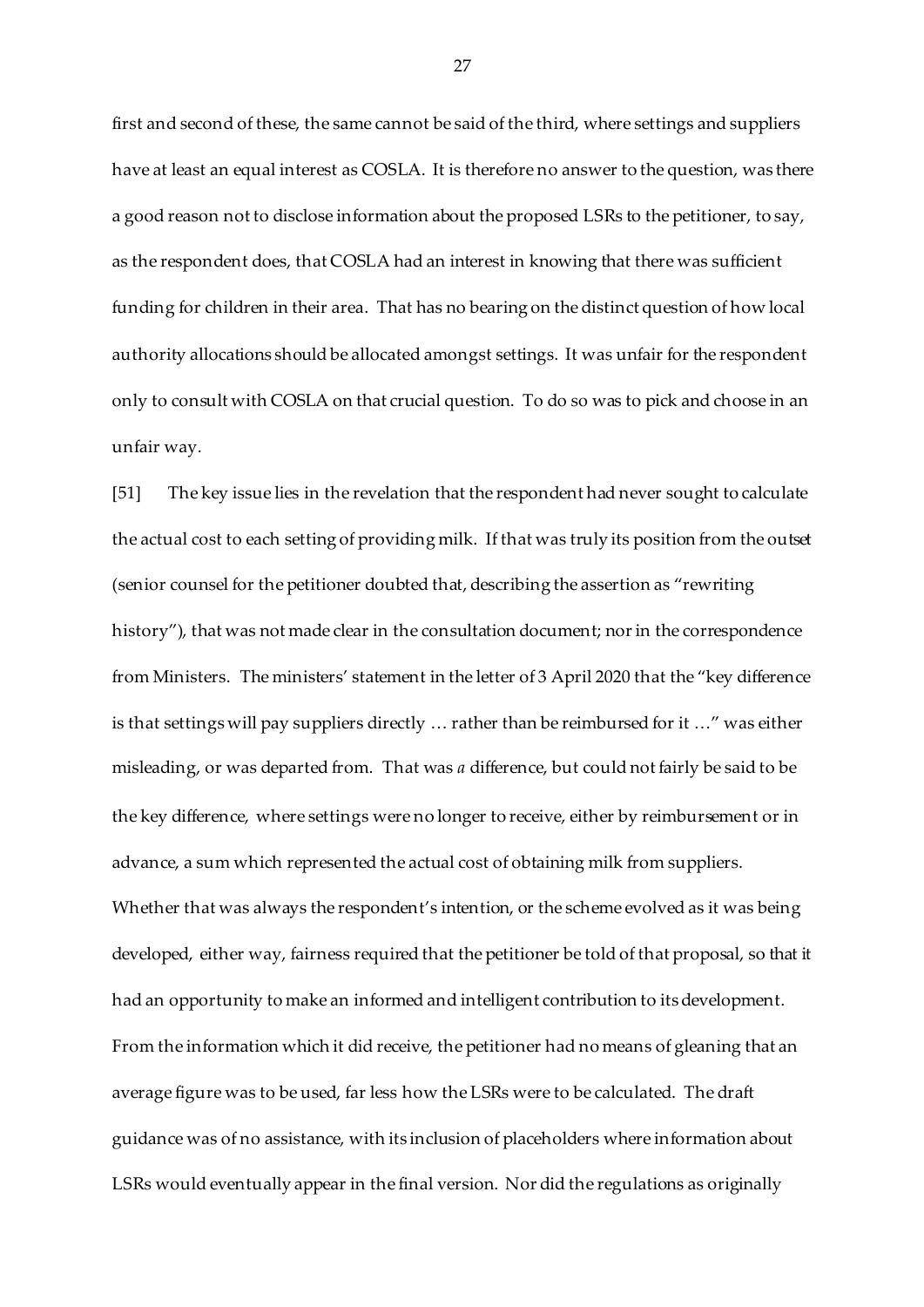enacted give any clue, since they referred to market price. If LSRs were to be used as the method of calculation, fairness also required that the petitioner should have the opportunity of commenting on the data which lay behind the setting of the rates, as COSLA did. It is nothing to the point that the petitioner was able to, and did, respond to other aspects of the consultation, when the information it was provided about funding was to all intents and purposes, non-existent.

[52] Senior counsel for the respondent submitted that no regard should be had to Mr Adlard's report because it simply set out an opposing point of view to that of the respondent, but, in a way, that is the point here. If nothing else, the report illustrates the type of points which might have been made by the petitioner had it been given the opportunity to participate; it might have been able to persuade the respondent of a different approach. It was deprived of that opportunity. It is instructive to consider the extent to which COSLA's representations held sway. A Scottish Government paper dated 2 February 2021, shared with COSLA, discloses that following representations made by COSLA in response to the respondent's original proposal (proposal A) a new proposal, containing higher figures in relation both to milk and healthy snack, was put forward (proposal B). The new approach was to apply "local authority costs under existing contracts to all settings including childminders, implying a per pint cost of around £0.59." That no consideration at all seems to have been given to the feasibility of non-local authority settings purchasing milk at that price simply emphasises the unfairness of formulating the proposal without consulting with a broader range of stakeholders, including the petitioner. COSLA's proposal made the point that the Scotland Excel data, from which the proposal B figure was derived, did not take into account providers who did not obtain milk under these contracts, but that was not followed up by the respondent. This is precisely the sort of area where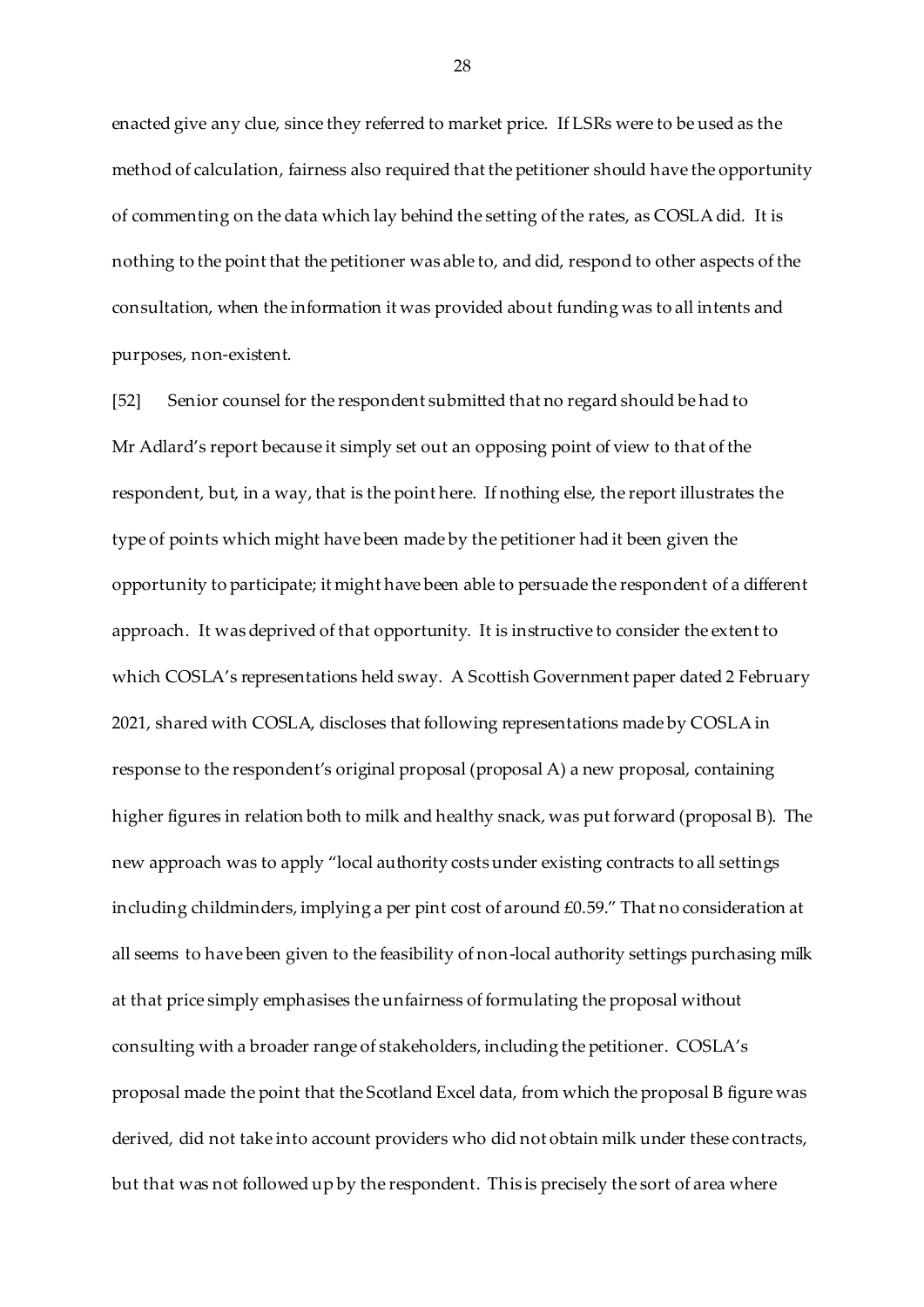consultation with the petitioner might have made a difference to the final shape of the scheme.

[53] The second strand to the petitioner's argument is that it had a legitimate expectation that it would be consulted, derived from clear and unambiguous statements in the correspondence and in the BRIA, and that it was unfairly deprived of that opportunity. I accept the petitioner's submission that the statements made were such as to give the petitioner a legitimate expectation that it would be consulted on the "delivery of the scheme", as the BRIA had stated. For example, the email of 28 February 2020 gave reassurance that all interested parties would be involved in the process. At the meeting of 5 March 2020 it was represented that local authorities would have autonomy in distributing their allocation. The ministers' letter of 3 April 2020 gave reassurance that existing contracts with milk suppliers would not be disrupted and made reference to the supposed key difference being the mode of payment, referred to above. The letter of 26 May 2020 provided reassurance to similar effect and stated that the government would "ensure" that the petitioner had the opportunity to participate in the next stage of engagement. The letter of 19 November 2020 provided still further reassurance, and a statement that there would be an "intensive engagement process" with, among others, the petitioner, and that where existing contracts represented value for money, there should be no driver for change. Not only were these statements clear and unambiguous – the respondent could not have used a stronger term than "ensure" - no mention was made in any of that correspondence of an average-based scheme. Given the statements consistently made about the content and likely impact of the scheme, and the assurances given that the petitioner would be afforded the opportunity to participate as the scheme was developed, it was not fair for the respondent to depart from those assurances, and remove from the petitioner the opportunity to make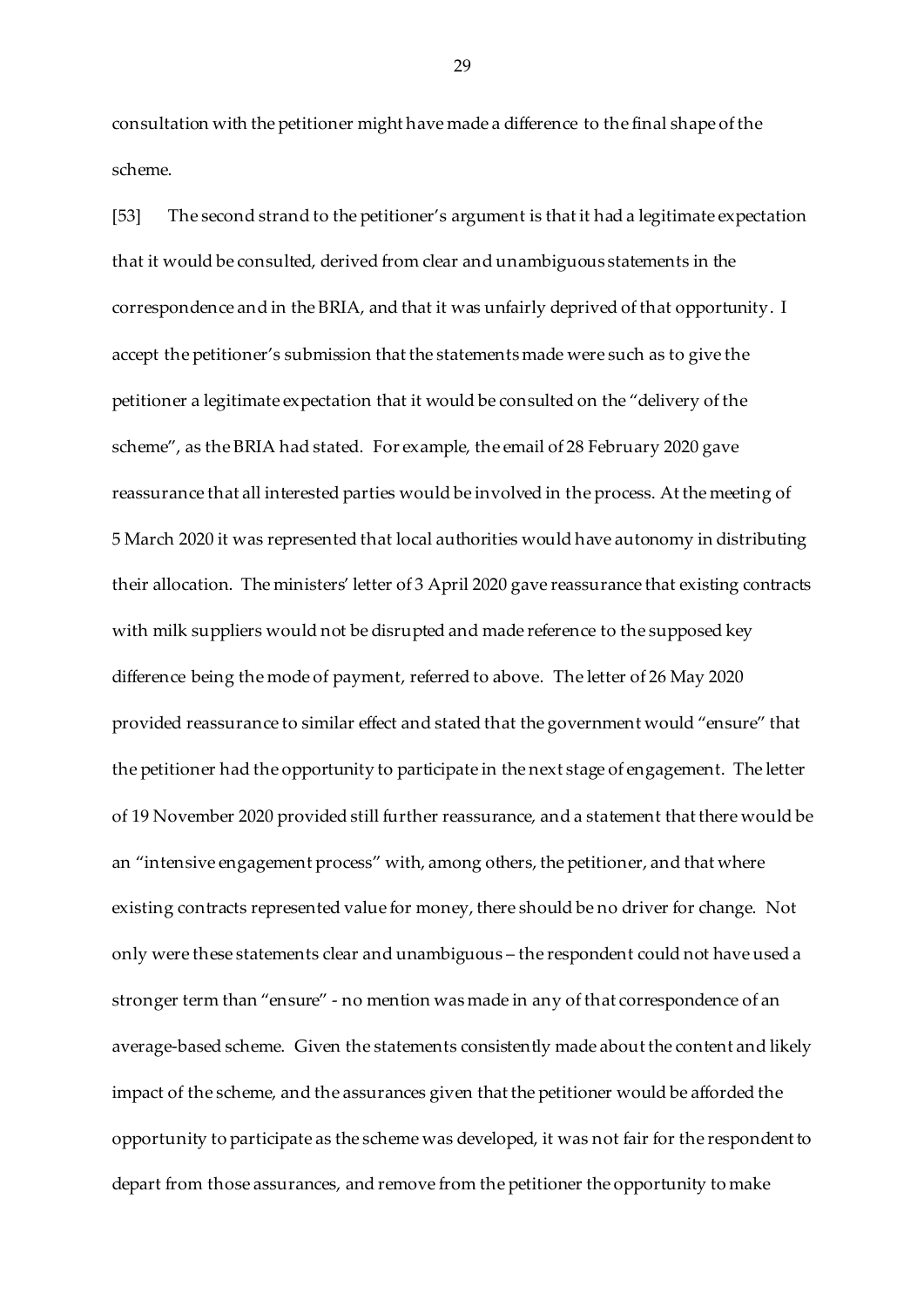informed and intelligent comment about the proposal, particularly where what had been said in the correspondence about how the scheme would operate was either not the full picture, or was to be departed from.

[54] For all of these reasons, I have concluded that the consultation process, at least as the LSRs were developed, was unfair. The petitioner's challenge to the regulations and guidance, insofar as it is based upon a lack of proper consultation, must therefore succeed.

#### **The irrationality challenges**

# *Introduction*

[55] The second and fourth grounds of challenge are, respectively, a failure to undertake proper inquiry before setting the levels at which the LSRs were to be fixed, and irrationality in setting those levels. The essence of the complaint of failure to undertake enquiry is that if the respondent wished to lay down a formula by which the amount of funding to be provided to a setting was to be ascertained, it was incumbent on it to make proper inquiry to ensure that the formula adopted reflected the costs to settings of providing the benefits. The essence of the irrationality challenge is that having failed to make proper inquiry, the approach then adopted in laying down a formula was irrational since it left out of account matters which ought to have been taken into account. Those two grounds are to that extent a mirror image of each other, as the grounds of each challenge reflect. For that reason, and since a failure to make proper inquiry has been said to be a particular aspect of irrationality, I propose to deal with both grounds of challenge together. Before doing that, it is instructive to consider the respondent's reasoning and approach in fixing the LSRs.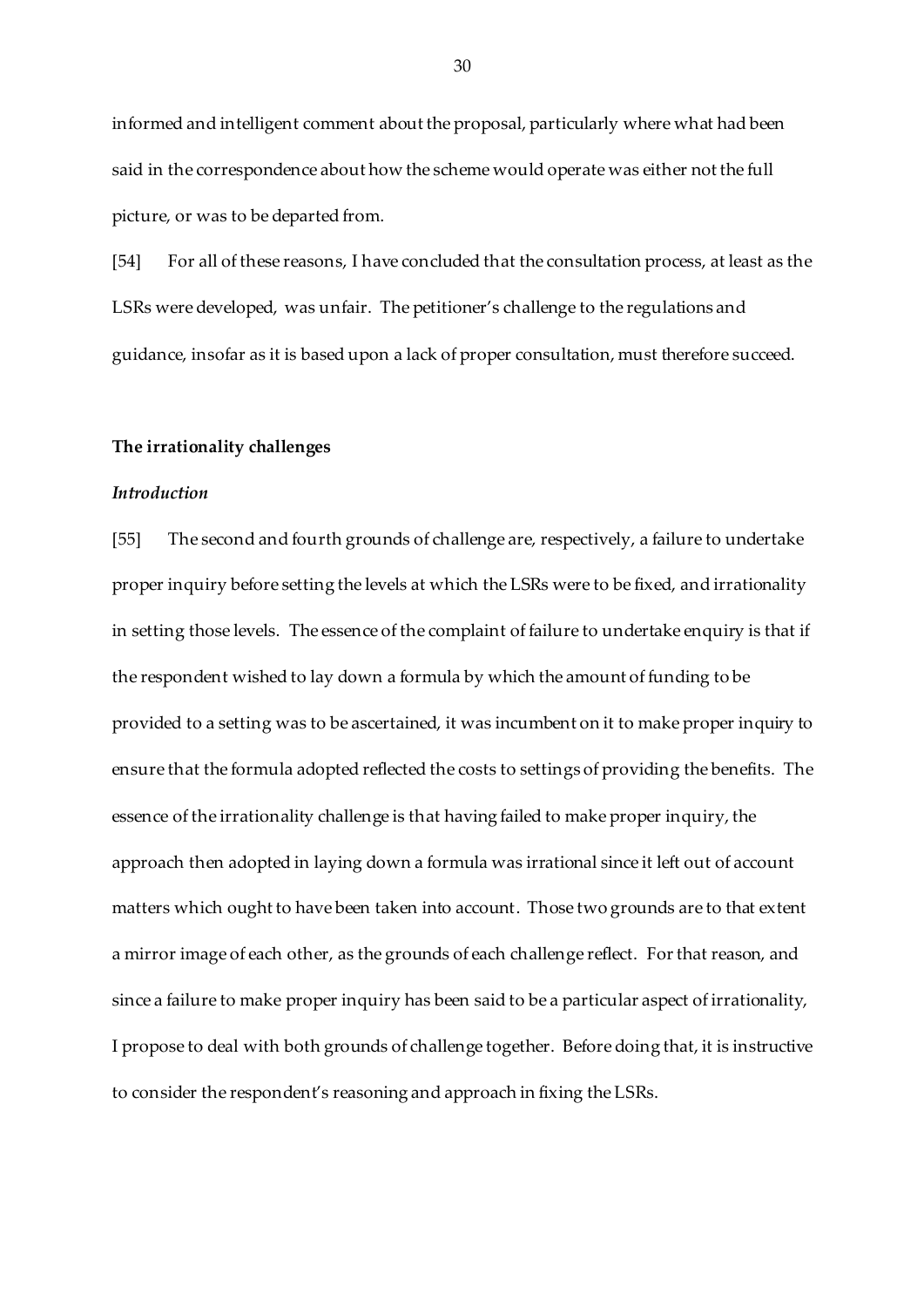## *The respondent's reasoning*

[56] The respondent avers that three methods were considered. The first, on which the original, March 2020, costing was based, drew on data derived from the NMRU, which was suitably weighted by the numbers in each type of setting, and an "uncertainty" uplift of 20% was then applied to it to account for uncertainties such as general variations in the milk price and additional costs incurred due to the inclusion of non-dairy alternatives. The 20% uplift was based on "assumptions of reasonableness" rather than any precise calculation. Those averments should be contrasted with the "in confidence paper" shared with COSLA in February 2021, which stated:

"By using Care Inspectorate data on the average number of child registrations in settings of the type described by the NMRU, we were able to estimate the number of children registered in settings claiming for milk. The average cost of milk provision across all provider types … was £20.55 [per annum].

We expect this cost to increase in the coming years:

- (i) The expansion to 1140 hours may lead to children attending ELC for more days a year. However, this effect will be limited as it only applies to 3, 4 and some 2 and 5 year olds. It may also only displace paid-for 'wraparound' hours and thus not increase the total level of ELC attendance for these children.
- (ii) The delivery mechanism of the new scheme may lead to settings providing more milk to those children that attend.

*As such* [emphasis added], we have applied a **20% uplift to this figure, bringing the per child per annum cost to £24.66**."

That paper is therefore very clear that the 20% uplift was to cater for only two possibilities:

children attending on more days a year, than previously; and more milk being provided for

children who did attend. No mention was made of possible variations in the price of milk;

and, specifically, no mention was made of the cost of providing non-dairy alternatives.

[57] When one then turns to the SDG paper 24 of 2021, issued a short time later, it too

describes how the figure of £24.66 was arrived at, but gives a subtly different explanation: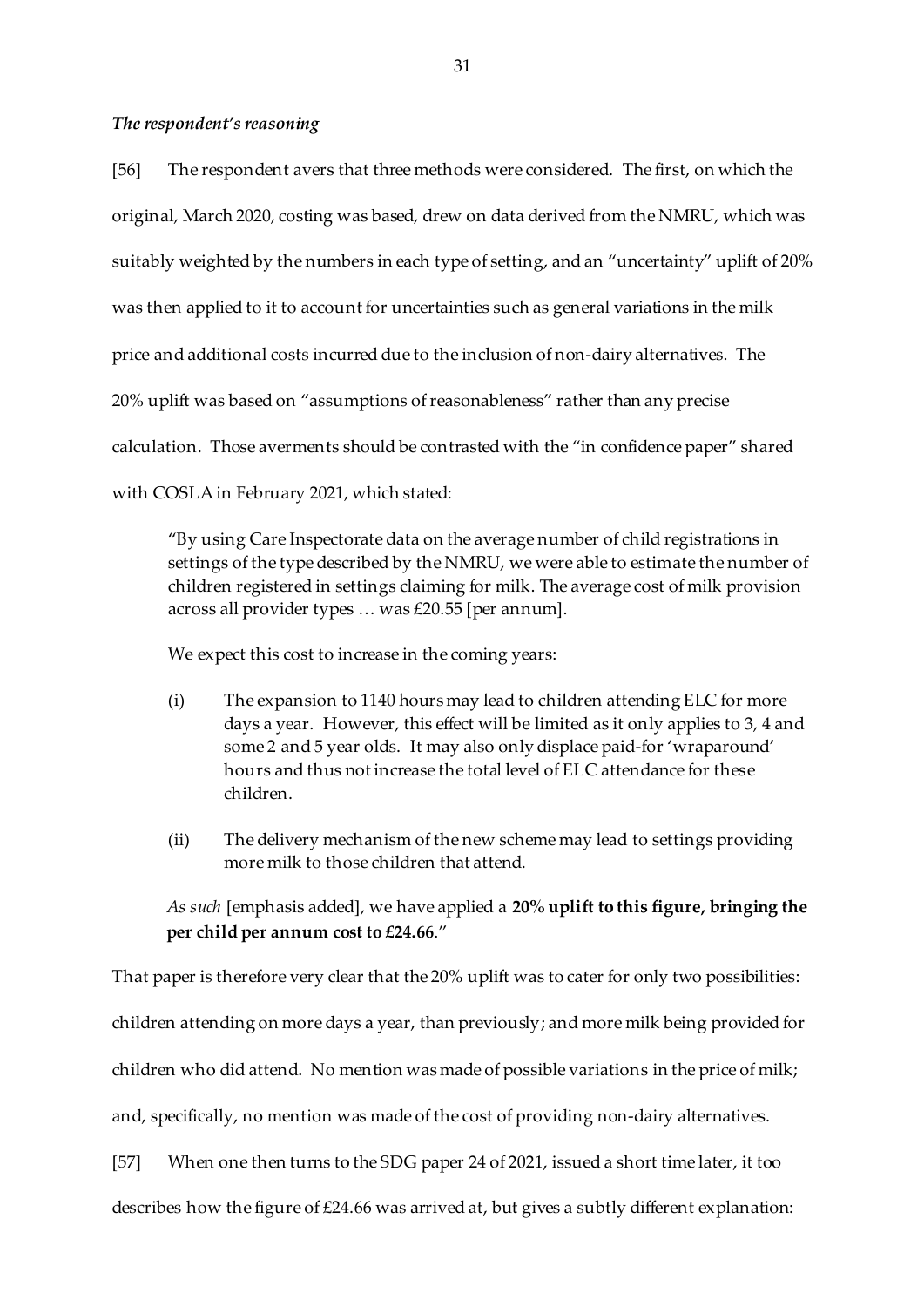"The March **2020** costing drew on data from the NMRU to develop the milk costings, and applied a 20% % (*sic*) uplift to this figure to take account of potential fluctuations and the potential inclusion of approved alternatives to milk which had not been confirmed at March 2020."

If that was intended to be a summary of the reasons previously given for the 20% uplift, it was incorrect.

[58] Be all that as it may, the second method, the one adopted, was to use the Scotland Excel data on milk supply contracts for local authorities purchasing milk through the Scotland Excel framework, with the NMRU figure to all intents and purposes being discarded. This gave a weighted average annual figure of £34.27, or 19.6 pence per 189ml. The respondent adopts this figure, as it was higher than the estimate obtained by the first method after the 20% uplift. For the purpose of calculating the anticipated maximum – which I take to be the maximum Scotland-wide cost – it was assumed that all eligible children currently registered in childcare settings were claiming milk and an uplift was applied to account for the potential for uptake to increase due to changes in the operation of the new scheme – but no uplift was applied to the 19.6 pence itself. The respondent has further averments explaining how the base figure of 19.6 pence was adjusted to take account of rurality only. As Mr Adlard explains in his report, depending on the degree of rurality, in some local authorities the LSR is more than 19.6 pence; in others it is less.

[59] For completeness, the respondent avers that it considered a third method, which used a milk serving cost, weighted to assume the NMRU estimate for non-local authority settings and the Scotland Excel average for local authority settings. It was discarded, as different rates might be paid to local authority and private settings which the respondent avers would be inconsistent with the intentions of the new scheme.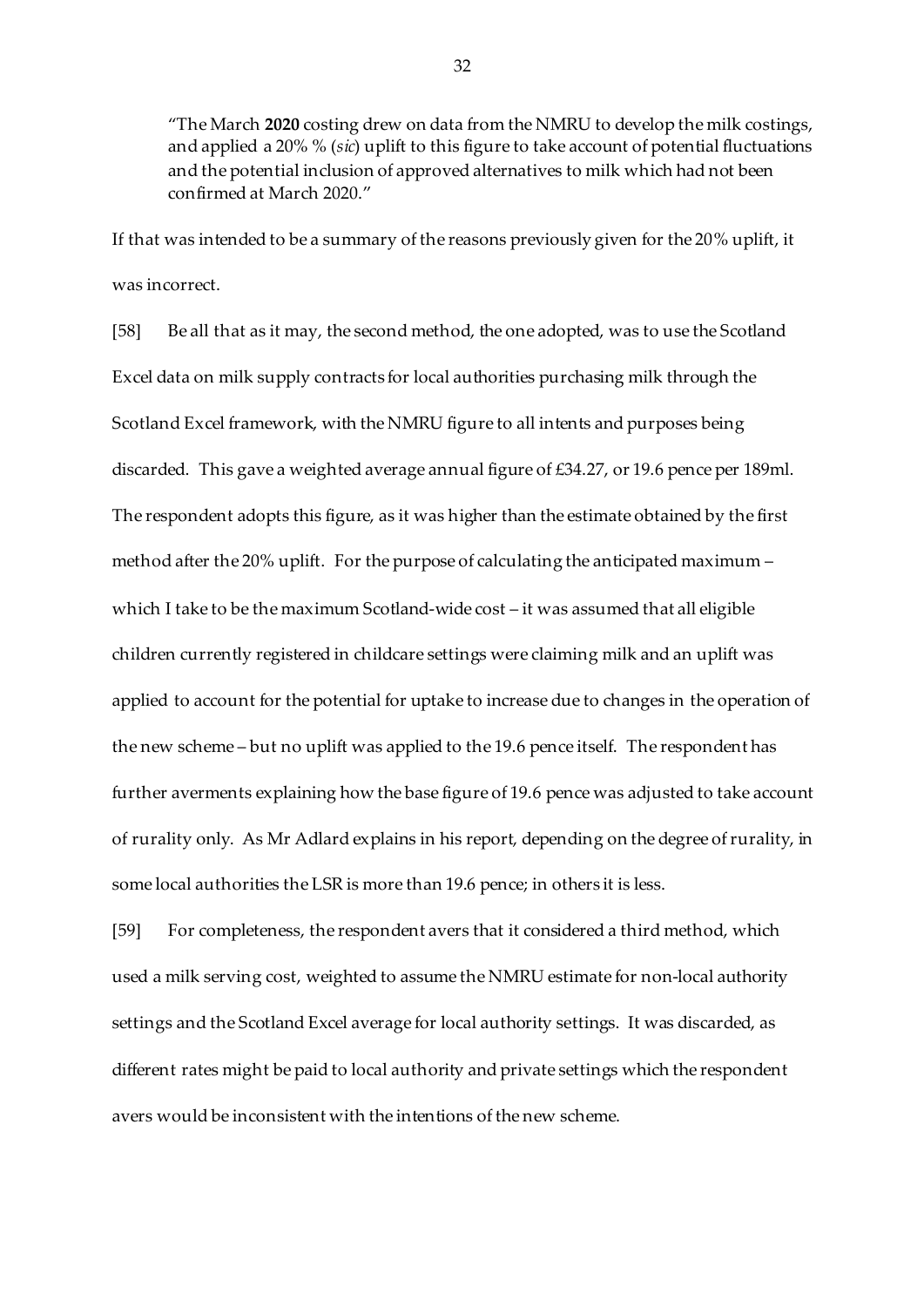#### *The petitioner's case*

[60] By the very nature of the grounds of challenge, and as senior counsel for the petitioner acknowledged, the petitioner's submissions overlapped to a degree. The reasons advanced by the petitioner as to why the setting of the rates, and producing the guidance, is irrational can be distilled down to the following.

(i) The respondent failed to make proper inquiry into, and therefore to take account of, relevant factors including: the cost of non-dairy alternatives; the market price of milk for all settings, not simply those which could access the Scotland Excel framework; the differences between settings of different types; and the indirect costs of providing milk such as delivery costs, refrigeration and beakers.

(ii) The respondent acted on the basis of two material errors in fact: that prices paid by local authorities were also representative of the prices paid by private settings; and that there would be no impact on competition. The respondent had an inadequate empirical basis for either conclusion. In particular, when the BRIA was formulated, the LSRs had yet to be determined, and the agreement that they must be used had yet to be reached. The respondent did not have factual material entitling it to conclude that there would be no impact on competition.

(iii) The respondent's approach to setting the quantum of the LSRs was irrational insofar as it took no account of the cost of non-dairy alternatives; and it based the LSRs solely on the Scotland Excel framework. The 20% uplift which had been applied to the NMRU figures was arbitrary.

(iv) The rates fixed were irrational, in that private settings could not afford them, and in some instances, such as Dundee City and Argyll and Bute, they were below even the rates at which local authority settings could purchase milk through the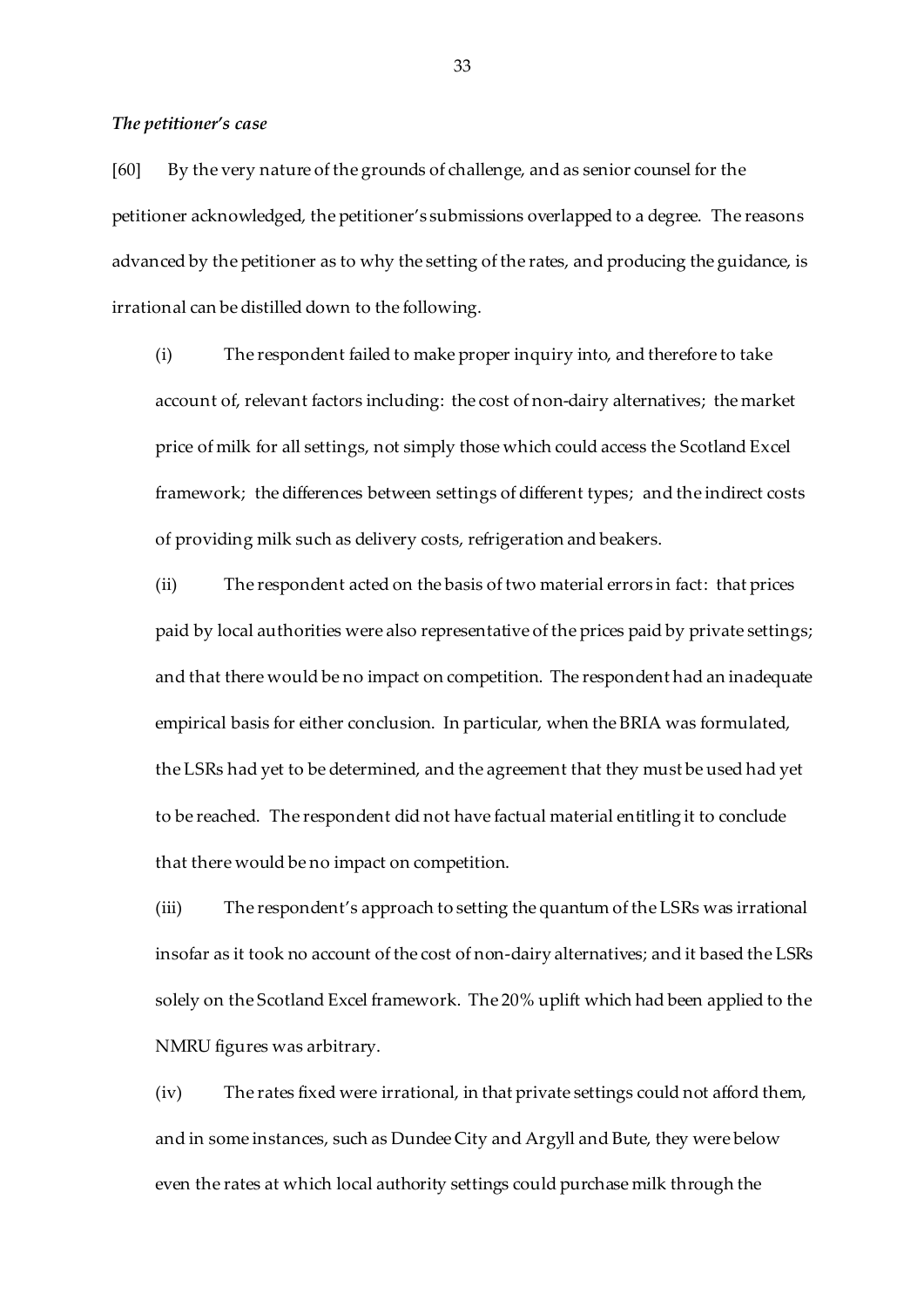Scotland Excel framework. This was compounded by the absence of any mechanism allowing individual settings to claim to be paid at a rate higher than the LSR.

[61] The petitioner further argued that now that it had become evident that the rates were in some instances too low, the respondent's failure to amend the scheme was itself irrational. [62] Distilling the foregoing down still further, the common themes of the petitioner's submission were: irrationality in relation to the 20% uplift; lack of inquiry into, and failure to take account of, the cost of non-dairy alternatives; a failure to look beyond the Scotland Excel data; the application of an erroneous proxy for the market price of the benefit provided by ignoring costs of inputs such as storage costs (refrigeration) and distribution (cups and beakers); and a lack of any proper evidential basis for the conclusion in the BRIA about the impact on competition.

#### *The respondent's response*

[63] The respondent's over-arching position is that the decision to pay settings by reference to LSRs, and the method by which those LSRs was calculated was a political one, on a matter of socio-economic policy, and that the respondent enjoyed a large margin of appreciation in which the court should not interfere. The petitioner's complaints simply arose from the consequences of those political decisions, and not from any irrationality. The question was not whether a better scheme might have been devised, but whether the scheme was unlawful. Dealing specifically with each of the petitioner's arguments:

(i) The market prices paid by private settings were taken into account since the respondent had regard to NRMU data, giving details of historic claims. Even with a 20% uplift applied, that brought out a lower figure than the Scotland Excel weighted figure. Indirect costs such as refrigeration and beakers did not have to be taken into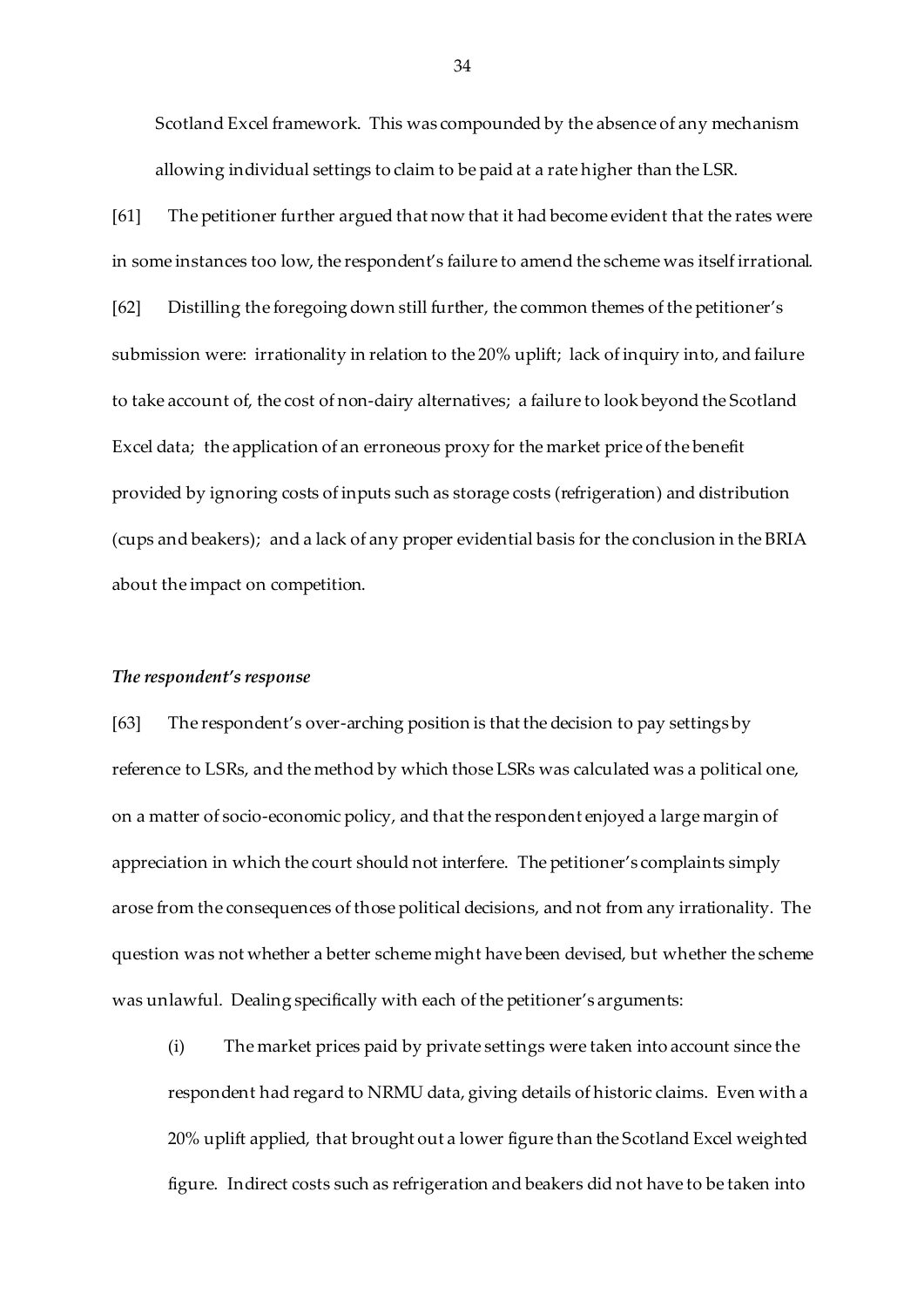account, as the benefit was the milk itself, but were in fact included in the NRMU data.

(ii) The BRIA showed that other options had been considered. Responses from stakeholders had been taken into account. The respondent had been entitled to conclude that there would be no impact on competition.

(iii) It had not been irrational to base the LSRs on the Scotland Excel framework prices, when they were higher than the NMRU figures with an uplift. The 20% uplift was irrelevant since it had been applied to NRMU data which were not used, but in any event it was not arbitrary.

(iv) The court had no evidence that settings could not afford to purchase milk for the LSRs. The respondent was entitled to fix a policy with "bright lines". There would always be hard cases, and some settings which might lose out. That did not render the scheme as a whole irrational, or detract from the purpose of the scheme, which was to benefit children. Any anomalies would be looked at as part of the review process. There was no need to revisit the scheme at the present time.

### *The law*

[64] The starting point is to recognise, as senior counsel for the respondent submitted, that in matters of social and economic policy, the court must accord appropriate respect to the choices made by the legislature and by government, albeit there will come a point at which the justification for a policy is so weak that even with the broad margin of appreciation accorded to the state, the court will conclude that the policy is unjustifiable: *R (SC)* v *Secretary of State for Work and Pensions* [2021] 3 WLR 428, per Lord Reed at paragraph 144. Another way of expressing this is to say that the degree of intensity with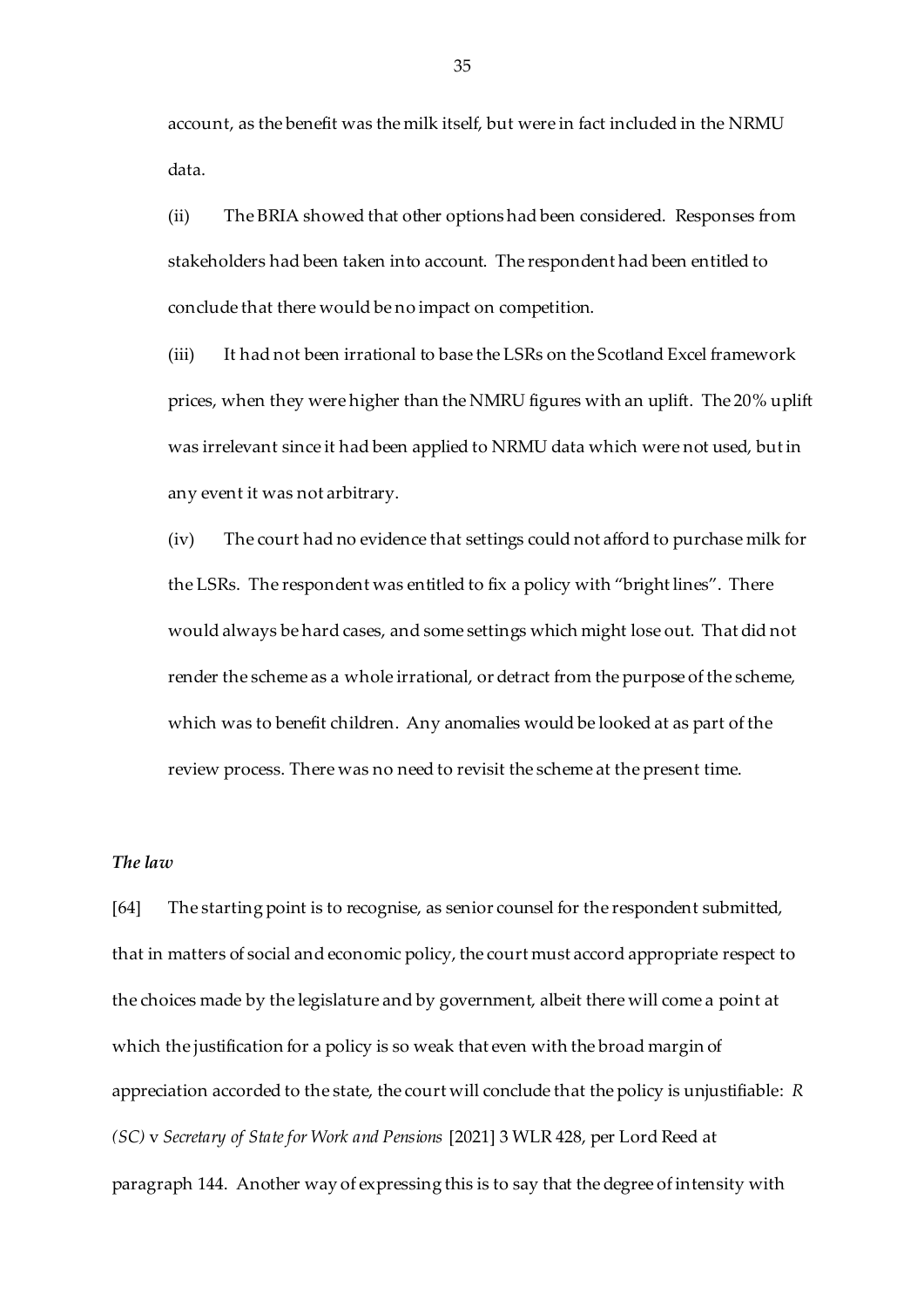which the court will review the reasonableness of a public law or act or decision (including a provision of secondary legislation) varies according to the nature of the decision in question, the degree of intensity being less in areas of social and economic policy: *R (Pantellerisco)* v *Secretary of State for Work and Pensions* [2021] EWCA (Civ) 1454, Underhill LJ at paragraphs 56 and 57. The idea that there is a sliding scale of margins of appreciation, and consequently in the degree of intensity of review, was also explored by Green J in *R (British Academy of Songwriters, Composers and Authors)* v *Secretary of State for Business, Innovation and Skills* [2015] Bus LR 1435, particularly at paragraphs 143 and 144, where he drew a distinction between macro and micro issues of policy. It has been said in the Court of Appeal that the threshold for establishing irrationality is very high but is not insuperable: *R (Johnson)* v *Secretary of State for Work and Pensions* 2020 PTSR 1872, Rose LJ at paragraph 107. I acknowledge this, but how high the threshold is in any particular case

[65] With these comments in mind, I turn to what the authorities have to say on irrationality. While in *Pantellerisco* Underhill LJ hinted that a court might one day need to undertake a wide ranging analysis of the cases on irrationality, he was broadly content (at paragraph 55) to adopt the general formulation set out in *R (Law Society)* v *Lord Chancellor*, above, at paragraph 92 where the court identified two aspects of the law of irrationality as a basis for judicial review. The first is *Wednesbury* unreasonableness (also formulated as a decision outwith the range of reasonable decisions open to the decision maker); the second is a demonstrable flaw in the process of reaching the decision in question, such as reliance being placed on an irrelevant consideration, lack of evidence to support an important step in the reasoning or a serious logical or methodological error.

must to an extent depend on the degree of intensity of the review.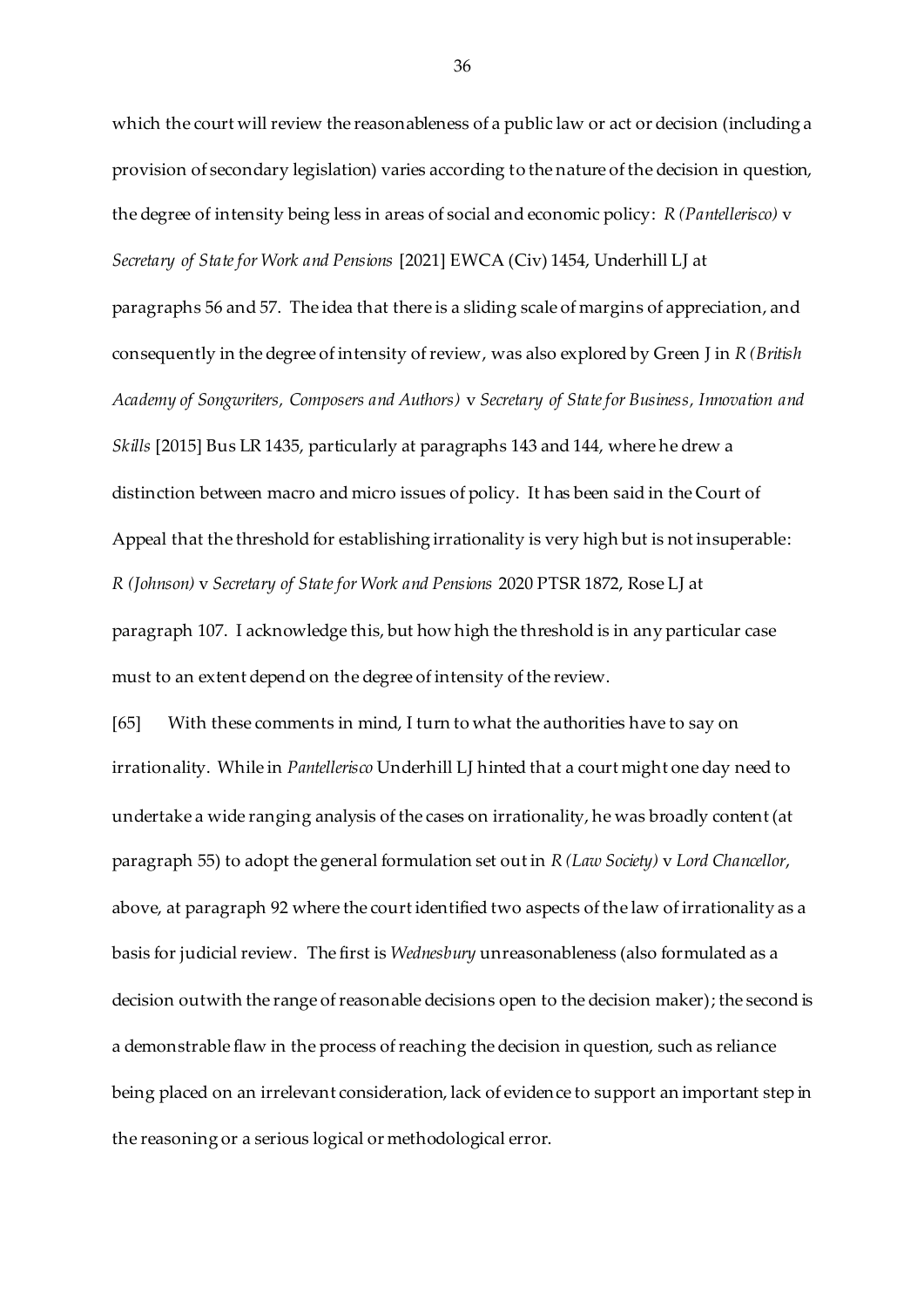[66] This second aspect is closely linked to the petitioner's second ground of challenge – a failure to make proper inquiry so as to fully inform the decision maker on all relevant matters before making a decision – which is either a subset of the flawed process aspect, or a third aspect of irrationality in its own right. *R (Campaign Against Arms Trade)* v *Secretary of State for International Trade* [2019] 1 WLR 5765 contains guidance on the duty of inquiry on a decision maker. The facts were far removed from the present – the Secretary of State had failed to follow published criteria in granting an export licences for the sale of arms to Saudi Arabia, the Court of Appeal holding that he had acted irrationally, and unlawfully, by failing to make proper inquiry into past violations when assessing future risk – but the case nonetheless contains useful statements of principle on the approach to be taken by the court where irrationality is claimed, and provides a useful analysis of what the court should or should not do in relation to matters which are within the expertise of the government. In particular, the wisdom of government policy is not a matter for the court: paragraph 54. On the other hand, if the government has erred, it is the court's role to say so: paragraph 56. [67] At paragraph 58 the court referred to the "Tameside duty", emanating from *Secretary of State for Education and Science* v *Tameside Metropolitan Borough Council* [1977] AC 1014, 1065, observing that this was a "specific application of the doctrine of irrationality", being

"the duty which falls upon a decision maker to 'take reasonable steps to acquaint himself with the relevant information' in order to enable him (*sic*) to answer the question which he (*sic*) has to answer."

At paragraph 59 the Court set out the principles derived from *Tameside*, as formulated by the Court of Appeal in *R (Balajigari)* v *Secretary of State for the Home Department* [2019] 1 WLR 4647, paragraph 70. These can be summarised as follows. First, the decision maker need only take reasonable steps to inform itself. Second, it is for the decision maker, not the court, to decide upon the manner and intensity of the inquiry (subject to *Wednesbury*). Third,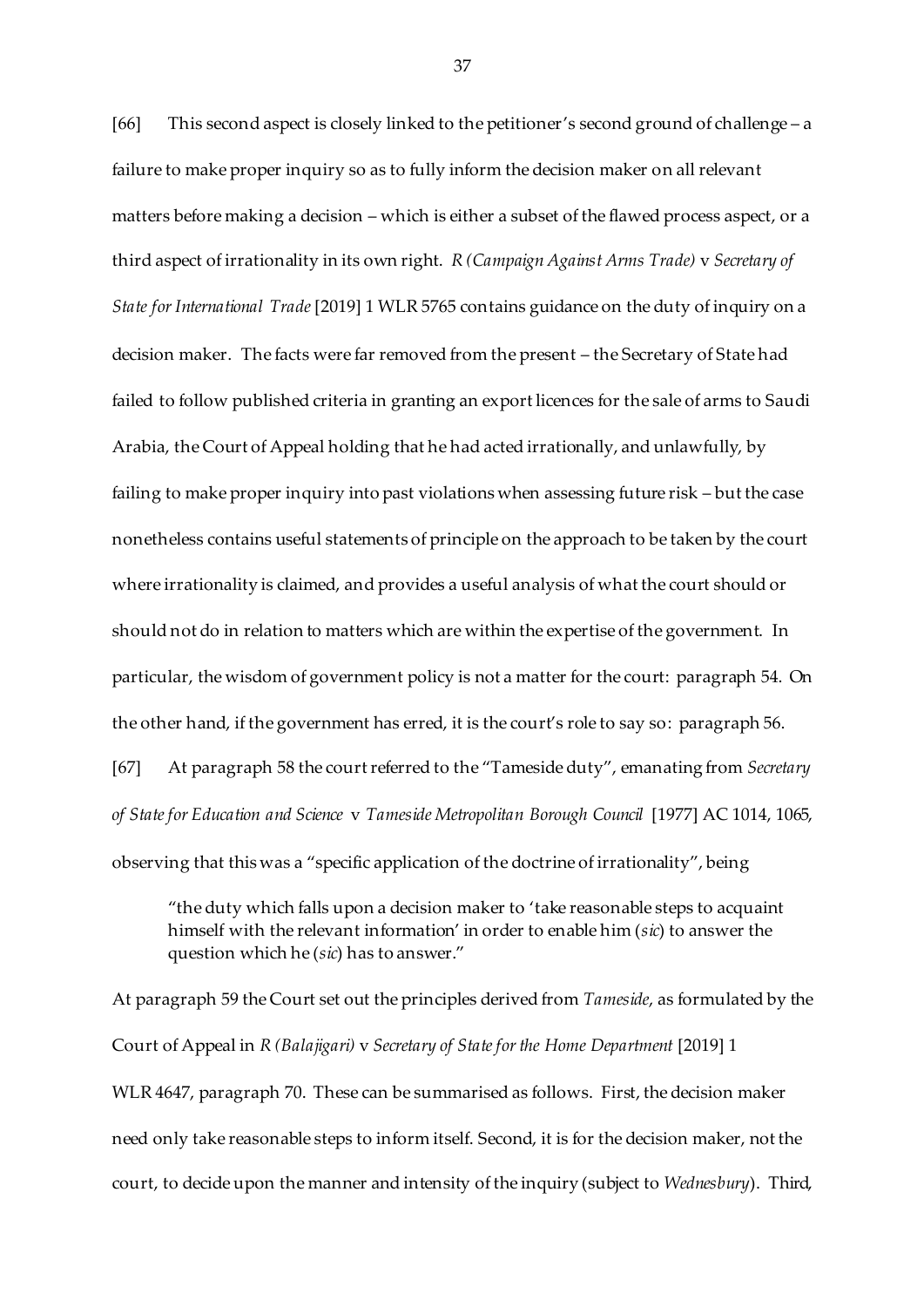the court should intervene only if no reasonable decision maker could have been satisfied on the basis of the inquiries made that it possessed the information necessary for its decision; the court's own view as to the adequacy of the inquiries is irrelevant. Fourth, the court should establish what material was before the decision maker and should strike down a decision not to make further inquiries only if no reasonable decision maker could conclude that the inquiries made were sufficient. Fifth, the principle that the decision maker must call its own attention to considerations relevant to the decision, a duty which may require it to consult outside bodies with a particular knowledge or involvement in the case, does not spring from a duty of procedural fairness to such bodies, but from the decision maker's duty so to inform itself as to arrive at a rational conclusion. Sixth, the wider the discretion conferred on the decision maker, the more important it is that it has all the relevant material to enable that discretion to be properly exercised.

[68] Finally, even if a scheme is not in itself irrational, a refusal to rectify anomalies which have arisen may be found to be so. This was the position in *Johnson*, above, where the court held that the Secretary of State's refusal to modify the Universal Credit Regulations to solve problems created by the so-called "non-banking day salary shift", which had caused great hardship to the claimants, was irrational. In reaching that view the court weighed the disadvantages of not "fine-tuning" the regulations against the disadvantages of adopting a solution, and considered whether a solution would be consistent or inconsistent with the universal credit regime.

### *Decision on irrationality*

[69] I observe at the outset that this part of the petitioner's challenge to the regulations and the guidance is not so much to the concept of the LSR itself – although doubtless it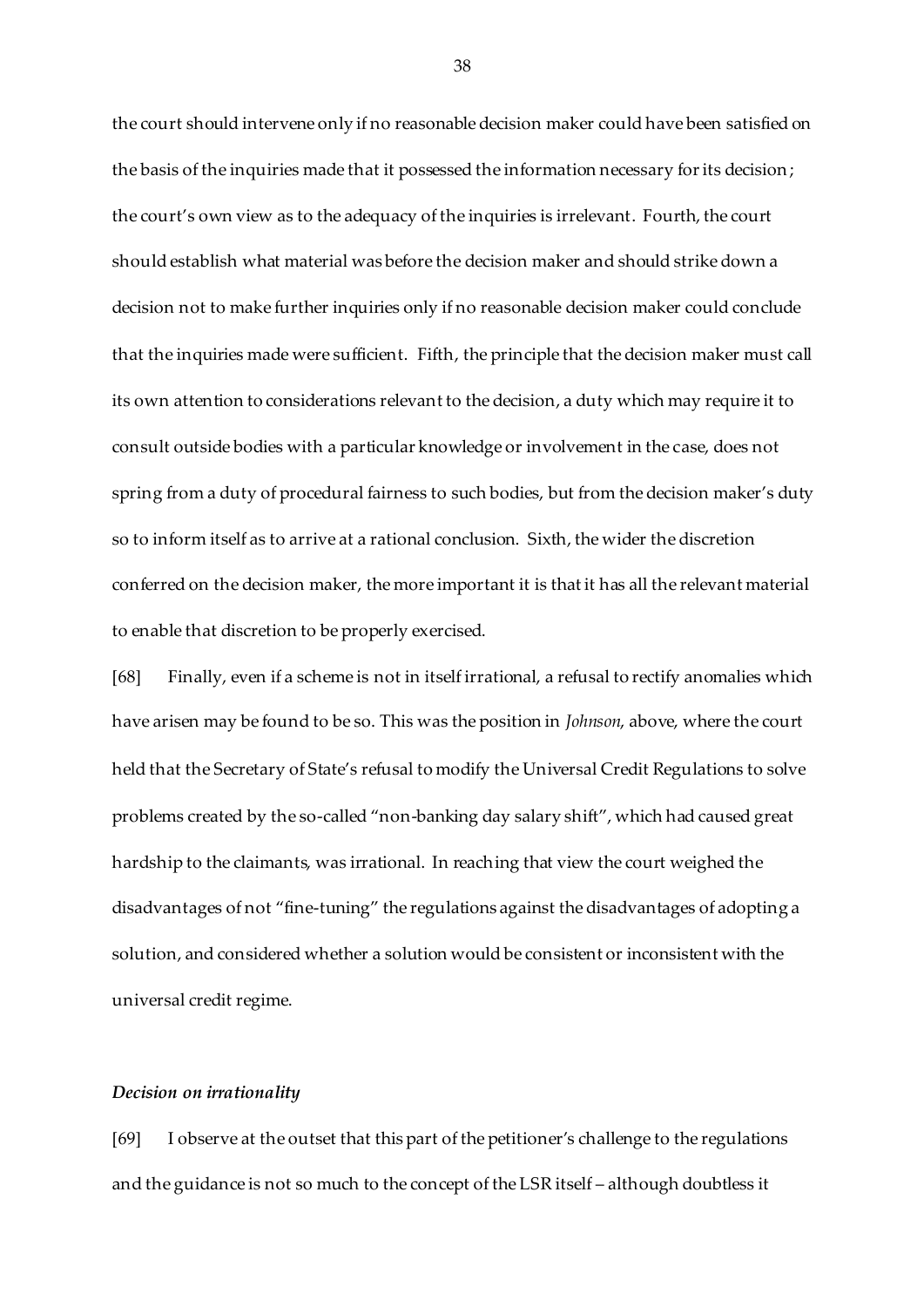would have had a great deal to say about that, had it been consulted – but to the rates ultimately fixed, and the process by which they were arrived at. The petitioner does not challenge the rationality or reasonableness of the policy decision to replace a system of reimbursement of actual costs with one whereby a formula is adopted in terms of which settings are paid a notional cost in advance. Such a challenge would have been unlikely to succeed, since that decision undeniably lies within the sphere of the state, being a matter of social or economic policy. Equally, had it been the respondent's avowed intention to reduce the overall cost of the scheme, or to pass part of the cost of providing milk or a non-dairy alternative on to settings, that would also be a matter of political judgment which would enjoy a wide margin of appreciation or at least the domestic equivalent. But that is not the respondent's policy aim: rather the aim is to increase access to milk by pre-school children in child care settings and incidentally to ease the administrative burden on settings, without reducing the overall cost. What is under consideration is the respondent's means of implementing its policy. I consider that this allows for a higher degree of intensity of review than if the policy itself were under challenge: *cf R (British Academy of Songwriters, Composers and Authors)* v *Secretary of State for Business Innovation and Skills*, above. There, as here, the decision about the means of implementing the policy in question was not a high level political judgment. The scope of the court's role is conveniently summarised in paragraph 145: it is not to substitute its own decision, but is to ensure that the decision maker -

"has collected sufficient relevant evidence to meet the needs of the decision to be taken; ensure that the inferences that are drawn from the evidence are rational and reasonable and within the boundaries of that which may properly be inferred; and assess whether errors that are made are material to the final decision."

In the following paragraph Green J went on to say that an error may be fundamental, even if far from obvious; it will be manifest if it goes to the heart of the impugned measure.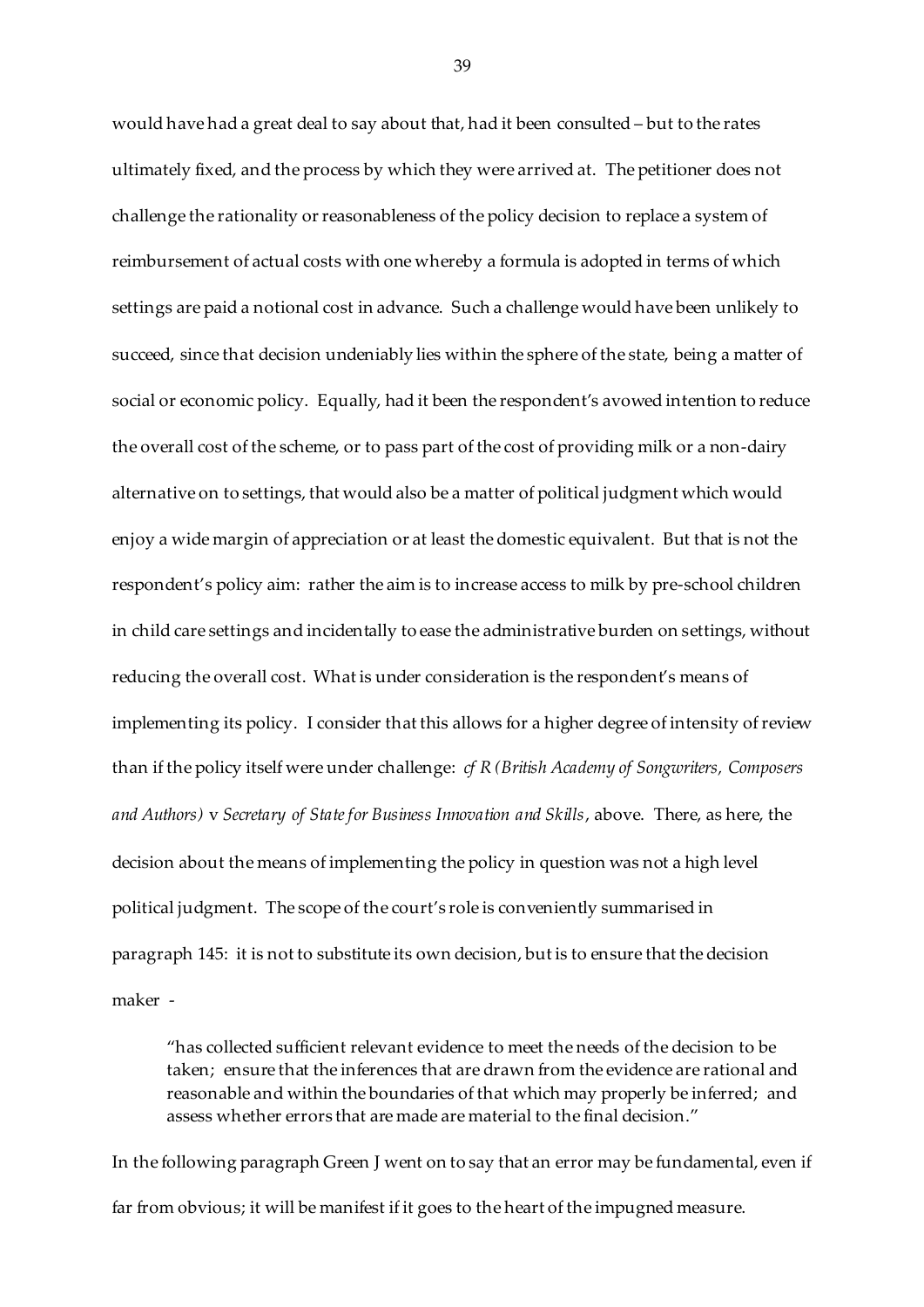[70] Adopting that approach, I propose to consider the five main themes highlighted in the petitioner's submissions, as summarised above in paragraph [62]. In doing so I will examine whether the respondent had sufficient evidence for the fixing of the LSRs at the rates selected; and whether the respondent's reasoning stands up to scrutiny when viewed in light of the policy aim being pursued.

## *The 20% uplift*

[71] In paragraphs [56] and [57] I have set out the competing explanations given by the respondent at different times for the 20% uplift having been applied to the NMRU data. While the second explanation (but not the first) is supportive of the position averred in the answers, the competing explanations cannot both be correct. If the earlier one was an accurate reflection of government thinking at the time – and why would it not be? – it cannot also be correct that the 20% uplift was to take account of either price variation or the cost of non-dairy alternatives. The respondent appears to have been unsure as to what the 20% uplift represented, or was cavalier as to what explanations it gave, but on any view, the 20% was never represented as being an estimated uplift solely to take into account the cost of non-dairy alternatives. At best for the respondent, if a 20% uplift was applied, some unspecified and arbitrary part of that was to cover the cost of non-dairy alternatives. [72] Senior counsel for the respondent submitted that what the 20% represented is

irrelevant, since it was not applied to the figure of 19.6 pence obtained by the second method. It followed that criticism of the 20% uplift and any suggestion that it was arbitrary and irrational was of no consequence as it had not been applied to the Scotland Excel figure. The respondent's position is that because a higher figure was adopted than one brought out by the NMRU data with an uplift, that in itself provides sufficient justification for the figure.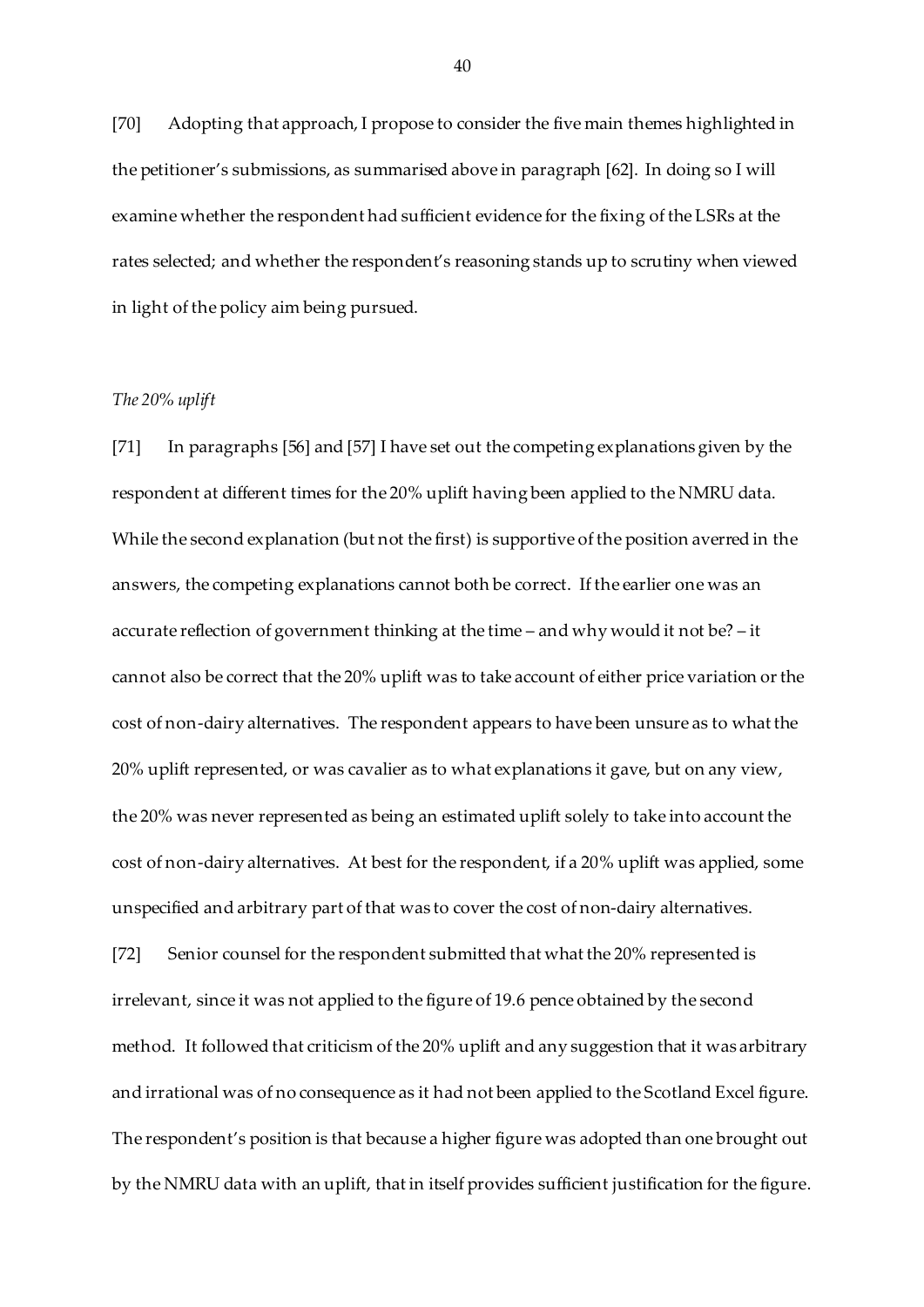I do not see how the fact that no 20% uplift was applied to the Scotland Excel figure assists the respondent. If anything it does the opposite. The Scotland Excel data may have brought out a higher figure but it was nonetheless a figure based on local authority costs under existing contracts for the supply of milk; in other words, it was based on historical data and by definition it made no allowance for the cost of non-dairy alternatives. It was simply a higher base figure for milk than the one brought out by NMRU data. If it was appropriate to increase the latter by a percentage, whether to take account of the possibility of children taking more milk, or variations in price, or the provision of non-dairy alternatives, then it was as a matter of logic equally appropriate (and necessary) to increase the Scotland Excel figure also. The failure to do so is illogical, and irrational.

#### *Failure to take into account non-dairy alternatives*

[73] It follows from the foregoing and from the absence of any evidence or even assertion to the contrary, that at no stage was any inquiry made by the respondent into the cost of non-dairy alternatives, or what proportion of eligible children might be likely to require them (bearing in mind the reference not only to medical, but to religious or ethical reasons). At best for the respondent, a percentage uplift, which may or may not have been intended to cater to an unknown extent for the provision of non-dairy alternatives to some children, was applied to a figure which was not ultimately used in developing the scheme. However, there is no escaping the fact that the data which was used was data which captured only the price of milk. The respondent made no attempt to capture data either as to how many preschool children would require non-dairy alternatives to milk, whether for health, ethical, or religious reasons, or the cost of providing such alternatives. Had such enquiries been carried out it is likely, on the affidavit evidence of Mr Thornes and Mr Hogg, that the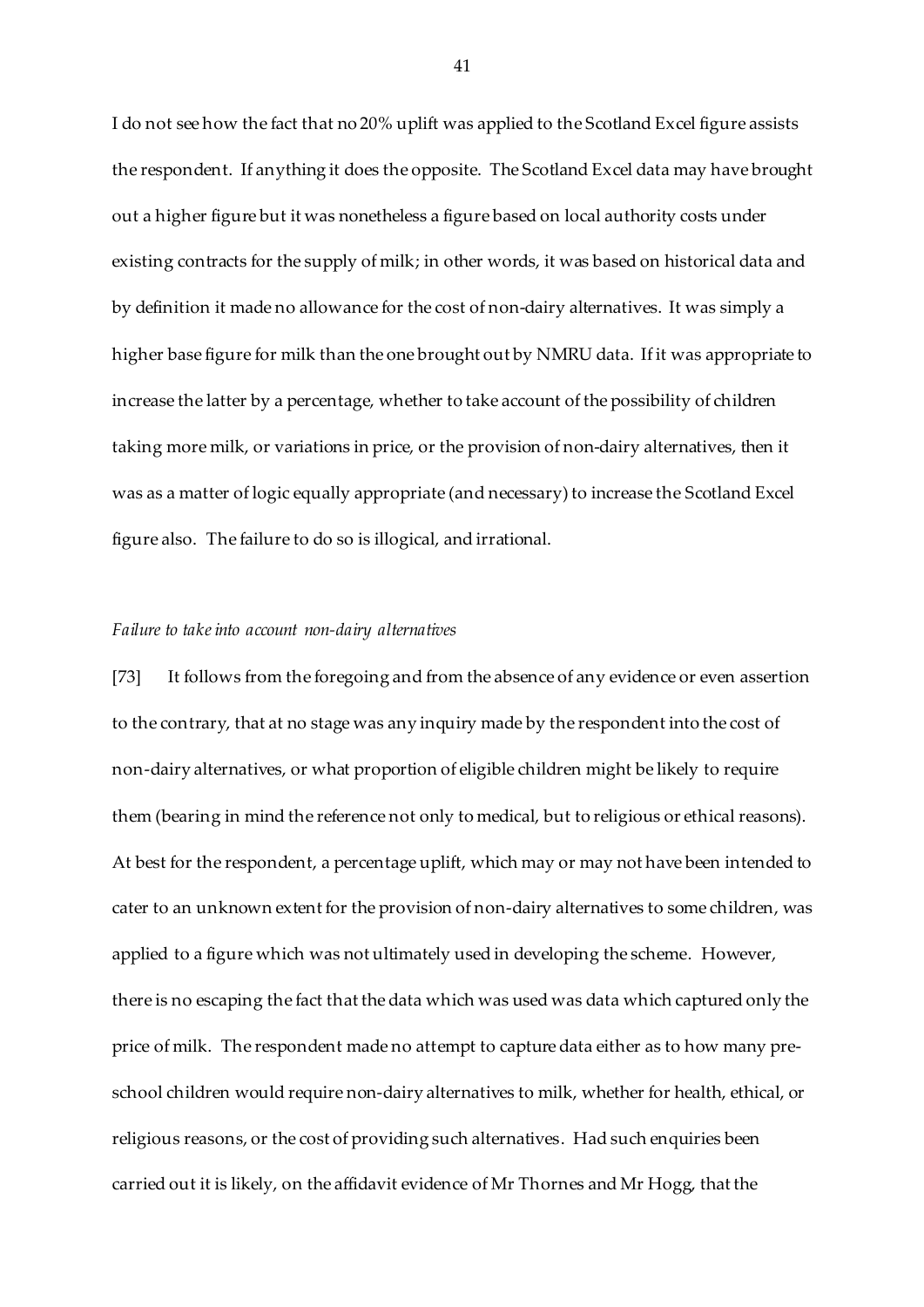respondent would have ascertained that the cost of non-dairy products can be twice as expensive, certainly significantly more expensive, than cow's milk. The consequence of the respondent's omission is that a scheme which is intended to include the cost of providing non-dairy alternatives to milk to some children contains no provision whatsoever for the funding of such alternatives. Whatever degree of intensity is applied, that is a manifest error. It is a decision which no reasonable minister could have reached. When the Tameside principles are applied, it can be said that no reasonable minister could have been satisfied on the basis of the inquiries made (because no inquiries were made) that it possessed the information necessary for its decision. Even if the reasoning which was apparently utilised – that the base figure of 19.6 pence need not be increased, because it was higher than the NMRU figure with a 20% uplift – was not flawed (which it is, for the reasons given in the previous paragraph), the decision still could not stand because that 20% was itself not based upon any empirical evidence of any sort. Whatever the ultimate methodology used, it should be self-evident that in calculating the funding required for a fully-funded scheme which includes a non-dairy alternative to milk, some attempt must be made to ingather and evaluate evidence as to the overall costs which provision of that alternative will incur (as was done for milk, and snacks). For these reasons, the new scheme is irrational insofar as it fails to take account of the cost of non-dairy alternatives to milk.

#### *The use of Scotland Excel data*

[74] Although the petitioner complains that the respondent failed to make any inquiry into prices for milk paid by private settings, that is not entirely correct, as the BRIA discloses that the respondent was aware of the prices being charged by milk agents. The petitioner was also aware of the historical NMRU data, which covered all settings, and of the number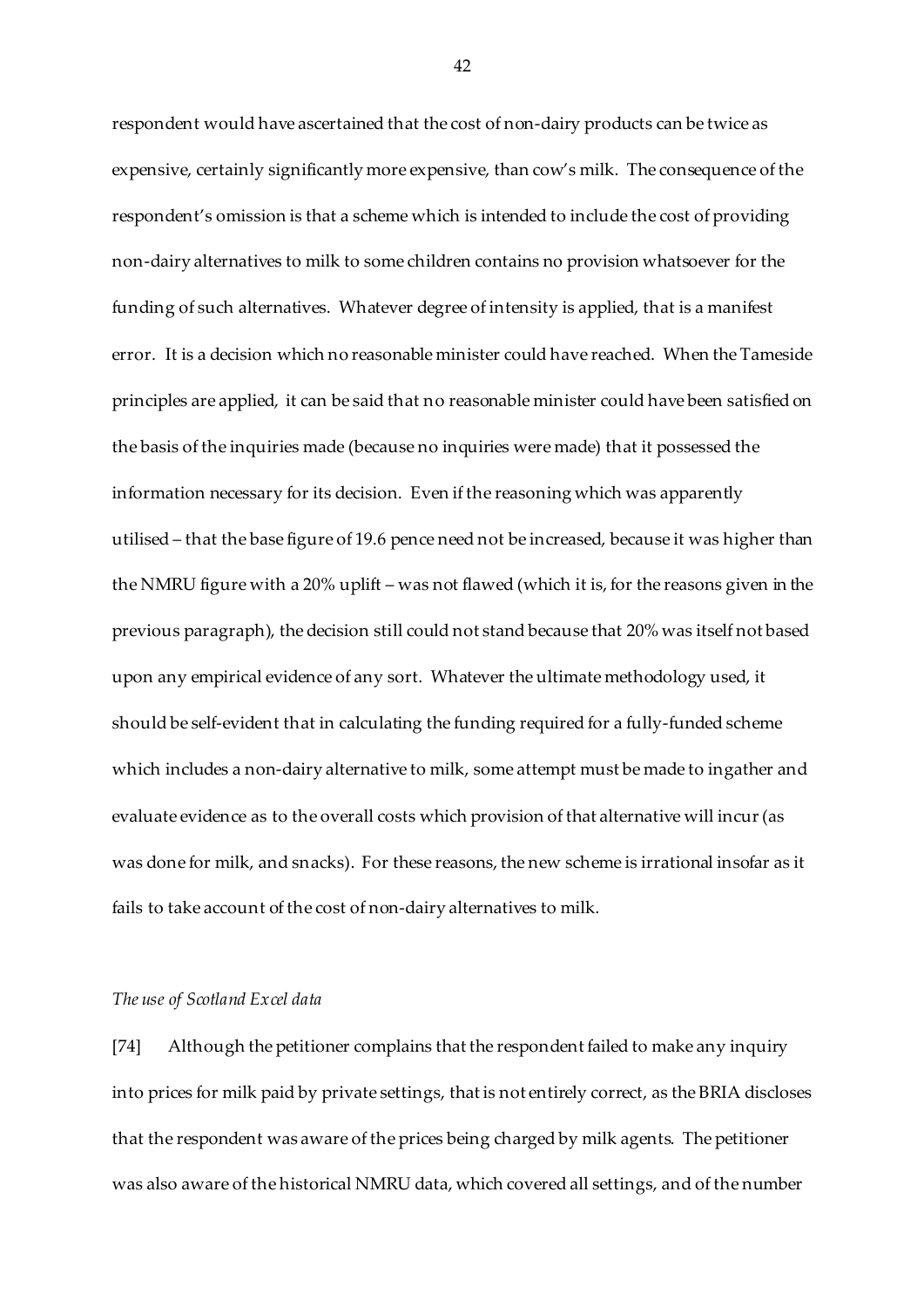of private settings. This complaint is therefore not so much one of failure to make inquiry, as of a failure to take into account information which the respondent had in its possession. I have come to the view that the respondent's approach here, too, is irrational both in the sense that no reasonable minister could have adopted it, and in the methodology used. This is not a criticism of the respondent's high level approach of basing the LSR on an average figure; rather, at a more micro-level, it is a criticism of the means adopted of going about that task. An average is essentially a figure arrived at based on a range of data. Just as it is not permissible to pick and choose in deciding whom to consult, one cannot pick and choose in deciding the data upon which to base an average; at least, not without giving an explanation as to why certain data has been excluded. If, for example, the respondent had decided that the figure charged by (say) McQueens Dairies was an outlier, because it was uncompetitive, it may have been open to it to have left that (and higher figures) out of account if there was a rational basis for doing so. What the respondent was not entitled to do was to select a subset of all settings (namely, settings which could access the Scotland Excel framework), leaving out of account prices paid by all other settings, in the knowledge that the latter were higher. Such an approach is illogical, irrational and a manifest error. The respondent is not saved by saying, as its senior counsel did, that the majority of settings are local authority settings. That is an observation of fact, rather than a justification. It is not a legitimate reason for excluding the minority when calculating the average. If the number of private settings is small, the average figure arrived at will be closer to the Scotland Excel figure than to an average of the private settings figures, but it would nonetheless be higher than a figure which excludes the private settings altogether. That the respondent's approach is irrational is further confirmed when viewed through the prism of what it was trying to achieve – greater access to free milk across Scotland including private settings, without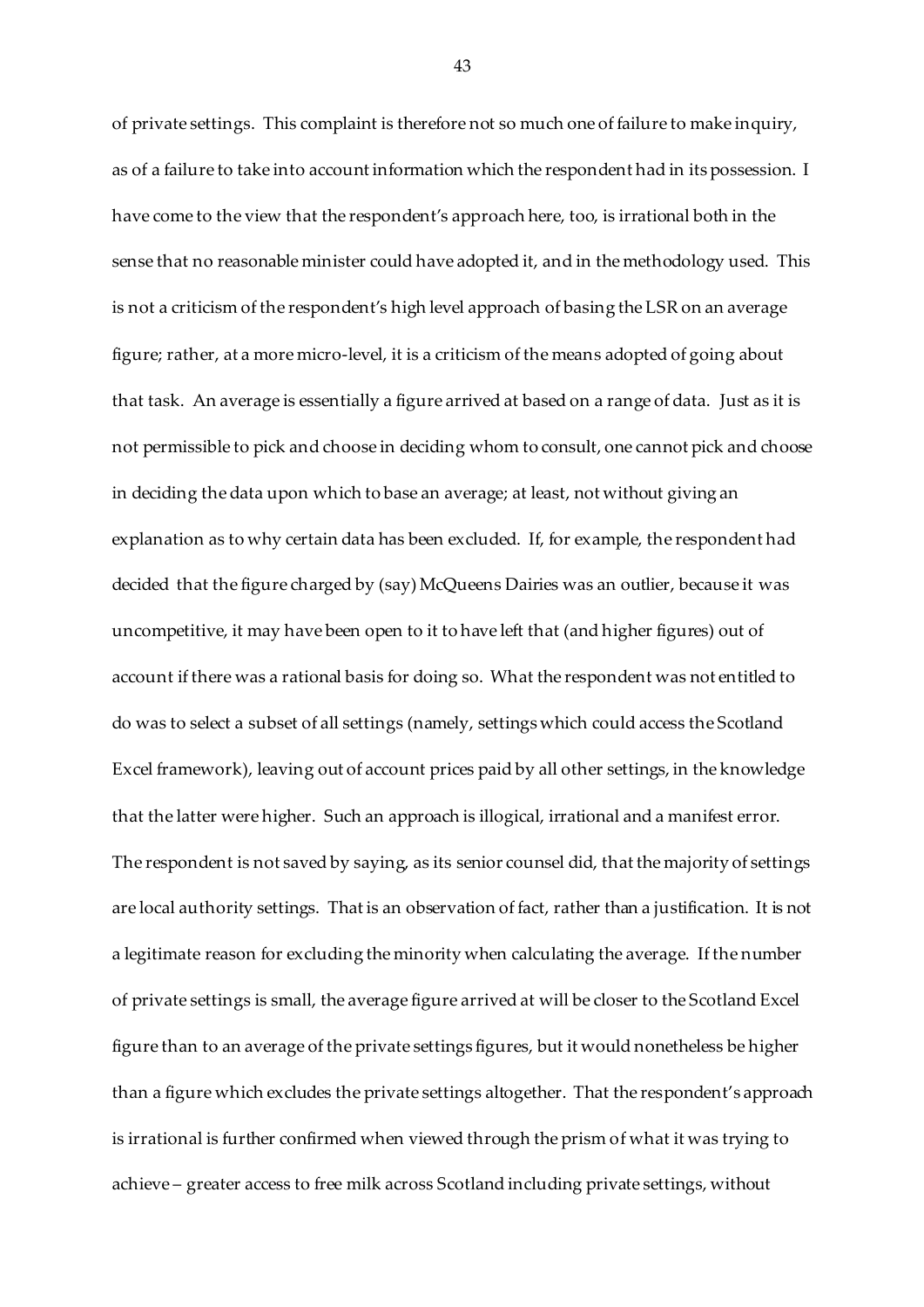cutting costs and with no impact upon competition, and freedom on the part of settings to use existing suppliers. Accordingly, I find that the scheme is also irrational insofar as the LSRs were based only on Scotland Excel data.

#### *Erroneous proxies – failure to take into account other costs*

[75] The respondent did not attempt to argue that it had taken such costs into account (other than to the extent they were included in the NMRU data). Rather, its position was that the only cost which had to be considered was that of the milk itself, since that was the benefit being provided. I consider that is too narrow an interpretation of the legislation. Section 13 of the 1988 Act refers to a scheme including provision for a benefit to consist of food being provided [emphasis added] by a childcare provider. The benefit is not simply the food, but its provision. Regulation 6 imposes an obligation on settings to provide the benefit of the milk. It is an error in law to completely exclude from consideration the other costs of provision, including storage, and the means by which the child may drink the milk (cups or beakers). The scheme is also irrational insofar as the calculation of the LSRs did not take such costs into account.

## *The BRIA*

[76] The crux of the petitioner's argument about the BRIA is that the respondent simply did not have the data which justified its somewhat bald assertion that there would be no impact upon competition. It had conducted insufficient inquiry to entitle it to make that assertion. Moreover, since the funding method was not then known, and the rates of the LRSs had not been set, it could not be in a position to state with confidence that there would be no impact upon competition. The respondent states in response that the BRIA shows that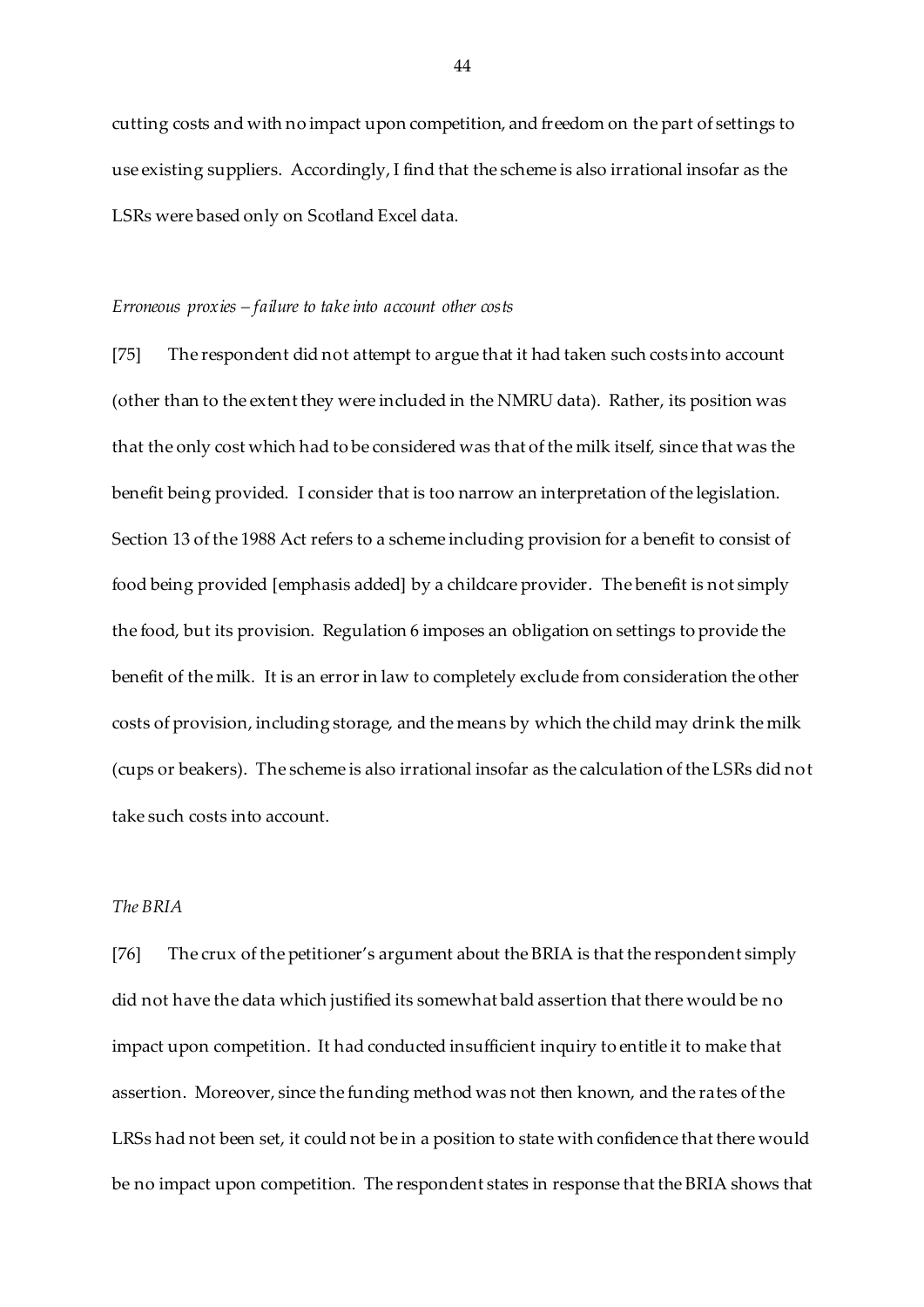it had considered other options. It could not be said to be plainly wrong. If certain players were driven out of the market, that would only be known with the benefit of hindsight.

[77] The short point here is whether by stating emphatically (to the extent of underlining the word) that there would be no impact on competition, the respondent proceeded upon an error of fact. The difficulty the respondent faces is that it nailed its colours so emphatically to the mast, at a time when it could not have known what the impact would be, because the funding of the new scheme had not been determined, let alone the rates themselves. It is no answer to the petitioner's challenge to say that the impact is known only with the benefit of hindsight. The position might have been different had the statement about the impact on competition been qualified in some way, but it was not. The unqualified statement which was made, without any empirical basis for making it, did result in the respondent proceeding upon the basis of a material error.

[78] That said, in some ways the argument about the BRIA is the flip side of those about non-dairy alternatives and the exclusive use of Scotland Excel data. If higher rates had been (or are in the future) adopted, the statement in the BRIA that there will be no impact on competition may yet turn out to be correct. The argument to an extent becomes circular. However, in light of the decision to fix LSRs at the rates selected, and the fact that we are told that it was never the respondent's intention to pay settings a sum which represented the cost of providing milk, it can be said that the respondent did proceed under a material error in concluding that there would be no impact on competition. The scheme is to that extent irrational and unlawful.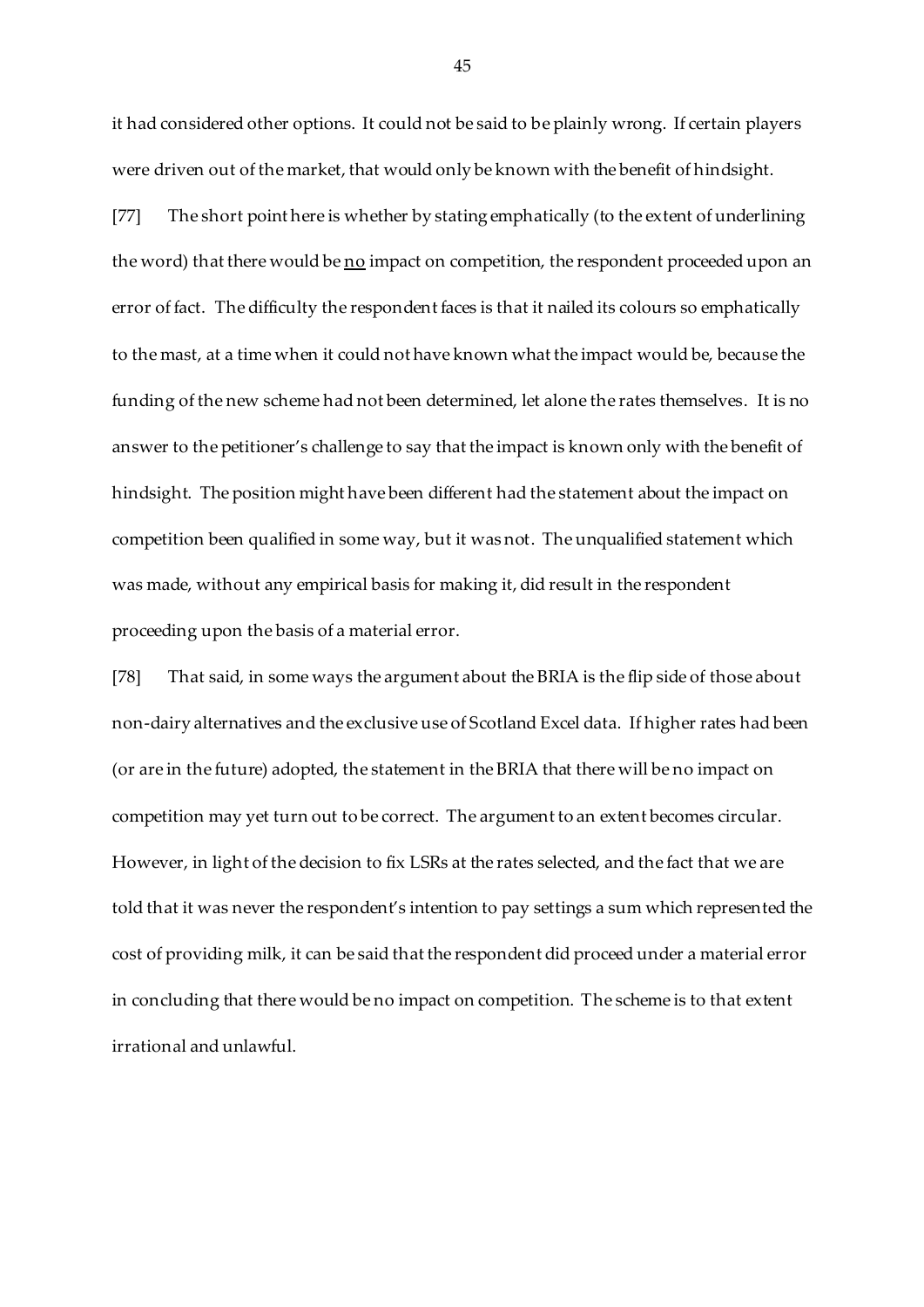### *Refusal to amend the scheme*

[79] The final issue is whether the respondent's refusal to amend the scheme,

notwithstanding the difficulties with the rates that have been drawn to its attention, is itself irrational and unlawful. The respondent has two broad answers to this. The first is to refer to the scope in regulation 10 for payments to settings to be adjusted. The second is to say that any difficulties will be ironed out in year two. In saying the latter, I take it to be the respondent's position that it acknowledges that the scheme has imperfections.

[80] Dealing with each of these in turn, I have already discussed regulation 10 and the lack of clarity surrounding its meaning. Whatever else it may or may not allow, it does not provide for the payment of an amount to any setting in excess of the LSR on the basis that the LSR is insufficient to meet that settings costs. As senior counsel for the petitioner submitted, it is not a panacea for the scheme's ills. Indeed, the rigidity of the scheme, and the absence of any mechanism for adjusting the amounts payable in individual cases (coupled with the agreement in year one that local authorities must apply the LSRs) is arguably a further aspect of the scheme's irrationality, when assessed against the respondent's aim of increasing access across Scotland. As for the decision not to review the scheme in the first year of operation, that is more finely nuanced. This issue only has relevance if I am wrong in holding that the scheme itself is irrational (because it must also be irrational to refuse to amend an irrational scheme). The question is, are the problems which have in fact emerged such that a refusal to amend the scheme is irrational? This involves considering whether the scheme is achieving its policy aims, and conducting a balancing exercise of the respective advantages and disadvantages of removing any anomalies: *Johnson*, above.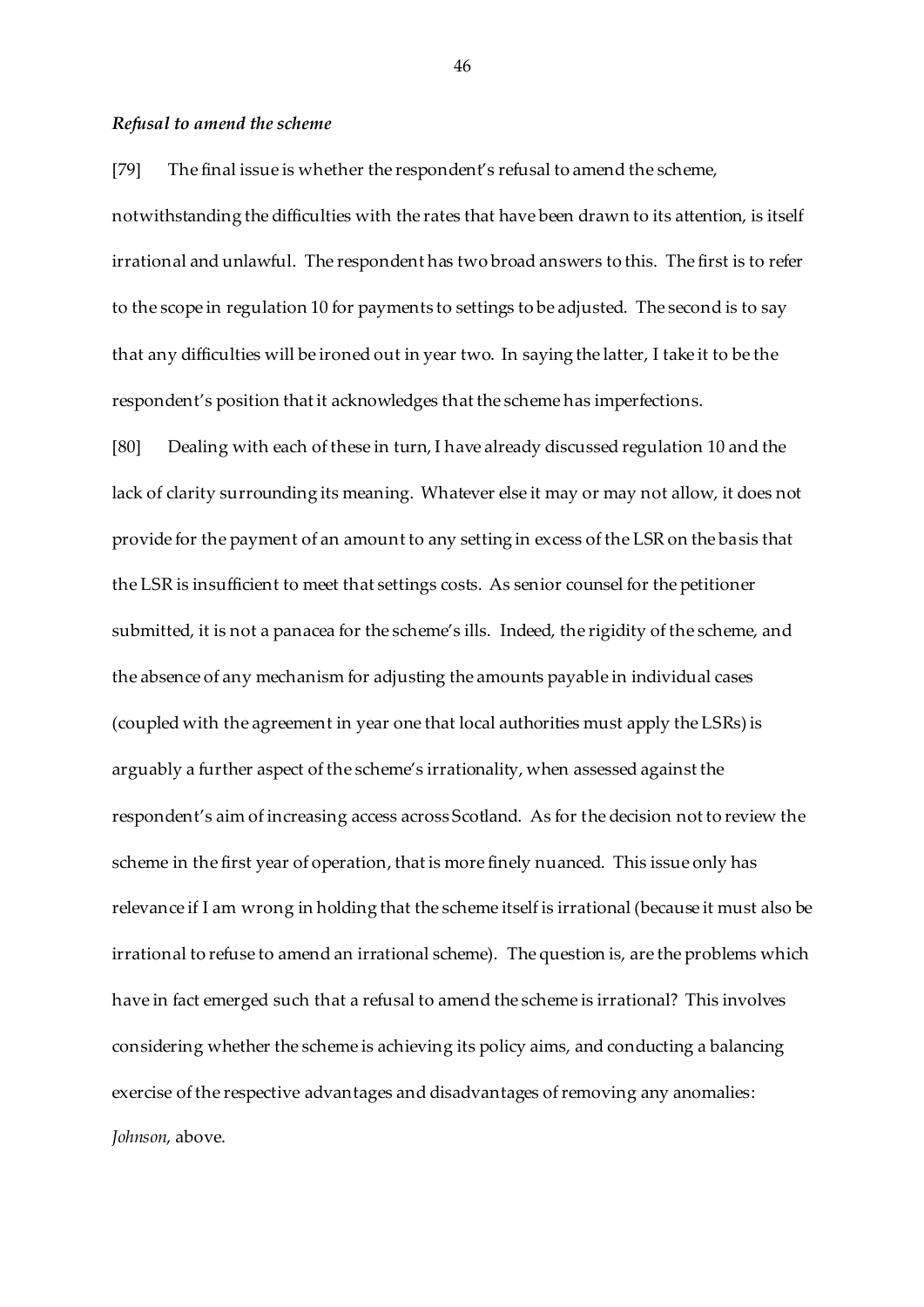[81] Against a background where the aim was to increase access to free milk across Scotland, in all settings including private nurseries and childminders, without impacting competition, the scheme (with the benefit of hindsight) has thrown up anomalies, all previously referred to: the surprising difference between the LSR and Scotland Excel data in at least two local authority areas; the slump in the use of milk agents; and the inability of some private settings to afford to buy milk at the LSR rates. The respondent is aware of these difficulties, which have been flagged at Implementation Group meetings since the scheme came into effect (and in this petition). Where the scheme is Scotland-wide, it will not do to say that there will be winners and losers: that does appear to run counter to the stated underlying policy; the more so if an entire local authority area is a loser. The factual position in *Johnson* was much more complex, where it was argued that the underlying computer software could not easily be modified to accommodate any change (which argument the court rejected). Here, it is not suggested by the respondent that there would be any great practical difficulty in implementing modifications to the rates or to the scheme. From what was said, that is likely to occur in any event, in year two. The petitioner submits that by then it may be too late: certain suppliers may already have exited the market. [82] For these reasons, I consider that the disadvantages of not reviewing the scheme now

significantly outweigh the disadvantages of leaving matters as they are until the year two review. I have concluded that even if I am wrong in holding that the scheme was irrational, the refusal to consider amending it is itself irrational.

## **Third ground of challenge**

[83] The third ground of challenge was to the Amendment Regulations. As I have already recorded, both parties accepted that this challenge stood or fell with the broader